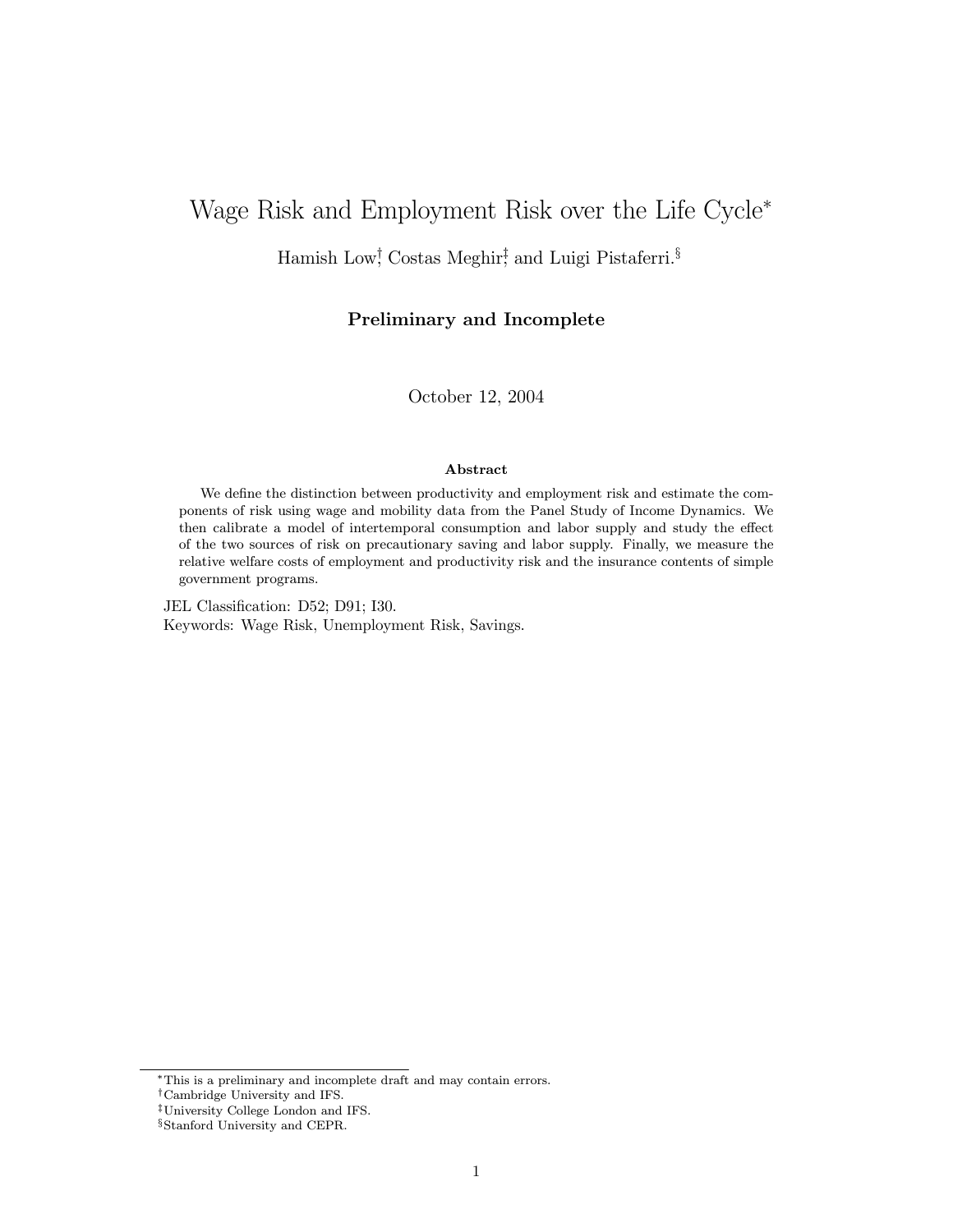### 1 Introduction

Following Deaton (1991) and others, there is now an extensive literature analyzing individuals' precautionary response to income risk under incomplete markets. While this literature has made enormous progress, it has paid relatively little attention to the issue of where risks originate. In reality, individuals face risk to their earnings from a variety of sources, some related to labor supply and some to productivity. Moreover, risks differ in their insurance opportunities. For example, layoff risk is often partially insured by the unemployment insurance system, while individual productivity risk is rarely insured in any formal way because of moral hazard and limited enforcement reasons. It is precisely this lack of formal insurance that prompts prudent individuals to engage in precautionary behavior. The contribution of this paper is to provide a life-cycle framework for making a meaningful distinction between the different sorts of risk that people face and to then estimate the extent of risk within this framework using longitudinal data from the PSID. This enables us to show how individuals respond to the different types of risk in a calibrated life-cycle model of intertemporal consumption and labor supply, to calculate the welfare costs of risk allowing for the various substitution effects, and to evaluate the effect of various government insurance programs allowing for the moral hazard distortions they induce.

We decompose earnings risk into productivity risk and employment risk. Productivity risk is individual-specific uncertainty which exists independently of the employer's characteristics. We follow the empirical evidence on wage dynamics and assume that productivity shocks result in permanent shifts of the wage profile. Unemployment risk captures the uncertainty about having a job and about the firm type. This includes the possibility of firm closure or job destruction, the difficulty of finding a new job match while unemployed, and the extent of unobserved heterogeneity across firms.

The individuals' response to these risks will depend partly on the availability of outside insurance - private or public. With few exceptions (Hubbard, Skinner and Zeldes, 1998), the literature on precautionary savings has ignored this and assumed that only self-insurance is available. We allow for three government insurance programs: Unemployment Insurance (UI), Disability Insurance (DI), and the Food Stamps program. Unemployment insurance is aimed at insuring against job destruction and (partly) against the difficulty of finding a new job. It is worth stressing that the system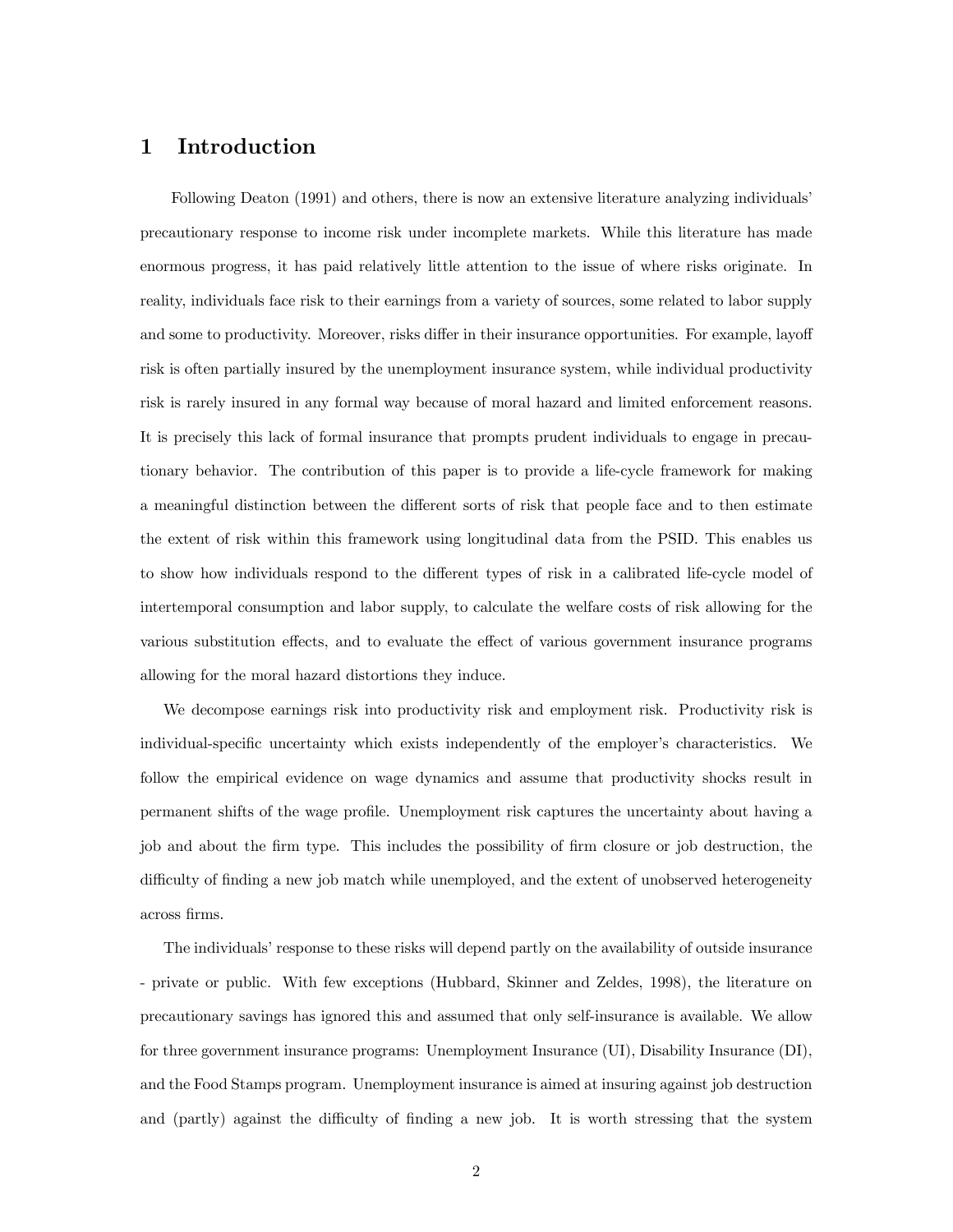will not provide insurance against productivity risk if unemployment is due to bad realizations of the productivity shock. This is because unemployment benefits are typically related to preunemployment earnings and so variation in productivity will be translated into the benefits received. The disability insurance system provides insurance against an extreme form of productivity shock which results in permanent inability to work. Finally, the Food Stamps program provides *universal* insurance against low income, whatever its cause.

The precautionary saving literature typically assumes that labor supply is exogenous and in this context, it is not possible to distinguish between productivity risk and employment risk.<sup>1</sup> In contrast, our model allows for both saving and participation choices. It is necessary to have the endogenous participation choice (in addition to exogenous job loss) partly in order to capture the moral hazard disincentive effects of providing insurance through public programs and partly to enable us to match the observed pattern of unemployment duration and labor participation. Including saving means that individuals can self-insure, reducing the welfare benefit of outside insurance ( $vis-\hat{a}-vis$  models where there is no storage technology, i.e., consumption is set equal to income in each period of life). This also allows individuals to smooth consumption without relying on program benefits. In the absence of saving individuals would be willing to pay for program benefits in order to smooth consumption. In calculating the welfare benefit of the insurance programs we consider, we want to identify the part of the benefit that is due to insurance rather than to consumption smoothing per se.

The parameters of interest for our simulations are obtained partly from estimating the characteristics of the wage dynamic process with endogenous participation and mobility choices, and partly from calibration of employment and unemployment durations and participation rates. In addressing the question of how individuals respond to risk, we begin by simulating savings and participation behavior for individuals facing the estimated risk. These simulations give an indication of the extent of precautionary behavior (both precautionary saving and precautionary labor supply). This raises a number of questions. First, how much would individuals be willing to pay to avoid the various risks. Second, how much of the precautionary response is due to employment risk and how much to

<sup>&</sup>lt;sup>1</sup>Notable exceptions are Low (1999) and Lentz (2003). The first author analyzes the joint saving and labour supply decision, but in a context without exogenous job destruction or search frictions. The second author analyzes the interaction between search frictions and saving, but ignores the risk to individuals' own productivity which is independent of any particular match. See also Costain (1999) for an equilibrium search model with precautionary savings that attempts to measure the welfare effects of unemployment insurance.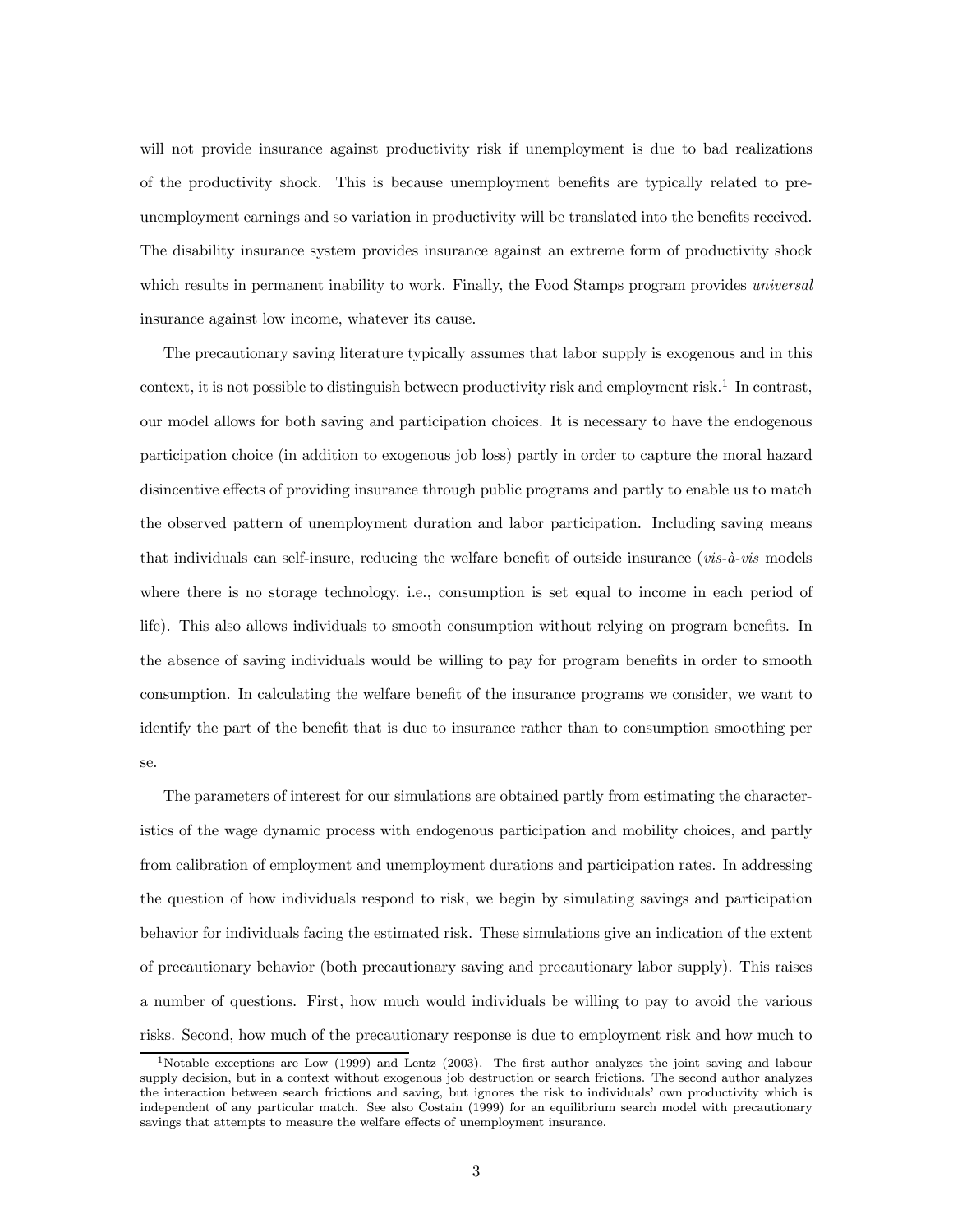productivity risk. We address these questions by simulating behavior for different combinations of risk, keeping the expected value of lifetime wealth constant.

Our results are as follows. First, we estimate the variance of the permanent shock to productivity to be 0.012 and the variance of firm types to be 0.03. We also find important differences across skills (measured by education). Our characterization of the wage process implies that permanent shocks are the main component of the variance of lifetime wealth. One important aspect of our analysis is that neglecting the endogenous mobility choice leads to wrong inference regarding sources of wage variability and behavioral choices. In particular, it tends to exaggerate the amount of permanent uncertainty and hence the amount of precautionary saving people hold against that risk. Second, our simulations are able to reproduce the durations found in the data: in particular, we are able to mimic the increase in the duration of unemployment by age and the profile of participation by age without introducing age-specific labor market friction parameters. Third, welfare calculations of the risk premium show that individuals are willing to pay considerably more to avoid productivity risk than employment risk: for example, highly educated individuals would pay 15% and 3%, respectively, of the offered wage to avoid each risk. The ranking is reversed for the low educated. Finally, in assessing the reasons for holding assets, productivity risk dominates. However, ignoring employment risk leads to inaccurate predictions of participation.

The layout of the paper is as follows. Section 2 discusses the distinction between employment and productivity risk. Section 3 presents the model. Section 4 describes the identification strategy and presents the estimates. Section 5 presents the calibration and simulations using the estimated measures of uncertainty. In Section 6 we calculate the welfare costs of uncertainty. Section 7 concludes.

### 2 Employment Risk and Wage Risk

Consider a scenario in which individual productivity fluctuates over time due to random shocks. In a perfectly competitive labor market with no search frictions there is effectively no distinction between wage risk and employment risk. The unemployed are those who have received negative productivity shocks such that their productivity is below their reservation wage and so the individual prefers unemployment. In itself this does not constitute employment risk since it is an endogenous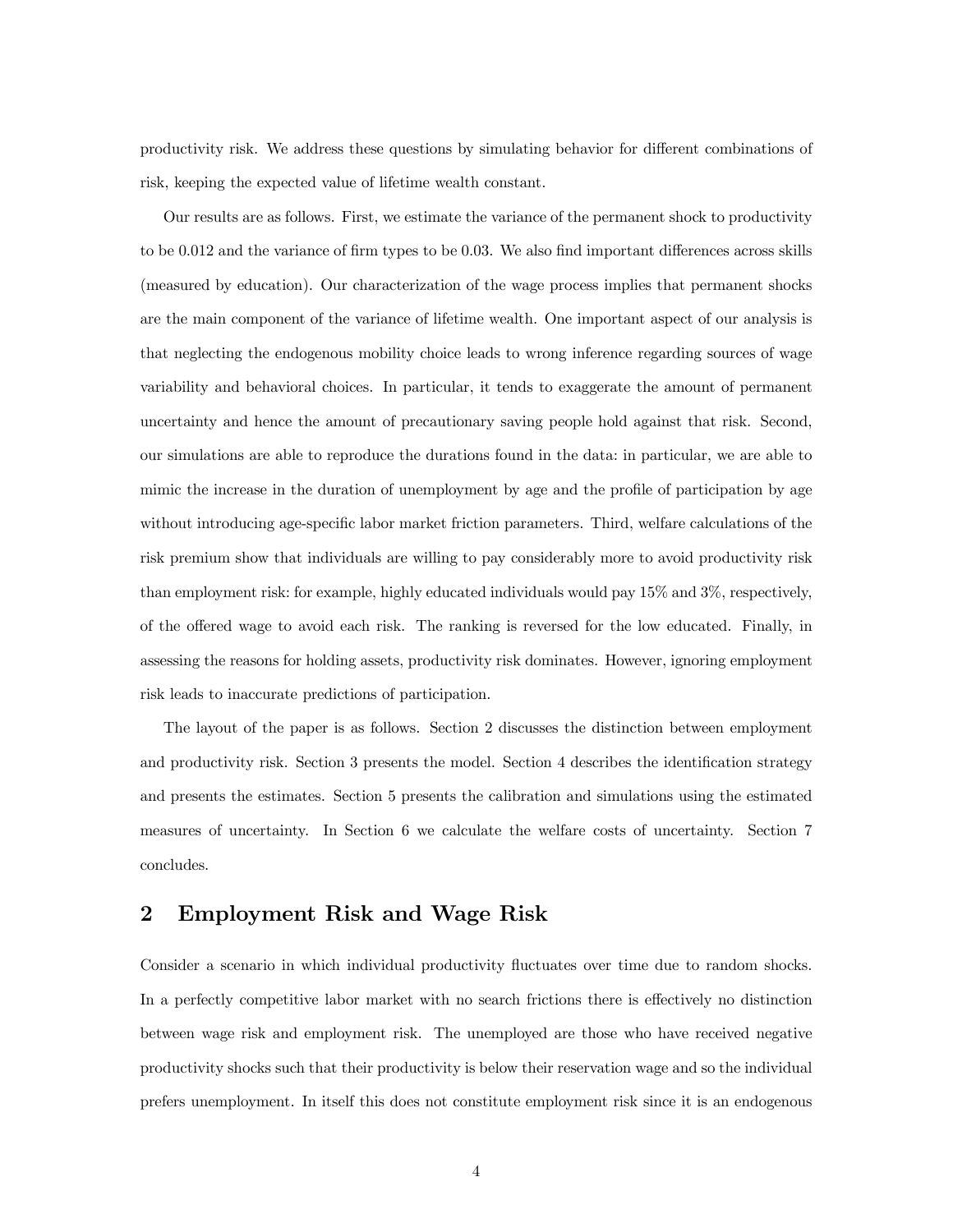decision motivated by low earnings. Thus in the absence of labor market frictions, the distinction is meaningless.

The distinction between employment and productivity risk bceomes relevant in the presence of search frictions and/or firm heterogeneity. Job destruction clearly leads to unwanted unemployment. However, if there were no uncertainty about receiving a new offer and no firm heterogeneity, there would be no employment risk as such: jobs would be located instantaneously and whether or not they are acceptable would depend only on individual productivity. Similarly firm heterogeneity would not lead to employment risk if there were no search frictions, because it would take little time to locate the firm which is the best match.

With firm heterogeneity, however, it will take time to locate a suitable job if the number of offers received per period is limited. Moreover, there is an option value to waiting in the unemployment state if the job arrival rate when on the job (and therefore the likelihood to be matched with a highwage firm) is lower than the job arrival rate when unemployed. More generally, if we consider a world in which there is both individual and firm level heterogeneity and the characteristics of workers and firms are complementary in production, then rents are produced and these are shared between the worker and the firm. In this context, wages are the outcome of bargaining with some sharing rule. In the presence of search frictions, this complementarity generates an option value to remaining in a particular match. It also creates the risk of earnings loss (and subsequent low earnings) which is not related to individual productivity, but is determined by the risk of job destruction, the risk of not receiving a new offer and the degree of firm heterogeneity. It is this risk which we characterize as employment risk. Precise parameter configurations of the two types of risk will be discussed later in more detail.

### 3 Model

### 3.1 Structure of Wages and Shocks

We begin the model specification by outlining the process for wages. We assume that wages  $w_{it}$  are governed by the process:

$$
\ln w_{it} = x_{it}'\beta + u_{it} + e_{it} + a_{ij(t_0)}
$$
\n(1)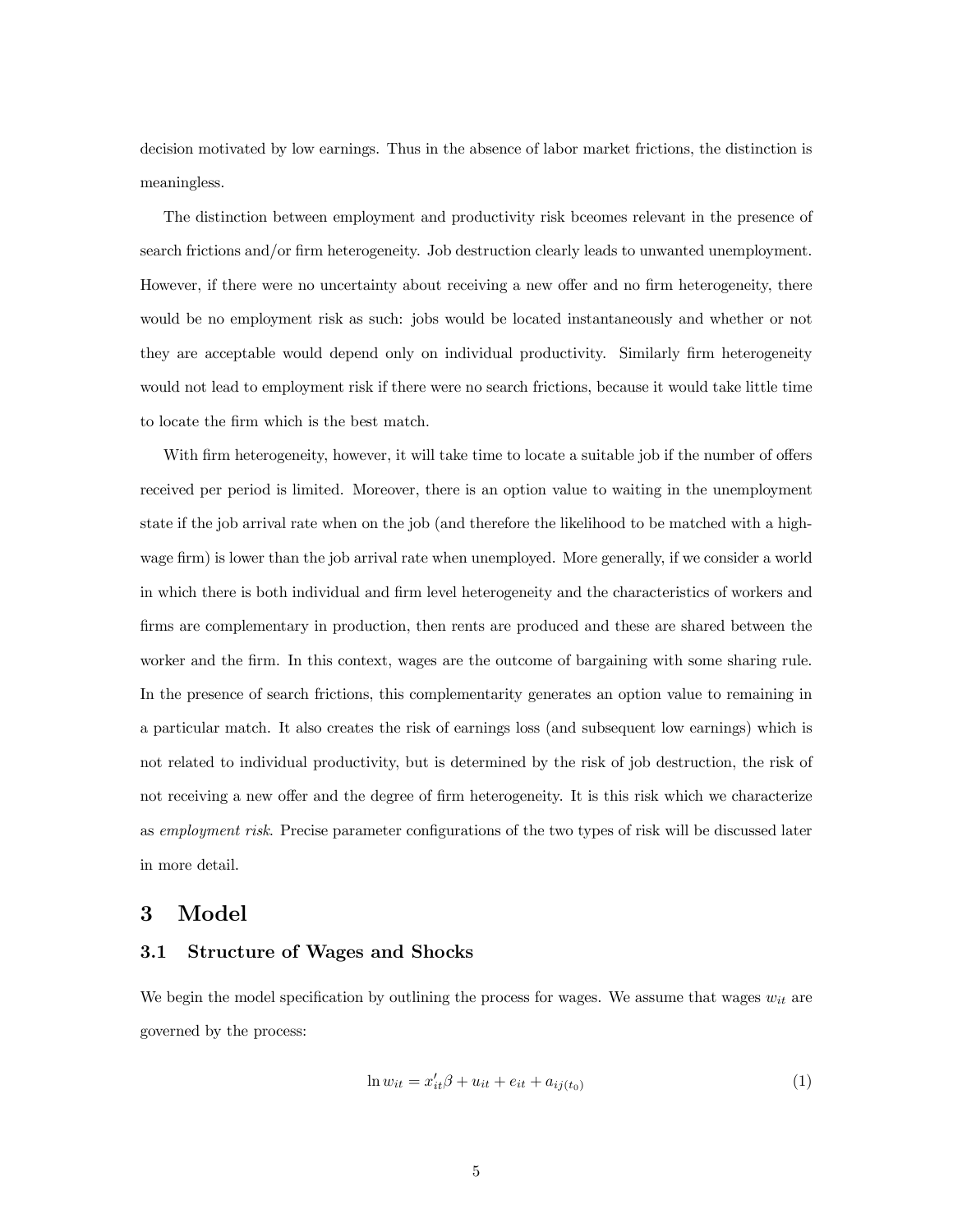where w is the real hourly wage, x a vector of regressors, u the permanent component of wages, and e the transitory component (which for identification purposes we assume entirely attributable to measurement error in wage data). The term  $a_{ij(t_0)}$  denotes a firm effect (or, alternatively, a firm-worker match specific component):  $j(t_0)$  indexes the firm that the worker joined in period  $t_0 \leq t$ <sup>2</sup>. We model the firm effect as constant over the life of the worker-employer relationship, and so if the worker does not change employer between t and  $t + 1$ , there is no wage growth due to the firm effect. If the worker switches to a different employer between t and  $t+1$ , however, there will be some wage growth which we can call a mobility premium. In this case we define the random variable  $\xi_{it+1} = a_{ij(t+1)} - a_{ij(t_0)}$  as the wage growth due to inter-firm mobility between t and  $t + 1$ . The firm effect  $a_{ij}$ ) is complementary to individual productivity. However, it will be assumed uncertain across firms. The information structure is such that workers and firms are completely informed about  $u_{it}$  and  $a_{ij}$ ) when they meet. The importance of firm effects in explaining wages has been stressed by Topel (1991) and Topel and Ward (1992). Postel-Vinay and Robin (2002) emphasize that both individual effects and firm effects are needed to explain observed wages.

MaCurdy (1982), Topel (1991), Abowd and Card (1989) and Meghir and Pistaferri (2004) stress the importance of individual productivity shocks in explaining wage movements. Following these papers, we assume that the permanent component follows a random walk process:

$$
u_{it} = u_{it-1} + \zeta_{it} \tag{2}
$$

where  $\zeta_{it}$  is a random shock which we take to be uncertain and variable from period to period. MaCurdy (1982) and Meghir and Pistaferri (2004) allow for moderate persistence in the error  $e_{it}$ . For simplicity, however, we assume that  $e_{it}$  is i.i.d..<sup>3</sup>

Given a particular level of unobserved productivity, the worker will be willing to work for some firms but not for others, depending on the value of the firm effects. In each period the worker will be receiving new job offers at arrival rate  $\lambda^e$  (at most one offer is received in each period). Those who are currently unemployed receive offers at a rate  $\lambda^n$ .

<sup>&</sup>lt;sup>2</sup>We should formally have a j subscript on wages but since it does not add clarity we have dropped it. Note also that in the absence of firm data one cannot distinguish between a pure firm effect and a pure match effect. If the latter represented the correct characterization, we would not be able to distinguish between the match productivity and the sharing rule mentioned in Section 2, which we therefore assume exogenously given.

<sup>3</sup>Farber and Gibbons (1998) assume that individual productivity is unknown to the firm, but it is learned over time through observation of output, and so wages are updated in a Bayesian sense. They prove that this will result in the wage residual being a martingale. Thus our unit root characterization can also be consistent with a less than complete information case, but we have not considered the implications of the learning case as yet.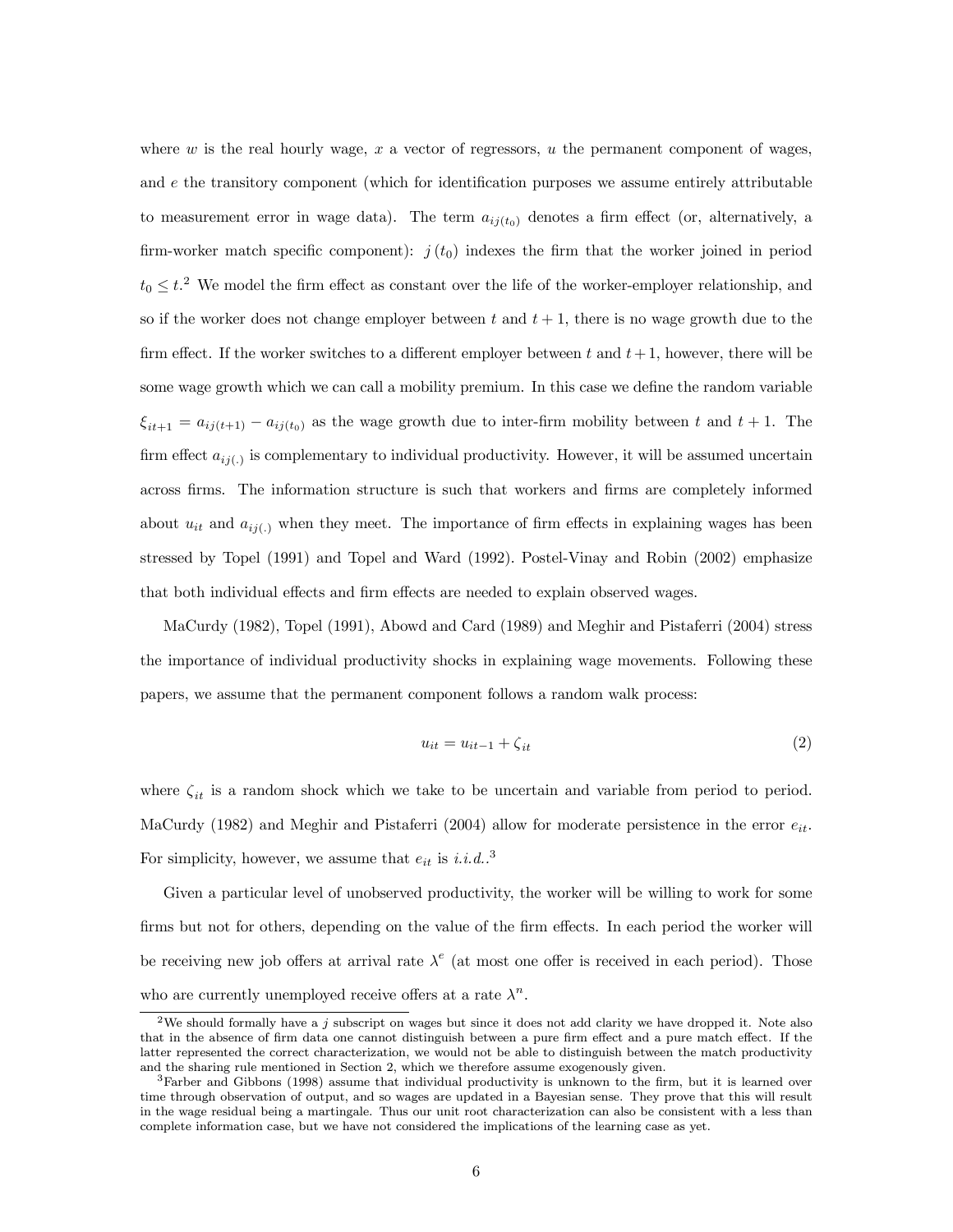#### 3.2 Insurance

The productivity shocks that we observe are assumed to be uninsurable uncertainty. We assume that there is no commitment from the side of the firm so Harris-Holmstrom type contracts are not implementable. Further, we assume there is no private insurance market against employment risk. This incomplete markets set-up is consistent with results from Attanasio and Davis (1996) and others.

It is possible that observed wages may have already been smoothed out relative to productivity by implicit agreements within the firm. This means that productivity risk may be greater than observed wage movements within a firm which implies that the process for productivity shocks is not properly identified for the unemployed. In other words, productivity shocks are a combination of actual shocks plus insurance, but this insurance is only present if the individual is working. If the unemployed experience greater productivity risk than estimated, this will impact on the reservation wage and on job search. For the time being we ignore this issue as far as permanent shocks are concerned. On the other hand we ignore transitory shocks to wages (the component  $e_{it}$  in (1) is assumed to reflect measurement error).

Individuals move between firms and this leads to variation in earnings. We do not consider this as risk per se; this is variability in earnings that is the result of a choice made by the individual. There is ex ante uncertainty about what type of firm will make an offer, but the ability to move between firms does not have a downside (i.e., bad offers can be turned down). If such mobility was not possible, this might increase the amount of insurance firms would be willing to offer because of greater worker commitment. Part of the contribution of this paper is to separate out the variability in earnings due to uncertainty and that due to endogenous choices of workers.

#### 3.3 Individual Optimization

We consider an individual with a period utility function

$$
U_t = U(c_t, P_t)
$$

where  $P_t$  is a discrete  $\{0,1\}$  labor supply participation variable and  $c_t$  consumption. We assume labor is indivisible, so that if  $P_t = 1$  the individual works a fixed number of hours  $\overline{h}$ . The individual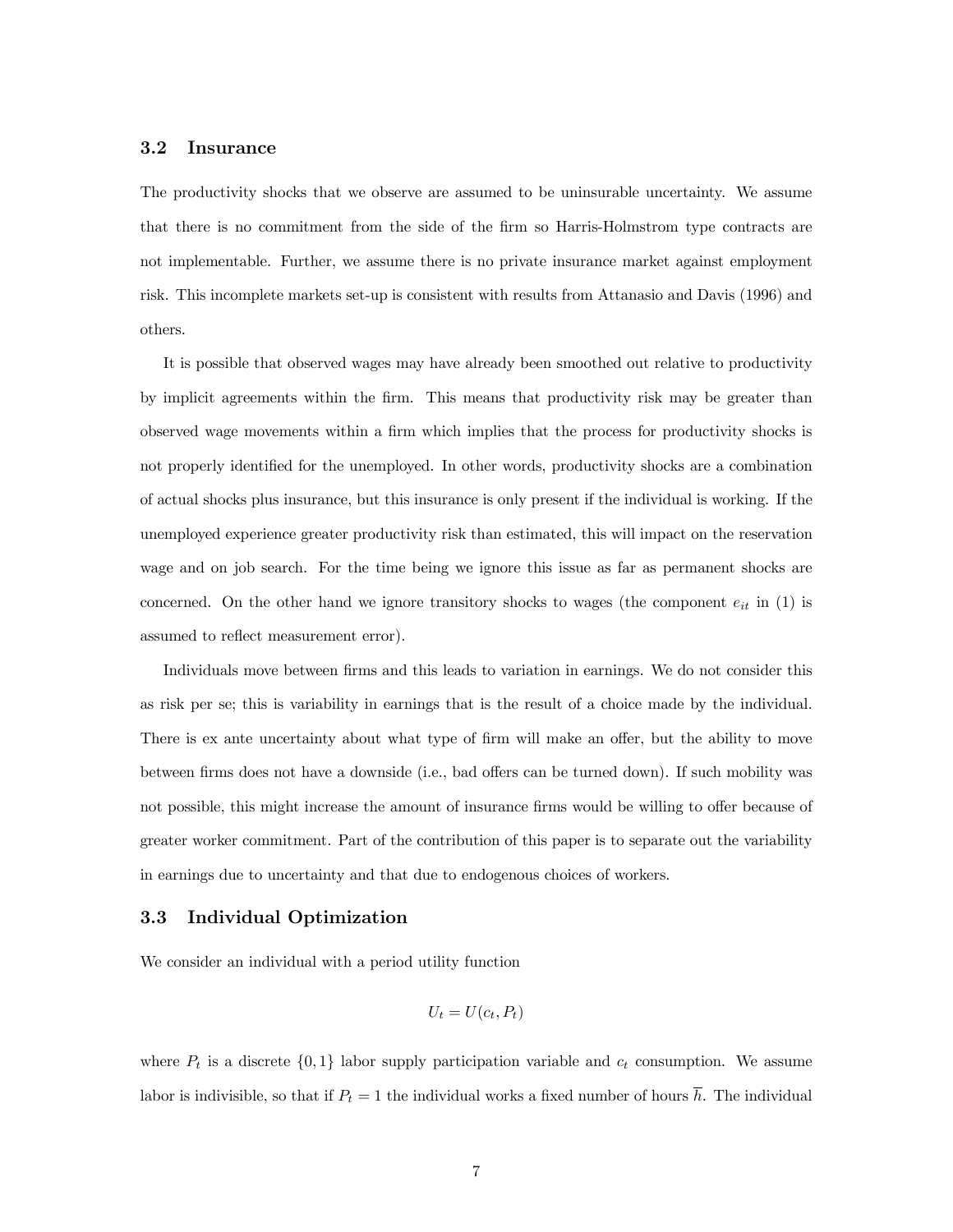is assumed to maximize lifetime expected utility,

$$
\max_{c,P} V_{it} = E_t \sum_{s=t}^{T} \beta^{s-t} U(c_{is}, P_{is})
$$

where  $\beta$  is the discount factor and  $E_t$  the expectations operator conditional on information available in period t (a period being a quarter of a year). Individuals live for  $T$  periods, may work from age 25 to 65, and face an exogenous mandatory spell of retirement of 10 years at the end of life. The date of death is known with certainty.

The worker's problem is to decide whether to work or not and whether to switch firm. When unemployed he has to decide whether to accept a job offer or wait longer. If eligible, he can also apply for disability insurance. There is a fixed, known probability of being successful, conditional on applying. Whether employed or not, the individual has to decide how much to save and consume. Therefore, although there is exogenous mandatory retirement, individuals may stop working earlier.

In the simulations, we use a utility function of the form

$$
U(c, P) = \frac{c^{1-\gamma}}{1-\gamma} \exp(\eta P)
$$
\n(3)

where  $\gamma > 1$  and  $\eta > 0$ , implying consumption and participation are complements.

The intertemporal budget constraint has the form

$$
A_{it+1} = R \left[ A_{it} + \left( w_{it} \overline{h} \left( 1 - \tau_w \right) - F_{it} \right) P_{it} + \left( B_{it} E_{it}^{UI} \left( 1 - E_{it}^{DI} \right) + D_{it} E_{it}^{DI} \right) \left( 1 - P_{it} \right) + FS_{it} E_{it}^{FS} - c_{it} \right]
$$
\n(4)

where A are beginning of period assets, R is the interest factor, w the hourly wage rate,  $\overline{h}$  the fixed number of hours (corresponding to 500 hours per quarter),  $\tau_w$  a proportional tax rate, F the fixed cost of work,<sup>4</sup>  $B_{it}$  unemployment benefits,  $FS_{it}$  the monetary value of food stamps received,  $D_{it}$ the amount of disability insurance payments obtained, and  $E_{it}^{UI}$ ,  $E_{it}^{DI}$ , and  $E_{it}^{FS}$  are eligibility  $\{0, 1\}$ indicators for unemployment insurance, disability insurance, and food stamps, respectively.<sup>5</sup> Note also that there are costs to applying for disability which we discuss below. There are no explicit liquidity constraints.

<sup>&</sup>lt;sup>4</sup>The fixed cost of work is a pecuniary proxy for the disutility of work.

<sup>5</sup>We assume that food stamps are paid in cash rather than in the form of coupons. While this is in contrast with the reality, it would be of little practical importance if stamps were inframarginal or if there were "trafficking". Moffitt (1989) finds evidence for both phenomena.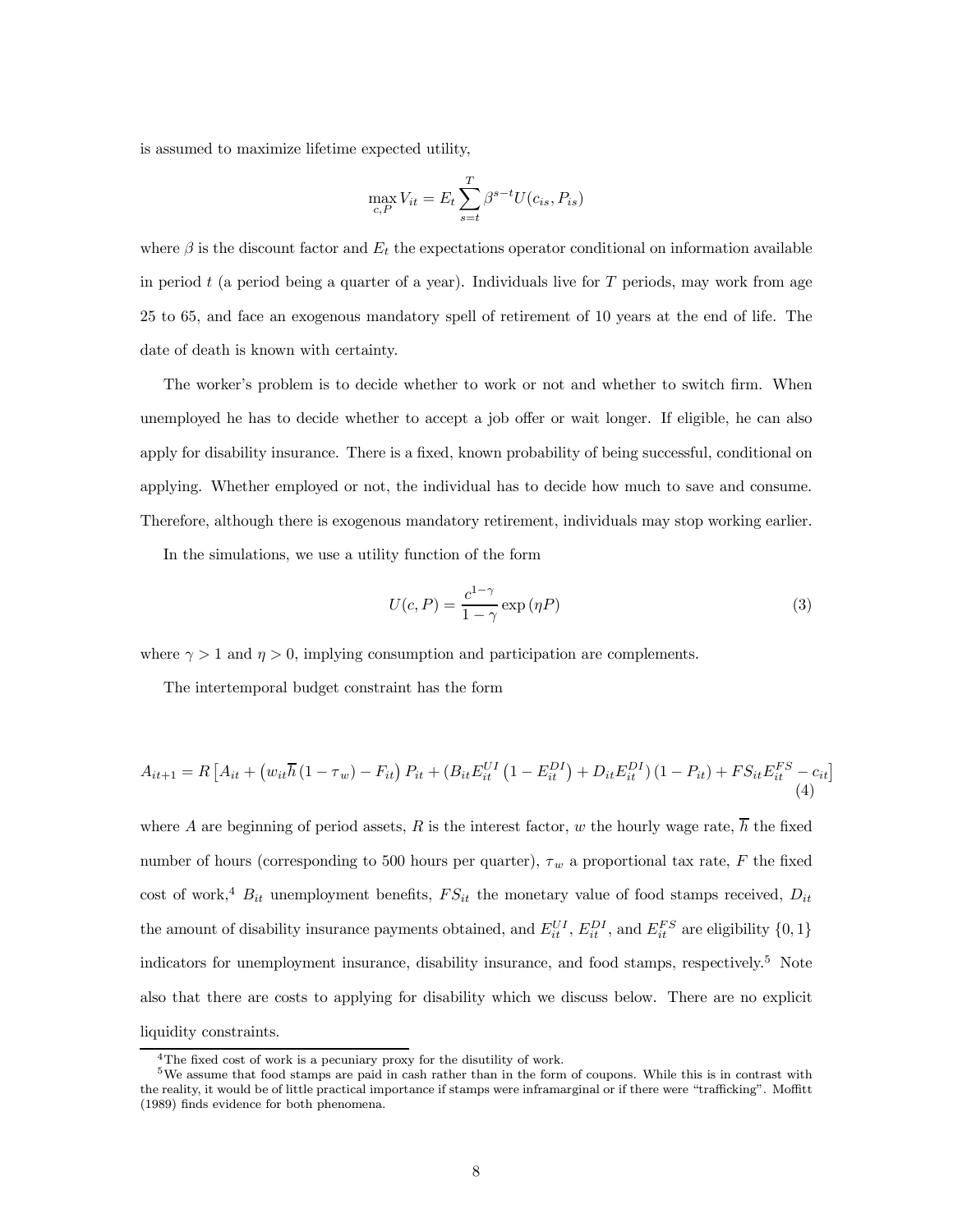Unemployment Insurance We assume that unemployment benefits are paid only for the quarter immediately following job destruction. We define eligibility for unemployment insurance  $E_{it}^{UI}$  to mirror current legislation: benefits are paid only to people who have worked in the previous period, and only to those who had their job destroyed (job quitters are therefore ineligible for UI payments, and we assume this can be perfectly monitored).<sup>6</sup> We assume  $B_{it} = b \times w_{it-1}hbar$ , and set the replacement ratio  $b = 75\%$ .<sup>7</sup> In the US, unemployment benefit provides insurance against job loss and insurance against not finding a new job. However, under current legislation benefits are only provided up to 26 weeks (corresponding to two periods of our model) and so insurance against not finding a new job is limited. Our assumption is that there is no insurance against the possibility of not receiving a job offer after job loss. The benefit of this assumption is that, since the period of choice is one quarter, unemployment benefit is like a lump-sum payment to those who exogenously lose their job and so does not distort the choice about whether or not to accept a new job offer.<sup>8</sup> The only distortion is introduced by the tax on wages.

Food Stamps In modelling food stamps, we ignore the asset test and gross earnings test (see Blundell and Pistaferri, 2003, for more details on the Food Stamps program) and focus on the net earnings test to derive eligibility and the value of the allowance. Gross income is given by

$$
y_{it}^{gross} = w_{it} h P_{it} + (B_{it} E_{it}^{UI} (1 - E_{it}^{DI}) + D_{it} E_{it}^{DI}) (1 - P_{it})
$$
\n(5)

giving net income as  $y = (1 - \tau_w) y^{gross} - d$ , where d is the standard deduction that people are entitled to when computing net income for the purpose of determining food stamp allowances. The monetary value of food stamps is then given by

$$
FS_{it} = \begin{cases} \overline{FS} - 0.3 \times y_{it} & \text{if } E_{it}^{FS} = 1, \text{ i.e., if } y_{it} \leq \underline{y} \\ 0 & \text{otherwise} \end{cases}
$$
(6)

The maximum value of food stamps,  $\overline{FS}$ , is set assuming a household with two adults and two children, although in our model there is only one earner. The term y should be interpreted as a poverty line. In the actual food stamp program, only people with net earnings below the poverty line are eligible for benefits  $(E_{it}^{FS} = 1)$ .

<sup>&</sup>lt;sup>6</sup>On the other hand, we assume that unemployed people can reject offers and still collect insurance benefits. This is similar to Hansen and Imhoroglou (1990) claim that "it is easier for UI administrator to detect quitters than it is to detect those who turn down job offers while unemployed".

<sup>7</sup>One feature of the actual UI system that we do not model is the cap imposed on the level of benefits.

<sup>8</sup>This is the same assumption as in Krussell and Smith (1999).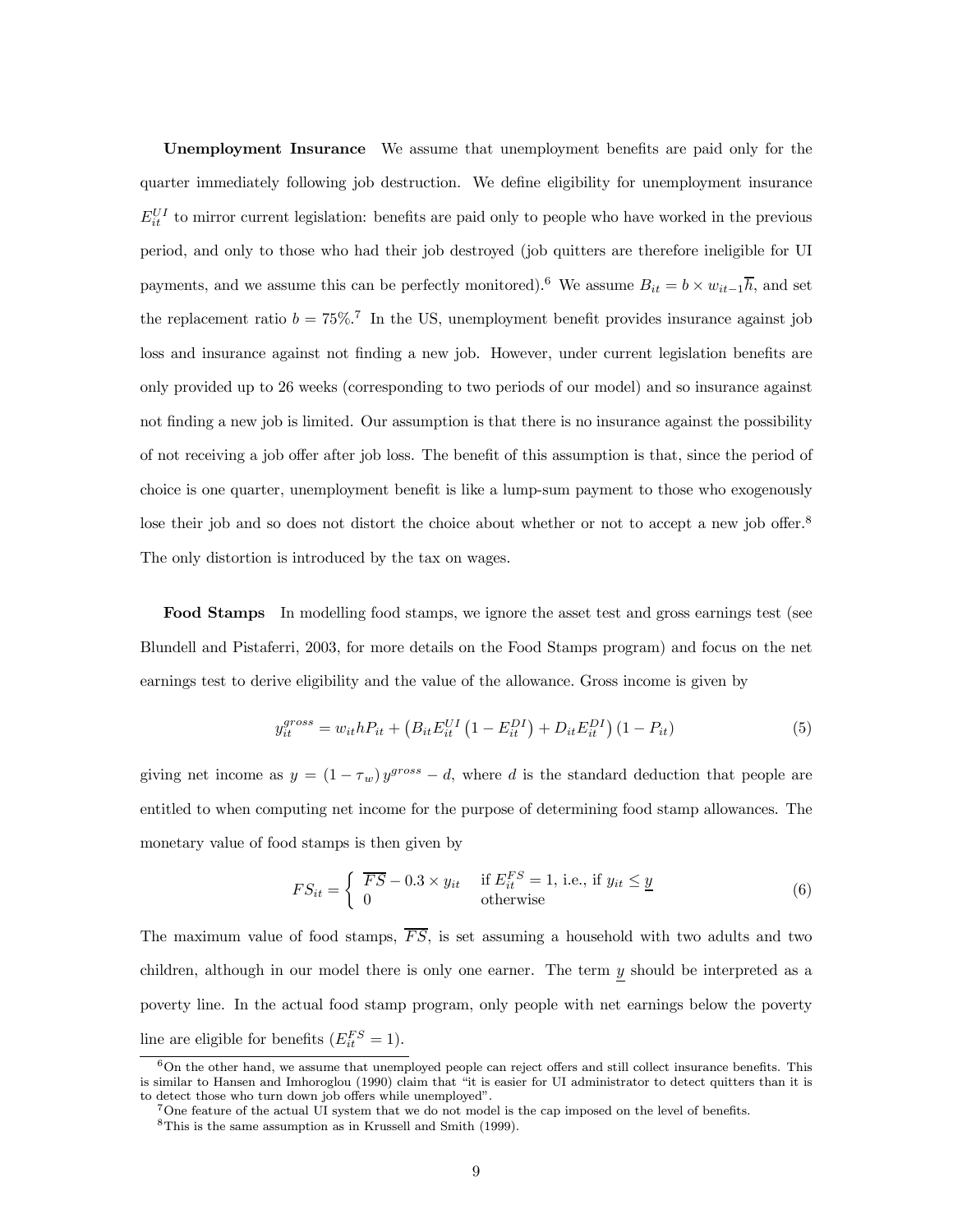Disability Benefits A final element of the budget constraint is disability insurance. We assume that workers may find themselves in circumstances that would lead them to apply for disability insurance. First we allow only individuals who face a negative productivity shock to apply for disability. The requirement of a negative shock to wages is meant to mimic an extreme form of health shocks that induce permanent inability to work. Second, we require people to remain unemployed for at least one quarter before being able to apply for disability insurance. Again, this is meant to reflect the actual rules of the system (there is a waiting period of 5 months between application and receipt of benefits, and during this period the individual must be unemployed). Third, we assume that only workers above the age of 50 apply for disability benefits.

Conditional on applying for benefits, an individual has a fixed probability of obtaining the benefit which we obtain from actual data. If he is successful, he remains eligible for the rest of his working life and disability insurance becomes an absorbing state. If not, he has to remain unemployed another quarter before taking up a job. This is the implicit cost of applying for disability benefits: If the application is not accepted one spends a period unemployed even if a job offer was available. Individuals can only re-apply in a subsequent unemployment spell. The presence of disability turns out to be very important in fitting the declining labor force participation profiles with age if food stamps are available at the level observed in practice. Interestingly, if we remove food stamps, applications for disability insurance fall substantially and the participation profile does not decline with age. We discuss this point later.

The value of disability insurance is given by

$$
D_{it} = \begin{cases} 0.9 \times \overline{w}_i & \text{if } \overline{w}_i \le a_1 \\ 0.9 \times a_1 + 0.32 \times (\overline{w}_i - a_1) & \text{if } a_1 < \overline{w}_i \le a_2 \\ 0.9 \times a_1 + 0.32 \times (a_2 - a_1) + 0.15 \times (\overline{w}_i - a_2) & \text{if } a_2 < \overline{w}_i \le a_3 \\ 0.9 \times a_1 + 0.32 \times (a_2 - a_1) + 0.15 (a_3 - a_2) & \text{if } \overline{w}_i > a_3 \end{cases}
$$

where  $\overline{w}_i$  is average earnings computed before the time of the application and  $a_1$ ,  $a_2$ , and  $a_3$  are thresholds we take from the legislation. Whether an individual is eligible (i.e.,  $E_{it}^{DI} = 1$ ) depends on the decision to apply while being out of work and on having received a large negative productivity shock. We assume that the probability of success is independent of age. Eligibility does not depend on whether an individual quits or the job is destroyed.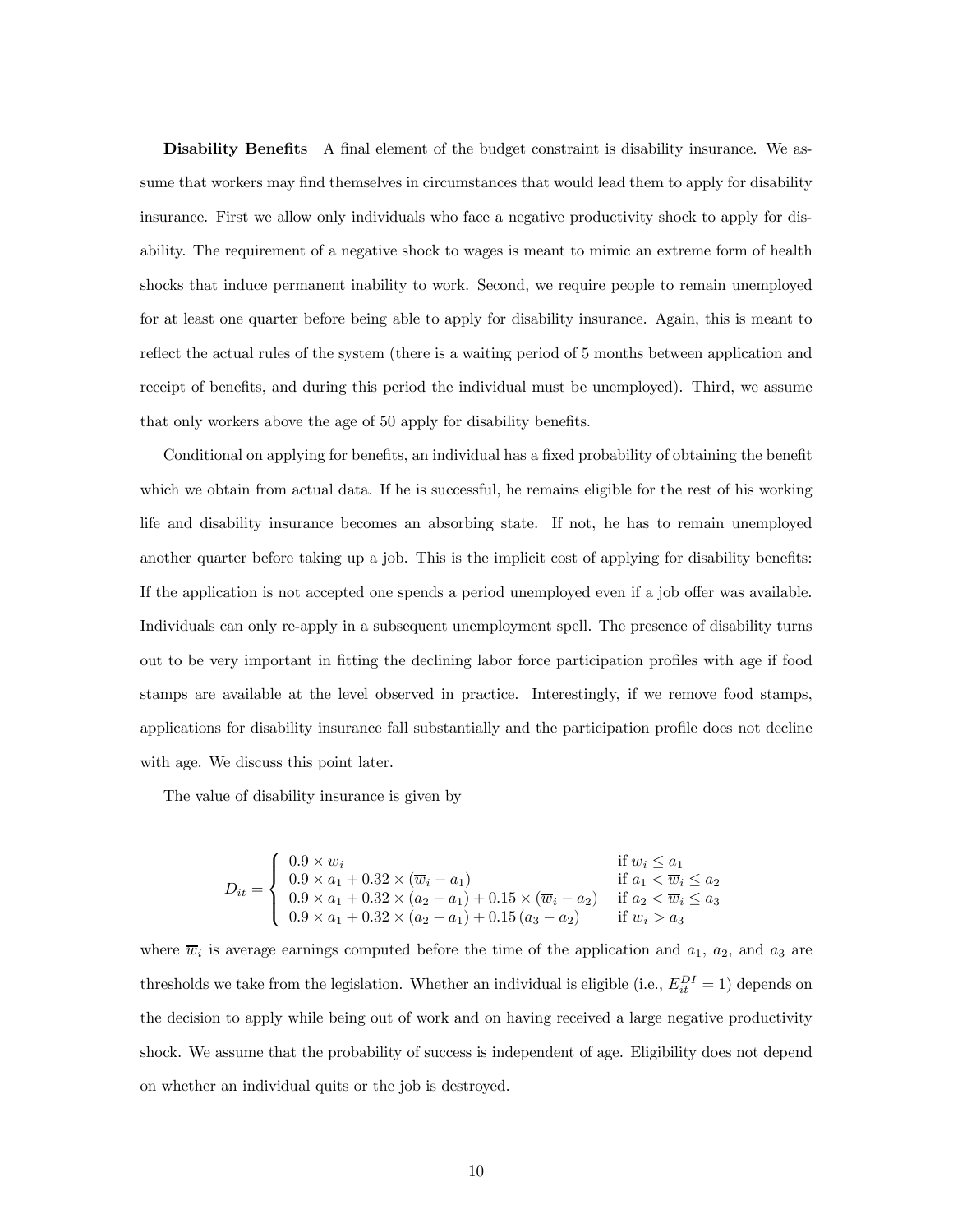#### 3.4 Budget Balance

The model is partial equilibrium in that the wage process and interest rate are exogenous but we require the government budget to balance in the following sense:

$$
\sum_{i=1}^{N} \sum_{t=1}^{T} \frac{1}{R^t} \left[ \left( B_{it} E_{it}^{UI} \left( 1 - E_{it}^{DI} \right) + D_{it} E_{it}^{DI} \right) (1 - P_{it}) + E_{it}^{FS} F S_{it} \right] = \sum_{i=1}^{N} \sum_{t=1}^{T} \frac{1}{R^t} \tau_w w_{it} \overline{h} P_{it} + Deficit
$$
\n(7)

where the deficit term will be kept constant across all simulation experiments. We select  $\tau_w$  to satisfy this government budget constraint but assume that individuals take  $\tau_w$  as given.<sup>9</sup> Budget balance is imposed within a particular education group. We therefore abstract from the insurance between groups that Attanasio and Davis (1996) found to be important. Further, there are no aggregate shocks in the economy and no business cycle fluctuations and so we do not consider the value of, for example, smoothing the effect of the business cycle (Lucas, 1987; Storesletten et al., 2001). We make these assumptions to focus on the cost to the individual of idiosyncratic risk which would be entirely smoothed in a first best setting. Allowing the budget to balance over all education groups would confuse the issue we are considering with distributional questions, particularly because as we shall see the risk profiles are quite different across education groups.

#### 3.5 Solution

We start by constructing the value functions for the individual when employed and when out of work.

Consider first the value function for an employed person. The state variables are current assets  $(A_{it})$ , individual productivity  $u_{it}$ , the firm effect  $a_{ii(.)}$  and of course work status. Offers are indexed by the value of  $a_{ii(.)}$  with which they are associated.<sup>10</sup> An employed individual in the next period will have the choice of quitting into unemployment, moving to a new job or staying with the firm. However if her job is destroyed she will have to move to unemployment. Thus the value function for

<sup>9</sup>We assume that unemployment insurance and disability insurance are financed by the tax on wages, even though in reality the financing is partly imposed upon the firms. However, if the incidence of the tax falls on the workers, as most empirical studies find, our assumption is inconsequential.

 $10$ Ideally we should model the behaviour of the firm. If the firm has a fixed number of positions, and if there are firing costs, a firm with characteristic  $a_{ij(.)}$  may not make an offer to any worker. High  $a_{ij(.)}$  firms may wish to wait to locate high  $u_{it}$  workers, in the same way that high  $u_{it}$  workers may wish to wait for high  $a_{ij(.)}$  firms. At present we ignore this issue.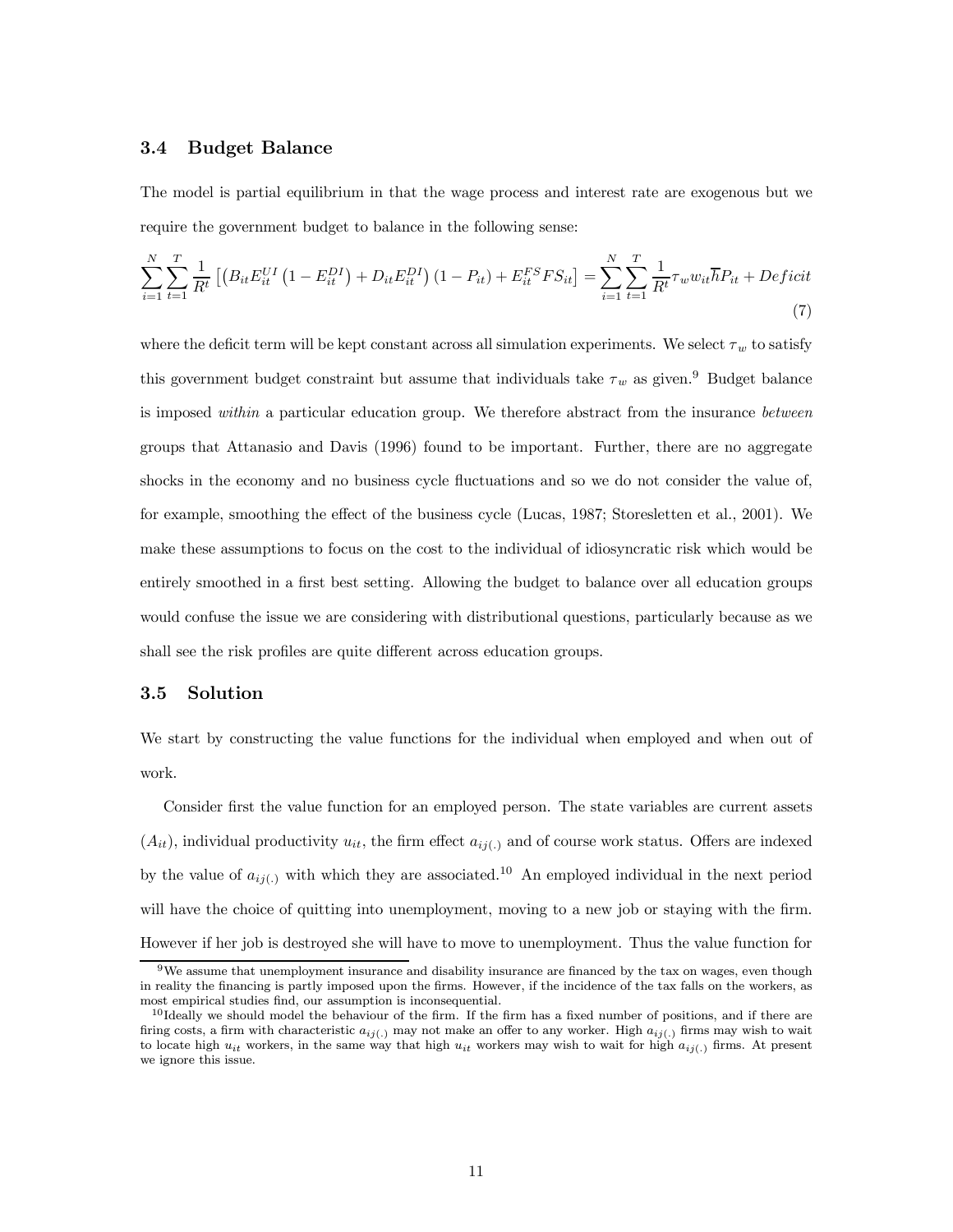an individual  $i$  who is working in period  $t$  is

$$
V_{t}^{e}(A_{it}, u_{it}, P_{it} = 1, \alpha_{ij(t_{0})}) =
$$
\n
$$
U(c_{it}, P_{it} = 1) +
$$
\n
$$
\beta \delta E_{t} [V_{t+1}^{n} (A_{it+1}, u_{it+1}, P_{it+1} = 0)]
$$
\n
$$
+ \beta (1 - \delta) (1 - \lambda^{e}) E_{t} \left[ \max \left\{ \begin{array}{c} V_{t+1}^{n} (A_{it+1}, u_{it+1}, P_{it+1} = 0,), \\ V_{t+1}^{e} (A_{it+1}, u_{it+1}, P_{it+1} = 1, \alpha_{ij(t_{0})}), \\ V_{t+1}^{n} (A_{it+1}, u_{it+1}, P_{it+1} = 0), \\ + \beta (1 - \delta) \lambda^{e} E_{t} \left[ \max \left\{ \begin{array}{c} V_{t+1}^{n} (A_{it+1}, u_{it+1}, P_{it+1} = 0), \\ V_{t+1}^{e} (A_{it+1}, u_{it+1}, P_{it+1} = 1, \alpha_{ij(t_{0})}), \\ V_{t+1}^{e} (A_{it+1}, u_{it+1}, P_{it+1} = 1, \alpha_{ij(t+1)}) \end{array} \right\} \right]
$$
\n
$$
(8)
$$

The expectation operator is conditional on information at time  $t$ . If there is no offer available, the expectation operator is over the productivity shock only; if an offer has been received, expectations are also over the type of the firm making the offer.

There are two "types" of unemployed individuals in the model. The first type is not eligible for applying for disability insurance (either because he is younger than 50 or because has had an application turned down in the previous period). This type of unemployed individual may have the option of working if she draws a job offer. Thus his value function is

$$
V_t^n (A_{it}, u_{it}, P_{it} = 0, DI^{App} = 0) =
$$
\n
$$
\max_c \left\{ +\beta \lambda^n E_t \left[ \max \left\{ \begin{array}{l} V_{t+1}^n (A_{it+1}, u_{it+1}, P_{it+1} = 0), \\ V_{t+1}^n (A_{it+1}, u_{it+1}, P_{it+1} = 0), \\ V_{t+1}^e (A_{it+1}, u_{it+1}, P_{it+1} = 1, \alpha_{ij}(t+1)), \end{array} \right\} \right\}
$$
\n
$$
+ \beta (1 - \lambda^n) E_t \left[ V_{t+1}^n (A_{it+1}, u_{it+1}, P_{it+1} = 0) \right]
$$
\n(9)

where  $\lambda^n$  is the probability that the unemployed person receives an alternative job offer and  $DI^{App}$ is an indicator for whether the individual has applied for disability insurance. The expectation operator is again conditional on whether an offer has been received: if no offer has been received the only remaining uncertainty is over productivity.

If the individual is eligible to apply for disability benefit, we have an additional discrete state variable which indicates whether an application for disability benefit has been made during that unemployment spell. When deciding whether or not to apply, the individual already knows if he has a job offer in that period. The value of  $D_{it}$  depends on the permanent wage only and not on the particular firm that the individual has most recently been working for.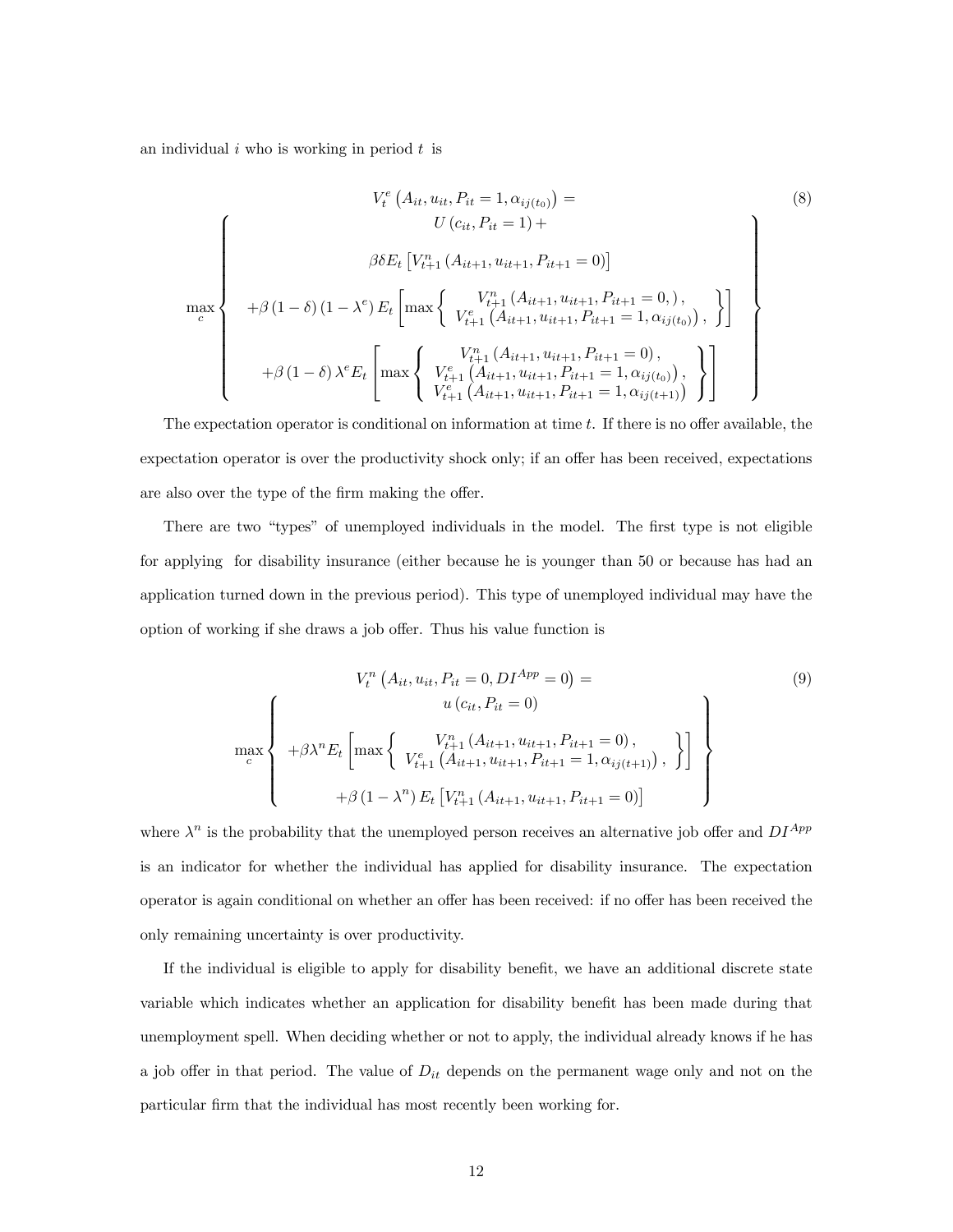If the disability application is unsuccessful, the value function conditional on not-working for that unemployment spell is given exactly by equation 9. If the disability application is successful, we can calculate the resulting value function analytically:  $D$  is earned each year until retirement, and this income is divided up over all remaining periods of life. In deciding whether or not to make an application, the value function is given by

$$
V_t^n\left(A_{it}, u_{it}, P_{it} = 0, DI^{App} = 1\right) = \max_c \left\{ u\left(c_{it}, P_{it} = 0\right) + \beta \max \left\{V_{t+1}^A, V_{t+1}^{NA}\right\} \right\} \tag{10}
$$

where

$$
V_{t+1}^{NA} = \lambda^{n} E_{t} \left[ \max \left\{ \begin{array}{c} V_{t+1}^{n} \left( A_{it+1}, u_{it+1}, P_{it+1} = 0 \right), \\ V_{t+1}^{e} \left( A_{it+1}, u_{it+1}, P_{it+1} = 1, \alpha_{ij(t+1)} \right) \end{array} \right\} \right]
$$
  
\n
$$
V_{t+1}^{A} = SV_{t+1}^{DI} \left( A_{it+1}, D_{it+1} \right) + (1 - S) E_{t} \left[ V_{t+1}^{n} \left( A_{it+1}, u_{it+1}, P_{it+1} = 0 \right) \right]
$$

and S is the exogenous probability of a successful application.

In each period the individual decides whether to work or not or to move to another job or to apply for disability benefit based on a comparison of these value functions. Workers either have received an alternative job offer or not. However since only acceptable job offers lead to job switches we do not observe whether stayers or even quitters have received job offers. It simplifies the analysis considerably to assume (in the simulations) that there is no cost of switching firm (unlike the empirical characterization of job mobility), but we do assume that there is a fixed cost of work. The assumption of no mobility cost means the choice of firm does not depend on a value function comparison, but rather involves a simple comparison of the  $\alpha_{ij(.)}$  and the individual will move if the new offer is from a higher  $\alpha_{ij(.)}$ -firm than the current one. If there were a cost of moving, then the choice of which firm to work for cannot be separated from the value function because the choice of whether or not to pay the fixed cost of moving would depend on how long the worker planned to work before retiring, and on expectations of future wage and firm shocks. This suggests that by shutting down the cost of job mobility our model may generate too many transitions between firms, as individuals will move as soon as a better offer comes along; and similarly, transitions from unemployment back to employment may be too fast because there is only a small opportunity cost of taking the first job offered. This opportunity cost is determined by the probability that the new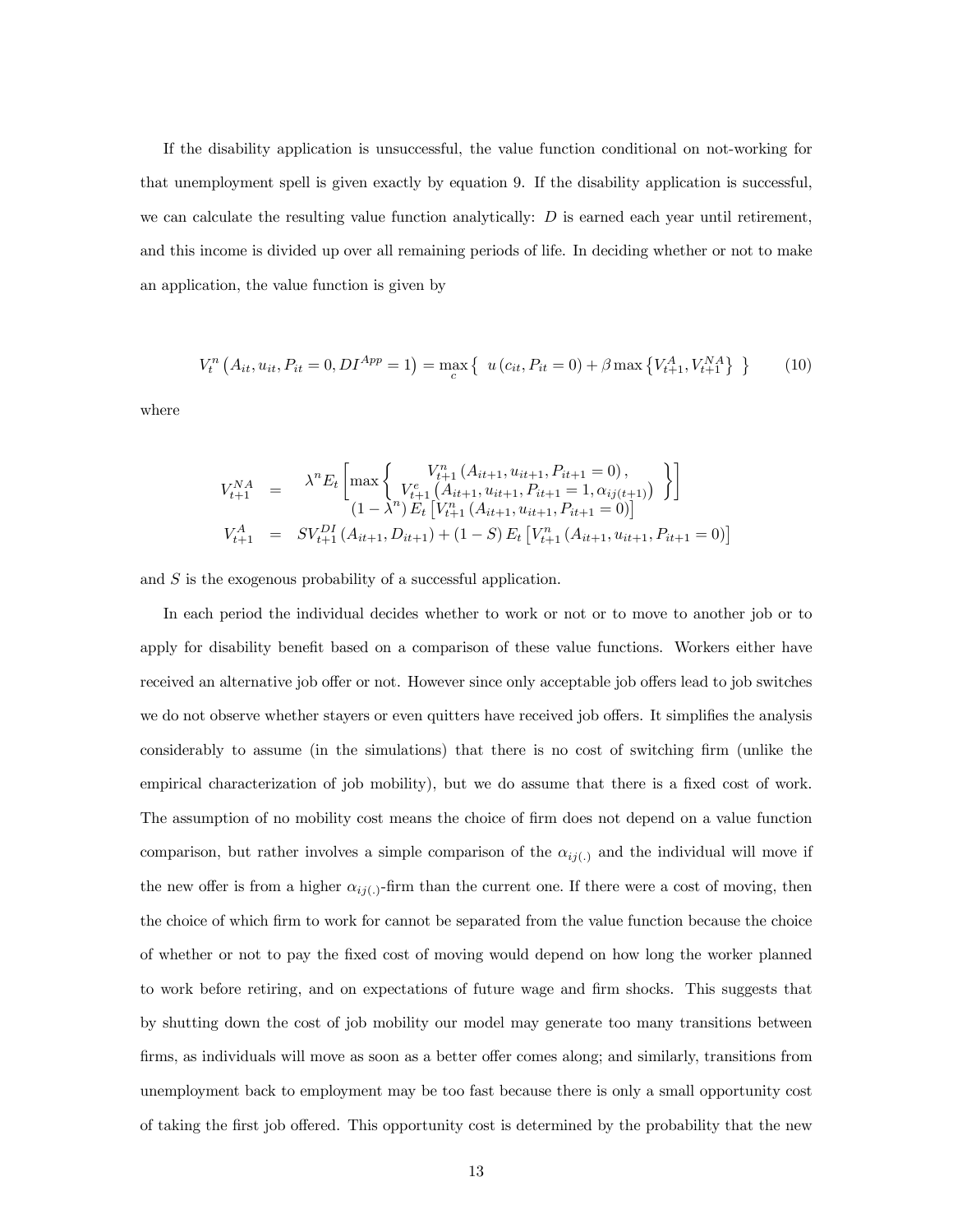firm goes bankrupt (precluding an offer from a better firm given that at least one period is spent unemployed following job destruction), and by the difference in job arrival rates when unemployed versus employed.

Once the choice of firm is made, the worker decides whether to work or quit based on the comparison of the value functions:

$$
\text{Employment status} = \left\{ \begin{array}{ll} work & \text{if } V^e > V^n \text{ and } \mathbf{1} \left\{ \delta = 0 \right\} \\ unemployed & \text{if } V^e \le V^n \text{ or } \mathbf{1} \left\{ \delta = 1 \right\} \end{array} \right.
$$

An unemployed worker has the following choices:

$$
\text{Employment status} = \left\{ \begin{array}{ll} work & \text{if } V^e \ge \max\left[V^n, V^A\right] \text{ and } \mathbf{1} \left\{\lambda^n = 1\right\} \\ unemployed & \text{if } V^n > \max\left[V^A, V^e\right] \text{ or } \mathbf{1} \left\{\lambda^n = 0\right\} \\ apply \text{ for } DI & \text{if } V^A > \max\left[V^n, V^e\right] \end{array} \right.
$$

Here  $\mathbf{1} \{\lambda^n = 1\}$  signifies that a job offer has been received, and  $\mathbf{1} \{\delta = 0\}$  that the current job is still in existence and the individual has the choice of keeping it. The other terms have analogous meaning. The model is solved numerically and the solution method is discussed in the appendix.

Before moving on to discuss the identification strategy, it is fair to add some caveats to our analysis. First, we neglect equilibrium wage distribution issues as discussed, e.g., by Postel-Vinay and Robin (2002). In particular, we assume very simple forms of firm and worker heterogeneity. Second, and relatedly, the firm effect is assumed to be constant over the time of the employment relationship. Implicitly we also assume the firm effect is constant across workers working at the same firm but this is a redundant qualification because we lack a matched worker-firm data set. This is obviously a strong restriction but is dictated by the type of data we have available. Third, we assume that all mean-reverting wage disturbances are due to measurement error, thus shutting down the channel of genuine economic transitory shocks. While this is done primarily for identification purposes, we stress that if liquidity constraints are not overwhelming, then neglecting temporary productivity shocks is unlikely to induce big differences in our findings as consumption smoothing effectively implies that transitory shocks are not important. Fourth, we assume that wage residuals are uncorrelated across individuals. This would not be the case if  $\alpha_{ij}(.)$  were a truly firm effect. However, for the size of the data set we are using this is unlikely to create any serious problems. Finally, while we endogenize both the job mobility and the labor market participation decisions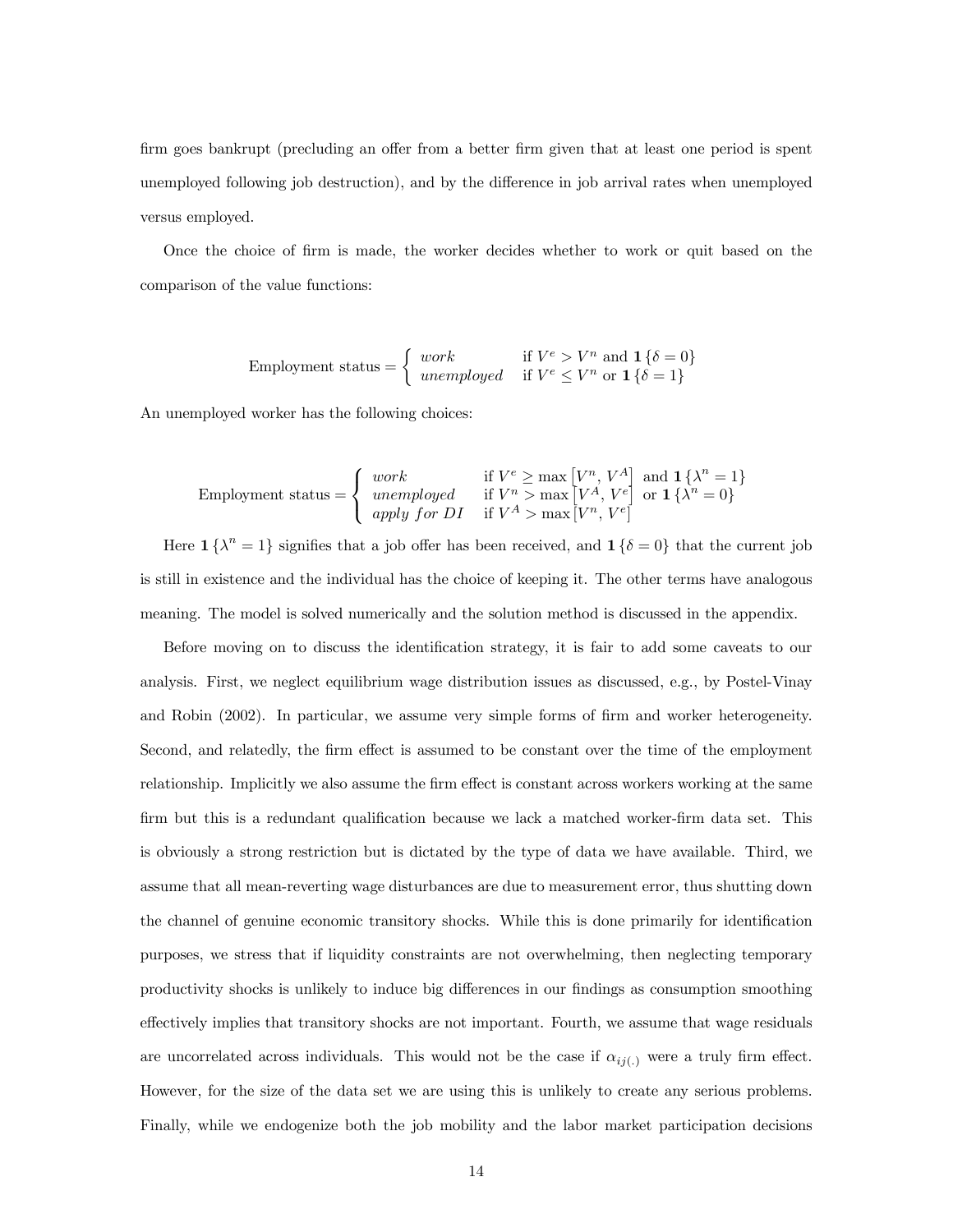in the simulations, we impose no theoretical structure on them in the estimation and essentially use reduced form equations based on standard random utility comparisons. However, we allow for unrestricted linear correlation between the unobserved components of the wage process and the unobserved components of the selection terms.

### 4 Estimation

There are three sets of parameters of interest: (1) Wage dynamics parameters, (2) Labor market frictions, and (3) Preference parameters and the interest rate. One way to obtain model parameters would be to estimate a fully structural model of search, labor supply, and savings. However the data requirements for this task are far beyond what is currently available; estimation would also be computationally hard and in any case require a number of shortcuts. We follow the route of estimating some of the parameters directly from reduced form equations. Following this we calibrate the remaining parameters using duration and participation data. Finally some parameters will be obtained from earlier work in the consumption literature.

We start from wage dynamics parameters. Wages are observed conditional on individuals working. Moreover, within firm wage growth, which is key to identifying the variance of permanent productivity shocks, is only observed if the individual does not change job. On the other hand changes in wages between jobs, which underlies identification of firm level heterogeneity, are only observed for those moving into another firm. The estimation strategy will thus have to control for all these selection effects. In fact we will show that allowing for the effects of endogenous job mobility leads to much lower estimates of the variance of the innovation to wages and hence lower estimates of the uncertainty facing individuals.

Our approach below can be summarized as follows: First we model the selection process into and out of work and between firms. We then construct sample selection terms and estimate wage growth equations conditioning on these terms. We finally obtain the estimates of the variances of interest by modelling the first and second moments of unobserved wage growth for various subgroups. We simplify the problem by the use of parametric distributional assumptions (normality).

Define the latent utility from labor market participation as  $P_{it}^* = z_{it}' \gamma + \pi_{it}$ . The associated labor market participation index is  $P_{it} = 1 \{P_{it}^* > 0\}$ , which is unity for participants. Workers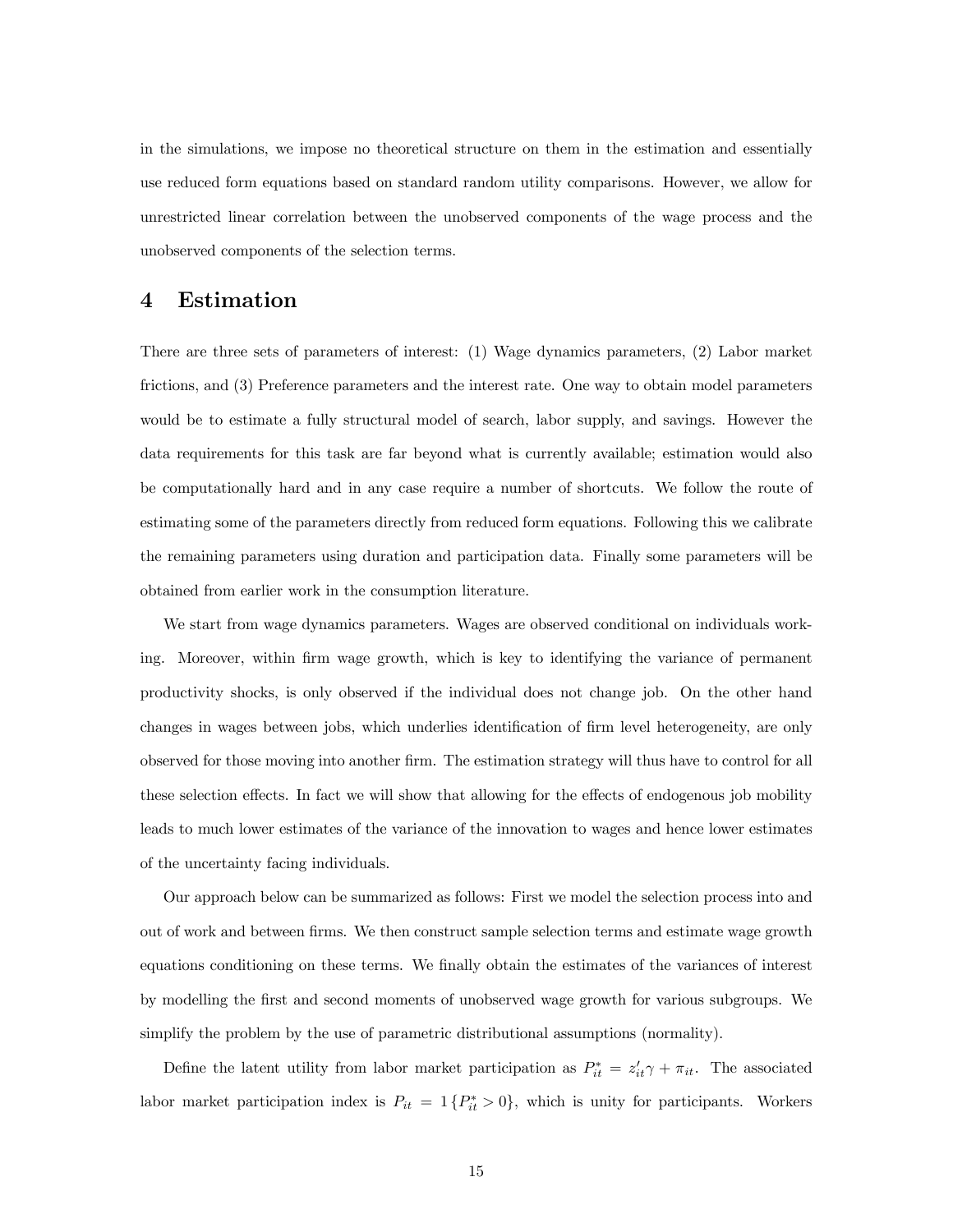separate from their current employer voluntarily (quits) or involuntarily (layoffs). As argued by Borjas and Rosen (1980), job turnover, regardless of who initiates it, represents the same underlying phenomenon, that of workers' marginal product being higher elsewhere. Let  $M_{it}^* = k_{it}'\theta + \mu_{it}$  denote the latent utility from moving in period t to an employer that is different from the one in period  $t-1$ . The indicator  $M_{it} = 1\{M_{it}^* > 0\}$  singles out the "movers".<sup>11</sup> We assume:  $(\pi_{it} \pi_{it-1} \mu_{it})' \sim$  $N(\mathbf{0}, \mathbf{I}).$ 

Taking first differences of (1), using (2) and recalling that  $\xi_{it+1} = (a_{ij(t+1)} - a_{ij(t_0)})$ , we obtain:

$$
\Delta \ln w_{it} = \Delta x_{it}' \beta + \zeta_{it} + \Delta e_{it} + \xi_{it} M_{it}
$$

Wage growth is only observed for those who work in both periods. To achieve identification of the relevant parameters, we make the following assumptions:  $E(a_{ij(t)}a_{ij(s)}) = \sigma_a^2$  if  $j(s) = j(t)$ and zero otherwise. We denote with  $\sigma_{\zeta}^2 = E\left(\zeta_{it}^2\right)$  and  $\sigma_e^2 = E\left(e_{it}^2\right)$  (for all  $i, t$ ) the variances of the permanent productivity shock and measurement error, respectively. We denote  $E(\zeta_{it}\pi_{is}) = \sigma_{\zeta}\rho_{\zeta\pi}$ if  $s = t$  and zero otherwise; similarly,  $E(\xi_{it}\pi_{is}) = \sigma_{\xi}\rho_{\xi\pi}$  if  $s = t$  and zero otherwise. Finally, we allow for contemporaneous correlation between the unobservable of the job mobility decisions  $(\mu)$ and the shocks to the permanent productivity component and the firm effect:  $E(\zeta_{it}\mu_{is}) = \sigma_{\zeta}\rho_{\zeta\mu}$ , and  $E(\xi_{it}\mu_{is}) = \sigma_{\xi}\rho_{\xi\mu}$  for all  $s = t$  and zero otherwise. Finally we assume that the distribution of innovations to the firm effect  $\xi_{it}$  and the productivity shock are uncorrelated  $(E(\xi_{it}\zeta_{is})=0 \ \forall \ t, s)$ .

Suppose now that we select only those who work at t and  $t-1$  ( $P_{it} = 1, P_{it-1} = 1$ ). In this (self-selected) sample

$$
E(\Delta \ln w_{it}|P_{it} = 1, P_{it-1} = 1) = \Delta x'_{it}\beta + \sigma_{\zeta}\rho_{\zeta\pi} SEL_{P}
$$

$$
+ \sigma_{\xi}\rho_{\xi\pi} SEL_{M_1} + \sigma_{\xi}\rho_{\xi\mu} SEL_{M_1}
$$
(11)

where  $SEL_P = \frac{\phi(z'_{it}\gamma)}{\Phi(z'_{it}\gamma)}$  $\frac{\phi(z_{it})}{\Phi(z_{it})}$  is a "self-selection" term induced by labor market participation, and  $SEL_{M_1} = \frac{\phi(z'_{it}\gamma)}{\Phi(z'\gamma)}$  $\frac{\phi(s_{it})}{\Phi(s_{it}')}$   $\Phi(k_{it}'\theta)$  and  $SEL_{M_2} = \phi(k_{it}'\theta)$  are "self-selection" terms induced by intra-firm

<sup>&</sup>lt;sup>11</sup>If people only consider current gains from moving, then the benefit of it is  $(\alpha_{ij(t)} - \alpha_{ij(t)})$  and the costs are  $-(k'_{it}\theta + \varepsilon_{it})$ , where  $\varepsilon$  are unobserved mobility costs. Thus people move when  $k'_{it}\theta + \mu_{it} > 0$  (with  $\mu_{it} = (\alpha_{i}(k) - \alpha_{i}(k)) + \varepsilon_{it}$ ).  $\alpha_{ij(t)} - \alpha_{ij(t)} + \varepsilon_{it}.$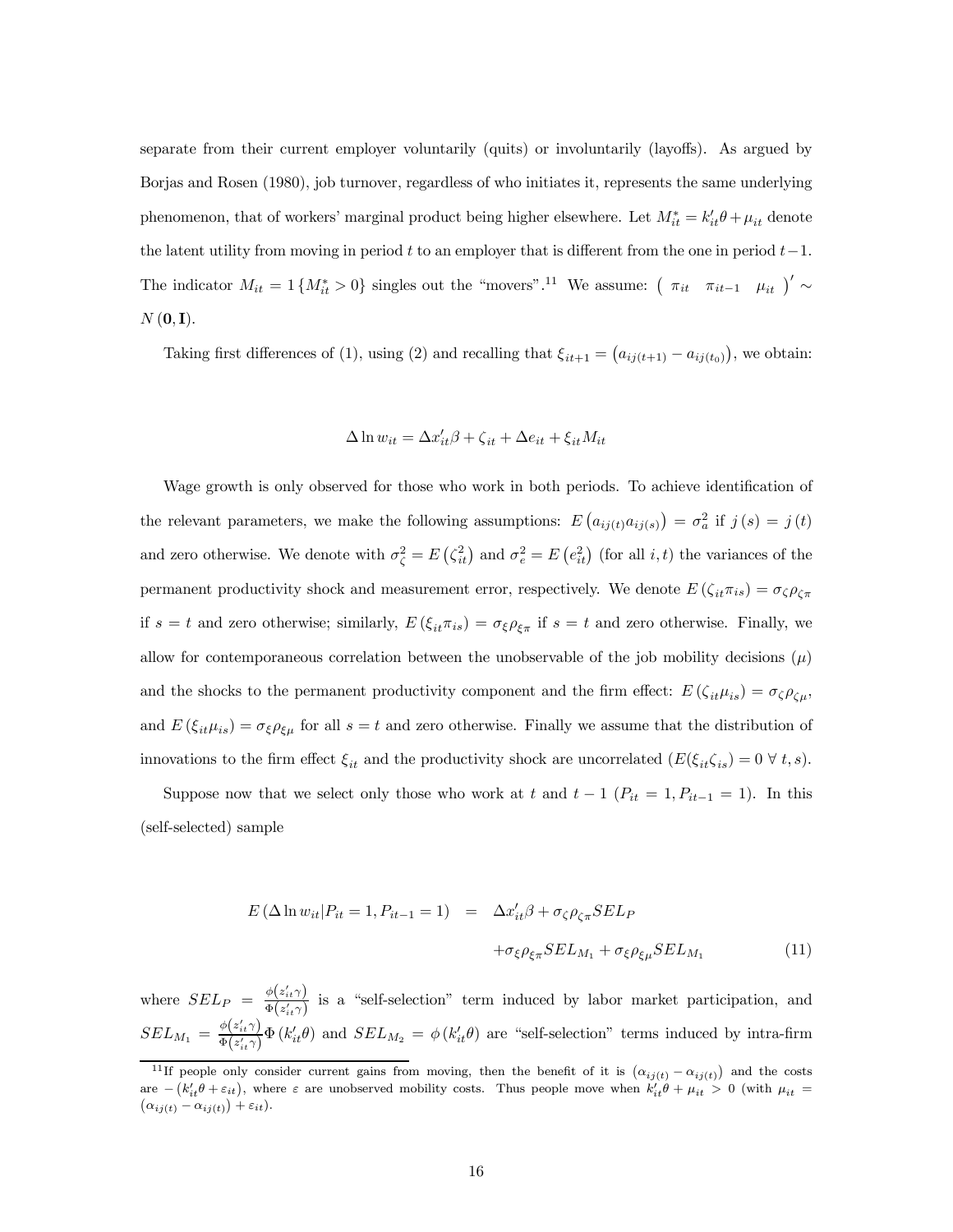mobility.  $\phi(.)$  and  $\Phi(.)$  are the p.d.f. and c.d.f. of the standard normal distribution.<sup>12</sup> The idea is to estimate the parameters  $\gamma$  and  $\theta$  in a first stage (running separate probit regressions because of the assumed orthogonality assumption between  $\pi_{it}$  and  $\mu_{it}$ , construct estimates of the selection terms and then estimate  $\beta$  in a second stage using only participants in both periods.

Estimation of (11) provides consistent estimates of  $\beta$ . Define now unexplained wage growth (observed only for participants in both periods):

$$
g_{it} = \Delta \ln w_{it} - \Delta x'_{it}\beta = \zeta_{it} + \Delta e_{it} + \xi_{it} M_{it}
$$
\n(12)

Given these assumptions we can use a method of moments procedure to identify the underlying stochastic process. The key parameters we need to identify are the variance of the permanent shocks and the variance of the firm level heterogeneity. We achieve this by using the first and second moments of the residuals for movers and for stayers. In the process we not only estimate the two variances of interest but also all the relevant correlations that drive selection. The details of the moments we use are given in an Appendix.

Given the complexity of the model, we adopt a multi-step estimation strategy. In a first step, we estimate probit regressions for labor market participation and mobility. In terms of implementation, we face the problem that our theoretical model assumes that labor market participation decisions are taken quarterly, not annually (see below). What we do is to run probit regressions for quarterly participation decisions:

$$
P_{it(q)} = \begin{cases} 1 & \text{if } \pi_{it(q)} > -z'_{it(q)} \gamma_q \\ 0 & \text{if } \pi_{it(q)} \leq -z'_{it(q)} \gamma_q \end{cases}
$$

estimate  $\gamma_q$ , and construct the variables:  $\overline{z'_{it}\gamma} = \frac{\sum_{q=1}^4 z'_{it(q)}\gamma_q}{4}$ , and  $\overline{\lambda_{\pi}} = \frac{1}{4}\sum_{q=1}^4 \frac{\phi(z'_{it(q)}\gamma_q)}{\Phi(z'_{it(q)}\gamma_q)}$  $\frac{\varphi(z_{it(q)}q)}{\Phi(z'_{it(q)}\gamma_q)}$  which we use as approximations for  $z'_{it}\gamma$  and  $\frac{\phi(z'_{it}\gamma)}{\Phi(z'_{it}\gamma)}$  $\frac{\varphi(\varkappa_{it})}{\Phi(\varkappa'_{it}\gamma)}$ , respectively. At this stage all the individuals (participants and not) are used in estimation. We also estimate a probit for mobility in period t conditioning on observing an individual working in both t and  $t-1$ . We set  $M_{it} = 1$  if this condition is satisfied and if the employer(s) in period t differs from the one(s) in period  $t - 1$ .

 $12$ In estimation we do not use the restrictions on the parameters of interest imposed by  $(??)$ . This only results in a loss of efficiency, but it does not affect consistency.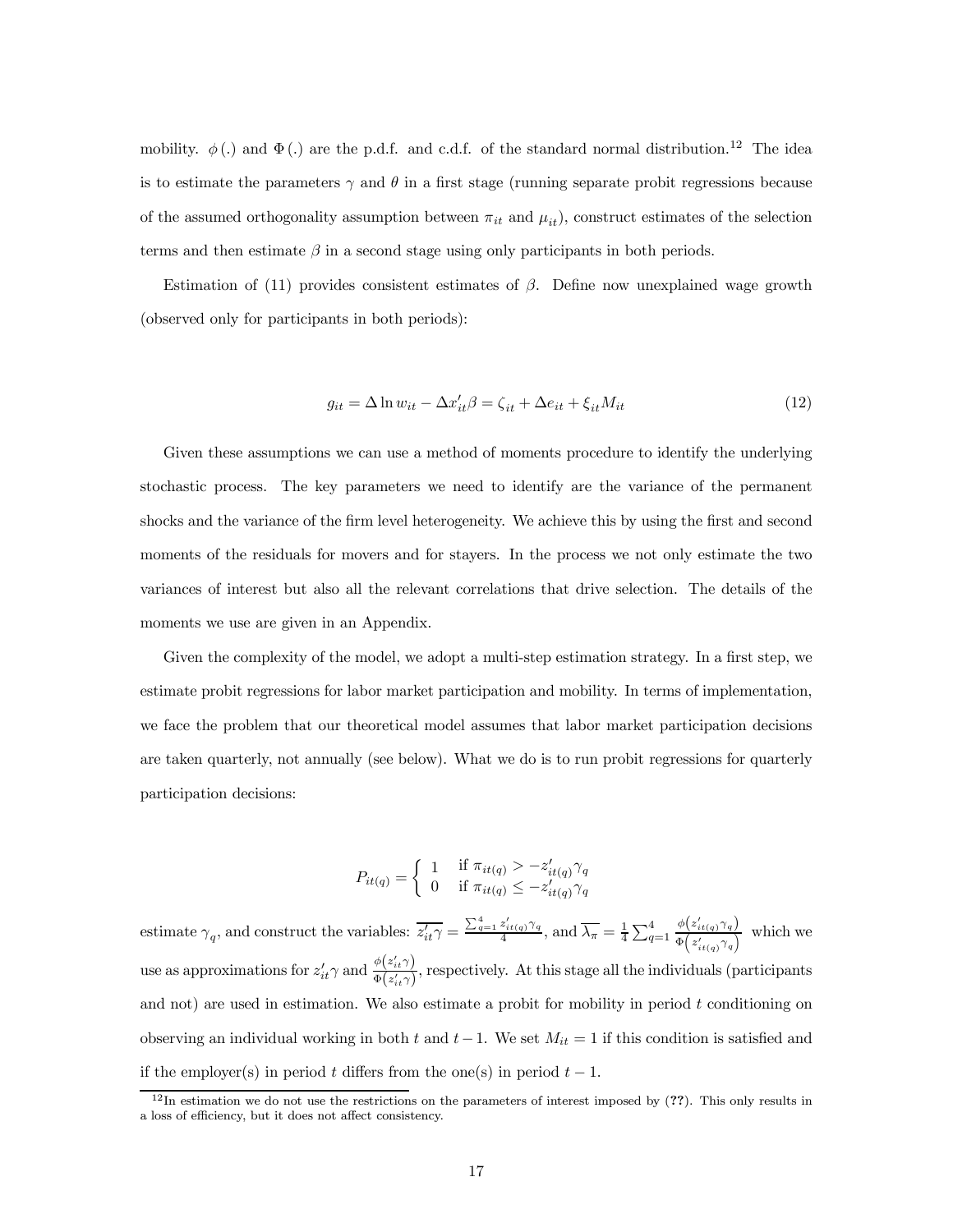In the second step we estimate (??) using only labor market participants in both periods. This gives us estimates of  $\beta$  and thus allows to construct consistent estimates of wage growth residuals  $g_{it}$ . In the final step, we estimate the structural parameters  $\sigma_{\zeta}^2$ ,  $\sigma_{\xi}^2$ ,  $\sigma_{e}^2$ , and the various correlation coefficients. The variance of the firm effect  $(\sigma_a^2)$  can be recovered from  $\frac{\sigma_{\xi}^2}{2} = \sigma_a^2$ . We consider a system of three non-linear equations for  $g_{it}$ ,  $g_{it}^2$ , and  $g_{it}g_{it-1}$ , impose cross-equations constraints and estimate the three equations jointly by non-linear least squares.

Standard errors are computed using the block-bootstrap procedure suggested by Horowitz (2002). In this way we account for serial correlation of arbitrary form, heteroskedasticity, as well as for the fact that we use a multi-step estimation procedure, and pre-estimated residuals and  $\lambda$ 's. We should point out that this procedure is conservative, since it allows for more serial correlation than that implied by the moment conditions we use. Hence the bootstrap standard deviations will be using only the N dimension of the sample and the precision of our parameters is likely to be underestimated.

### 4.1 The Data

The data are drawn from the 1988-1993 family and individual-merged files of the PSID. Since the PSID has been widely used for microeconometric research, we shall only sketch the description of its structure in this section.<sup>13</sup>

The PSID started in 1968 collecting information on a sample of roughly 5,000 households. Of these, about 3,000 were representative of the US population as a whole (the core sample), and about 2,000 were low-income families (the Census Bureau's SEO sample). Thereafter, both the original families and their split-offs (children of the original family forming a family of their own) have been followed. In the empirical analysis we use the core sample after 1988 because detailed data on monthly employment status and other variables of interest are available only after that year.

Questions referring to labor income are retrospective; thus, those asked in 1988, say, refer to the 1987 calendar year. Our measure of the hourly wage is obtained as the ratio between annual earnings and annual hours of work. The earnings variable is the labor portion of money income from all sources; it includes wages, bonuses, overtime, and commissions.

Education level is computed using the PSID variable with the same name. We stratify the sample

<sup>13</sup>See Hill (1992) for more details about the PSID. In future drafts we will extend the PSID data set to 1998 to minimize the proportion of right-censored unemployment spells.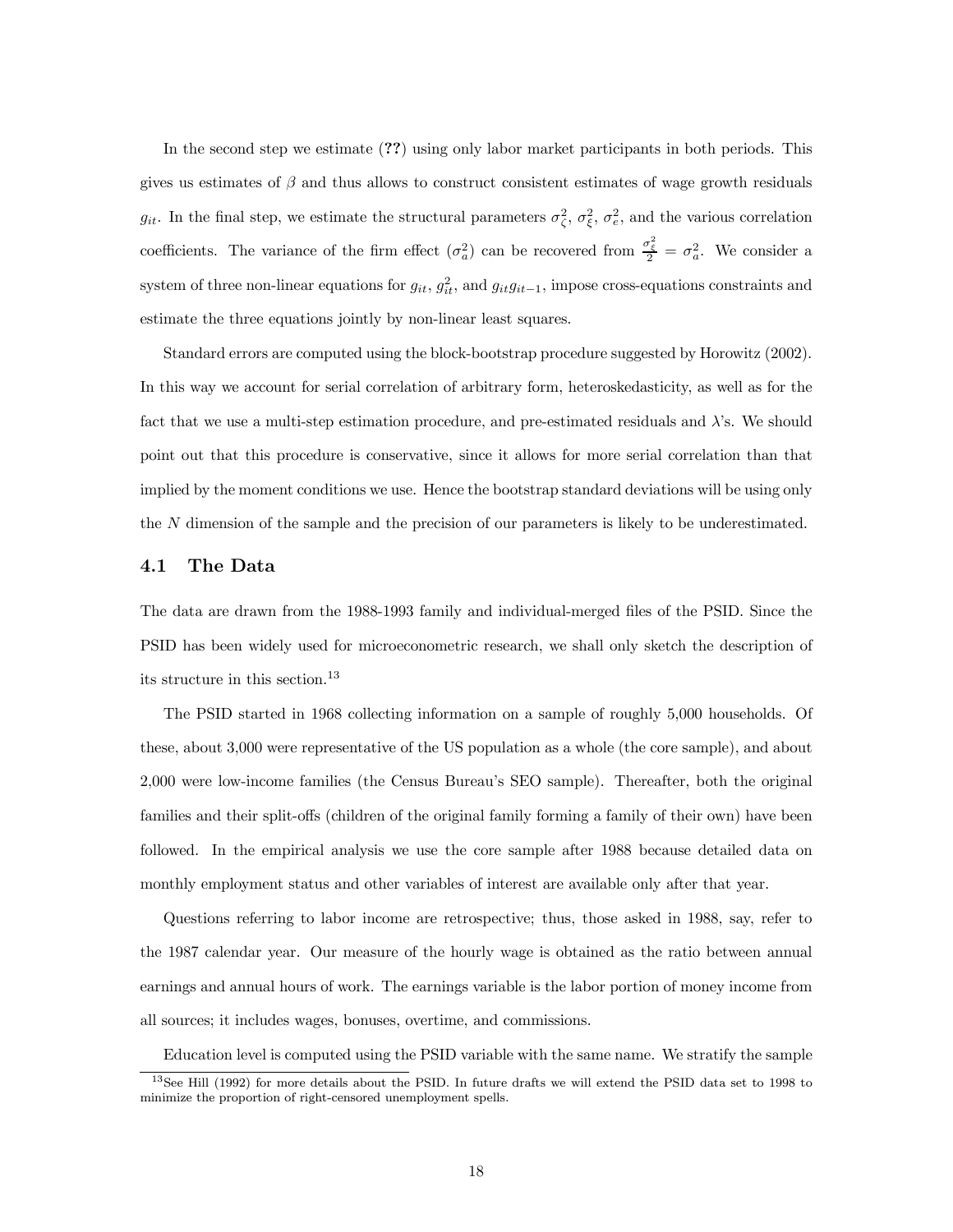by education, low (those with at least a high school diploma, but no college degree), and high (those with a college degree or more).

Step-by-step details on sample selection are as follows. We select all male heads aged 25 to 60. There are 3,385 such individuals (and 17,450 individual-year observations). We then eliminate wage outliers (those with wage levels or wage growth below the 1-st or above the 99-th percentile). This leaves us with 2,948 individuals (15,123 observations). Next, we eliminate observations where the wage rate is missing (i.e., either annual hours or annual earnings are missing), observations with missing data on employment status, inconsistent employment reports (for instance, people reporting a non-zero wage while also reporting to have been unemployed for the entire calendar year), and those with less than three years of data. The final sample includes 14,483 observations for 2,691 individuals.

The PSID asked individuals their employment status in each month of the previous calendar year and their year of retirement (if any). We use these questions to construct a quarterly participation indicator for each individual and unemployment durations.

An important component of our estimation strategy is the ability to identify firm switches. At least in principle, the PSID data on tenure could be used to do this, but these data are notoriously error-ridden and subject to a variety of inconsistencies (see Brown, 19XX). We adopt a less direct approach and use the tenure data as part of a more general switch-identification procedure. Recall that our objective is simply to assess whether the employer at t is the same as the employer at  $t-1$ . For each month of the previous calendar year, employed individuals are asked if the employer of that month is the same as the current employer. For unemployed individuals, the questions refer to the last employer they had.

We use these data, as well as information about the date of the interview, employment status, and reported tenure (in months) at the time of the interview, to assign a value of 1 or 0 to the variable  $M_{it}$  described above (conditioning on working in both periods). To avoid exaggerating the number of firm switches, we check that temporary separations are not truly switches (i.e., as in the case of recalls after temporary layoffs).<sup>14</sup>

 $14$ In future drafts we plan to estimate wage dynamics parameters using 1993-95 SIPP data. While shorter than the PSID, the SIPP has the important advantage that it allows to identify the firm the individual was working for in each month of a 36-month period (at most).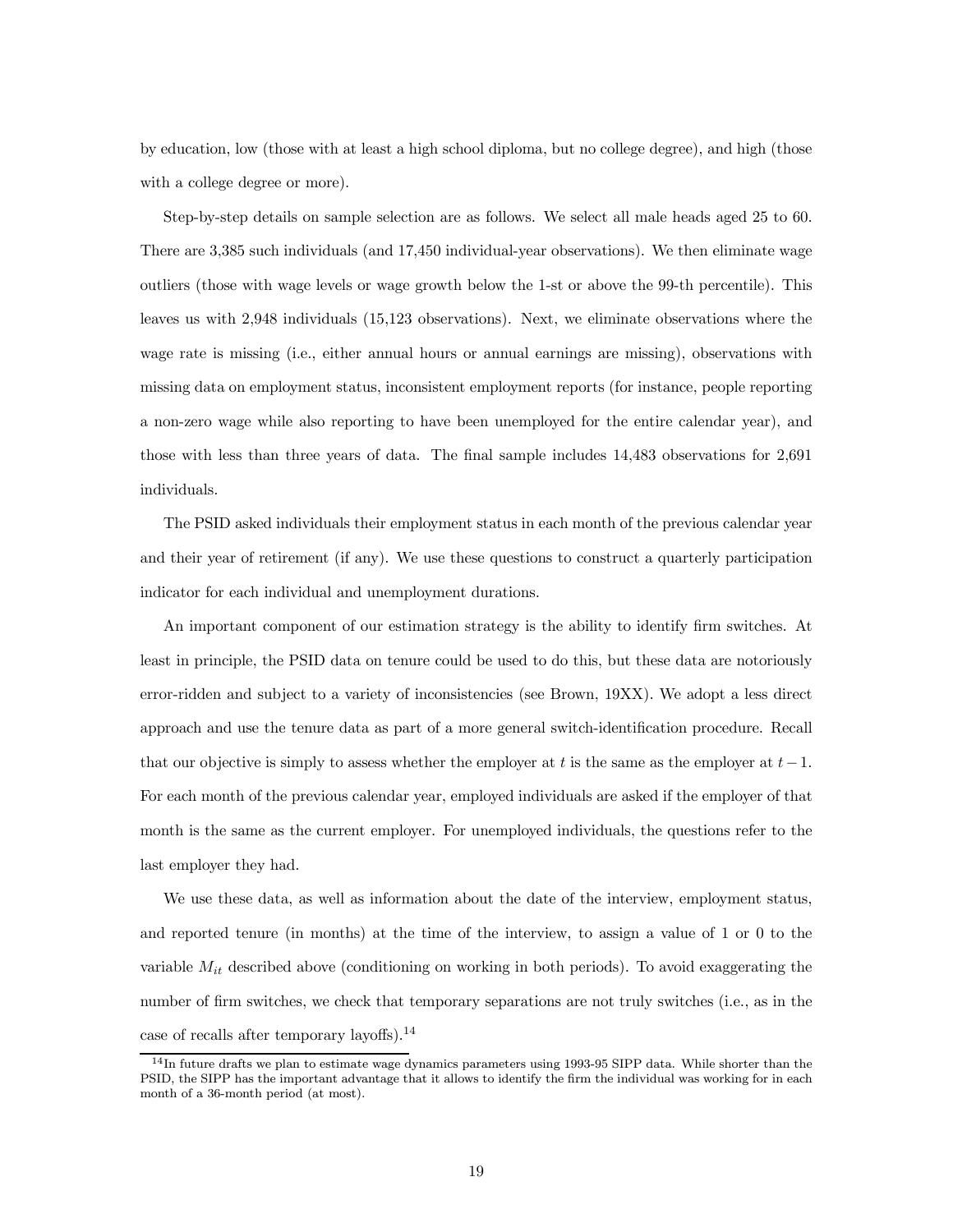### 4.2 The Results: Participation, Mobility, and Wage Growth

The first step is to control for selection into employment in the wage equation. We run quarterly participation probits controlling for demographics and other socio-economic individual characteristics (education, a quadratic in age, a dummy for whites, year of birth dummies, region dummies, county unemployment, residence in an SMSA, family size, number of kids, a dummy for married, other household income, and an index of generosity of the state-level UI system).<sup>15</sup> The role of other household income and the index of generosity of the state-level UI system is that of controlling for unearned income and outside opportunities; it should affect the decision to work, but should have no effect on one's wage. Note that if we ran an annual participation probit, we would be identifying only the probability of not participating for the whole year which is a much less common event. We do not have variables that vary by quarter, so the effect of the various covariates on the outcome is fairly similar across quarters. We run separate probits by education. To save space, Table 1 reports only the coefficient on our exclusion restrictions. The effect of UI generosity and other income is as expected: people who live in states with more generous UI benefits and higher family income (net of one's earnings) have a higher opportunity cost of working. The effect of UI generosity has borderline p-values in the low education sample and it is mostly insignificant in the high education sample. The effect of other covariates (not reported here) is as expected: In all quarters, the probability of working is higher for the more educated, the whites, those who are married, with a larger family size, and fewer kids. Year of birth are jointly significant while region dummies are not.

|               | 1st quarter           | 2nd quarter           | 3rd quarter           | 4th quarter           |
|---------------|-----------------------|-----------------------|-----------------------|-----------------------|
|               |                       |                       | Low education         |                       |
| Other income  | $-0.0162$             | $-0.0192$             | $-0.0188$             | $-0.0178$             |
|               | (0.0019)              | (0.0020)              | (0.0020)              | (0.0020)              |
| UI generosity | $-0.2855$             | $-0.3559$             | $-0.3256$             | $-0.4061$             |
|               | (0.2004)              | (0.2034)              | (0.2029)              | (0.2021)              |
|               | High education        |                       |                       |                       |
| Other income  | $-0.0134$             | $-0.0131$             | $-0.0150$             | $-0.0140$             |
|               | (0.0020)              | (0.0021)              | (0.0021)              | (0.0021)              |
| UI generosity | $-0.3688$<br>(0.3082) | $-0.1419$<br>(0.3242) | $-0.2254$<br>(0.3343) | $-0.4537$<br>(0.3387) |

Table 1 Exclusion restrictions in the quarterly participation equation

Note: Standard errors in parenthesis.

<sup>15</sup>The index of generosity is defined as the ratio of maximum weekly UI benefits and average weekly wages (both vary by time and state).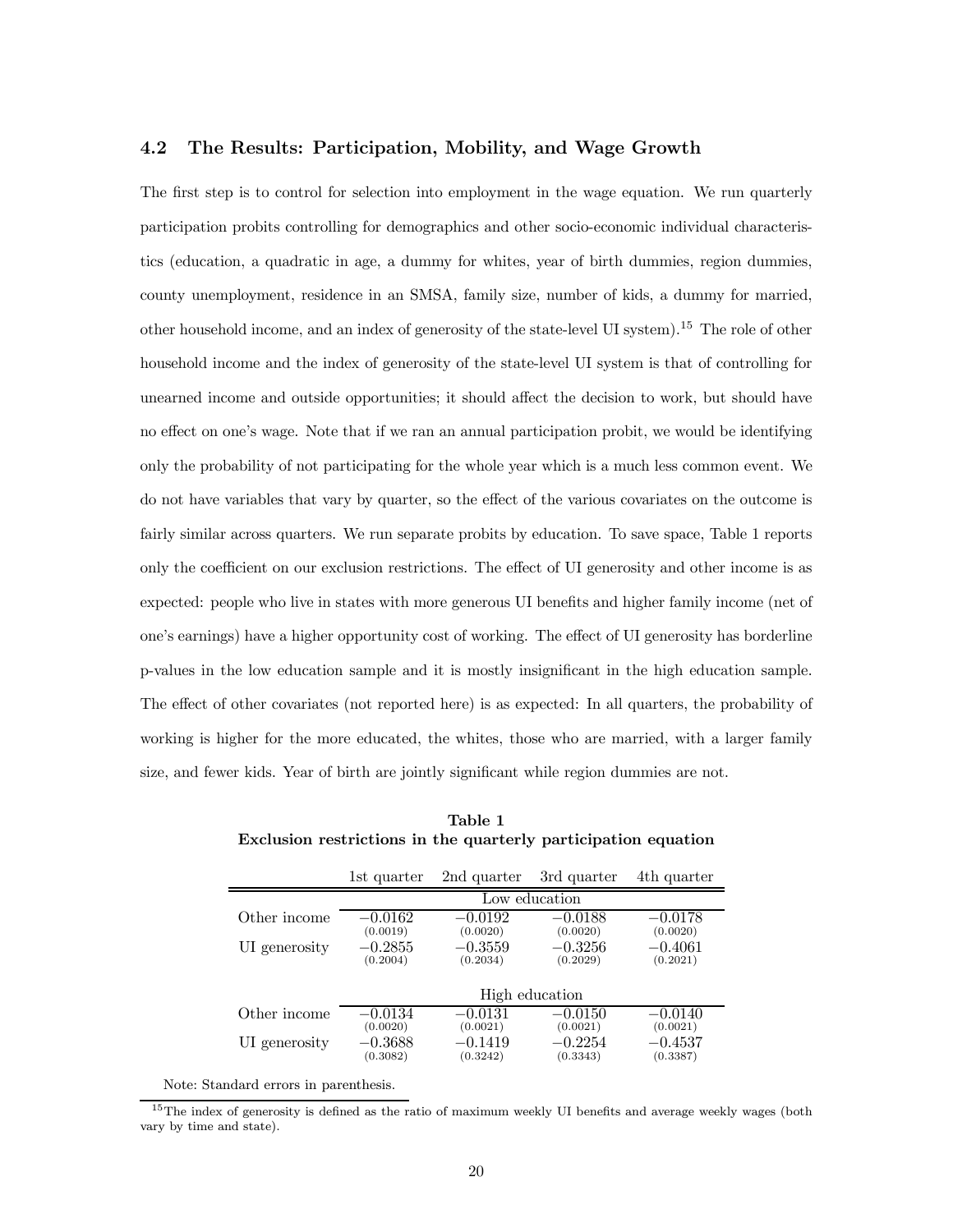Table 2 reports the estimates of a probit model for the decision to switch to a different firm  $(M_{it} = 1)$ . We use as controls education, a quadratic in age, a dummy for whites, year of birth dummies, region dummies, county unemployment, residence in an SMSA, family size, number of kids, a dummy for married. Our exclusion restrictions try to capture mobility plans (as reported in the previous year) and mobility history (as recorded in the previous period). Overall, we find that 14% of the observations in our sample are switches to another firm from one year to the next.

|                                   | Low education | High education |
|-----------------------------------|---------------|----------------|
| Grades of schooling               | $-0.0512$     | $-0.0130$      |
|                                   | (0.0124)      | (0.0156)       |
| Age                               | $-0.0911$     | $-0.1157$      |
|                                   | (0.0204)      | (0.0249)       |
| Age <sup>2</sup>                  | 0.0008        | 0.0012         |
|                                   | (0.0002)      | (0.0003)       |
| White                             | 0.0406        | 0.0651         |
|                                   | (0.0465)      | (0.0536)       |
| Married                           | $-0.3883$     | $-0.0741$      |
|                                   | (0.0537)      | (0.0792)       |
| <b>SMSA</b>                       | $-0.0076$     | $-0.0389$      |
|                                   | (0.0416)      | (0.0458)       |
| County unempl.                    | 0.0314        | $-0.0469$      |
|                                   | (0.0097)      | (0.0114)       |
| Number of kids                    | $-0.0225$     | 0.1237         |
|                                   | (0.0421)      | (0.0560)       |
| Family size                       | 0.0587        | $-0.1736$      |
|                                   | (0.0385)      | (0.0526)       |
| Might move $_{t-1}$               | 0.2558        | 0.2551         |
|                                   | (0.0421)      | (0.0441)       |
| Ever moved for $i_{\text{obj-1}}$ | 0.2586        | 0.0173         |
|                                   | (0.0462)      | (0.0445)       |
| Year of birth dummies             | Yes           | Yes            |
| Region dummies                    | Yes           | Yes            |
| Constant                          | 1.5238        | 2.5810         |
|                                   | (0.4384)      | (0.5532)       |
| $#$ of obs.                       | 5,760         | 5,184          |

| Table 2               |  |
|-----------------------|--|
| The mobility decision |  |

Note: Standard errors in parenthesis.

Our estimates show a greater incidence of job mobility among young, white, more educated individuals, and a lower incidence among those who are married. Our exclusion restrictions appear to have sufficient identifying power, especially among the low educated. The participation probit results allow us to construct estimates of the selection terms  $SEL_P$ ,  $SEL_{M_1}$ , and  $SEL_{M_2}$ . This now allows us to estimate the wage growth equation (??), whose results are reported in Table 3 separately by education. This being an equation for wage growth, the estimates display large standard errors

. There is evidence for the usual age-concave wage profile. Residence in SMSA has a positive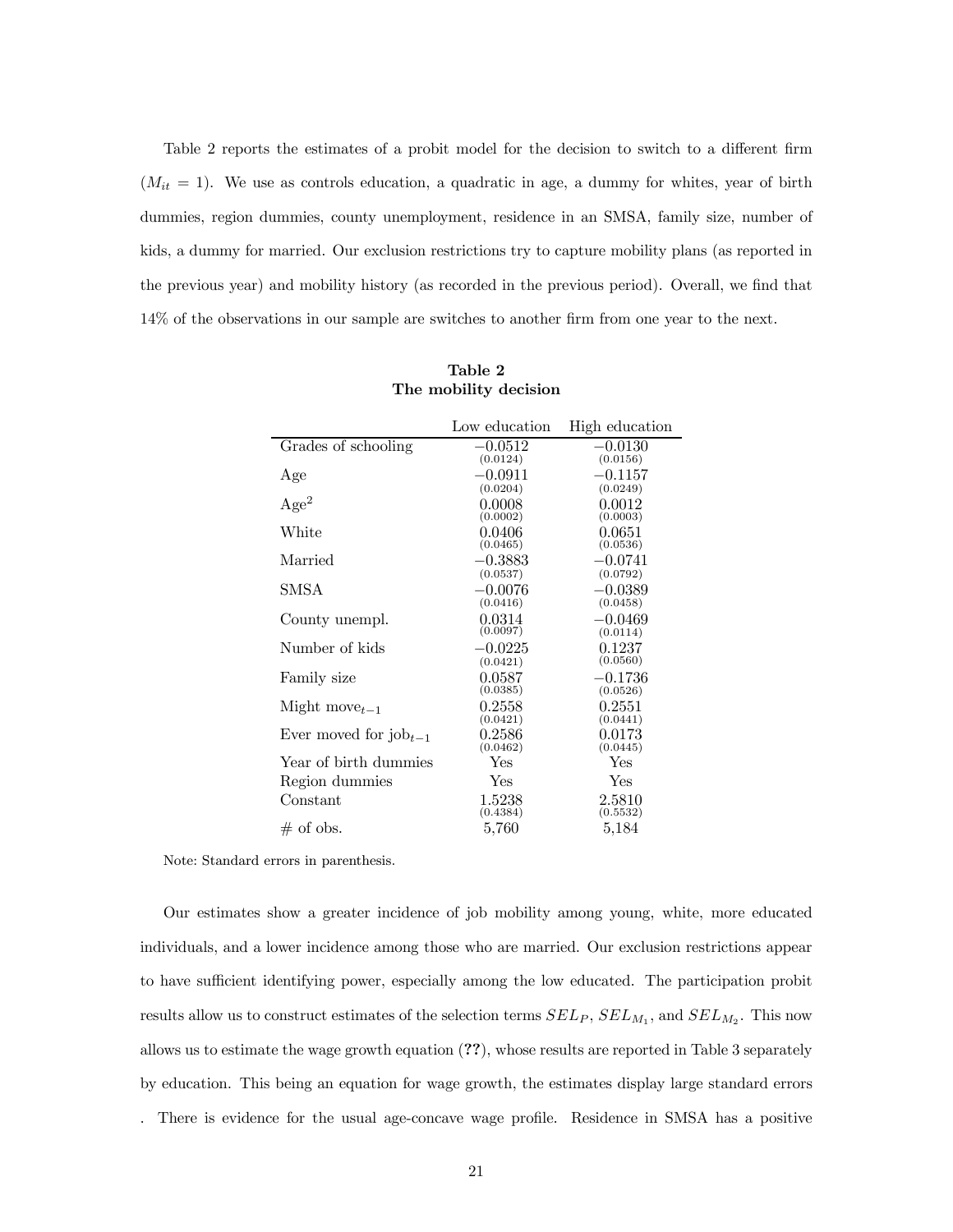effect on the wage of low educated but a negative effect on that of high educated individuals. The selection term for participation is positive as surmised, but statistically insignificant. The selection terms for mobility are slighly more precise, especially  $SEL_{M_2}$  among the high educated. In part at least, this high imprecision results from the fact that the coefficients on the selection terms reflect a combination of parameters. The parameters underlying these effects are more precisely pinned down in the estimation of unobserved wage dynamics that follows.

|                              | Low education         | High education        |
|------------------------------|-----------------------|-----------------------|
| Age                          | $-0.0011$<br>(0.0007) | $-0.0016$<br>(0.0007) |
| $\Delta$ Married             | $-0.0215$<br>(0.0205) | $-0.0109$<br>(0.0206) |
| ∆SMSA                        | 0.0317<br>(0.0187)    | $-0.0419$<br>(0.0155) |
| $\Delta$ Family size         | 0.0158<br>(0.0089)    | $-0.0021$<br>(0.0101) |
| $\Delta$ Number of kids      | $-0.0032$<br>(0.0109) | 0.0113<br>(0.0115)    |
| $\Delta$ County unemployment | 0.0016<br>(0.0023)    | $-0.0016$<br>(0.0024) |
| $SEL_P$                      | 0.0094<br>(0.0575)    | 0.0755<br>(0.1000)    |
| $SEL_{M_1}$                  | 0.0576<br>(0.2329)    | $-0.4373$<br>(0.5544) |
| $SEL_{M_2}$                  | $-0.0066$<br>(0.0903) | 0.2048<br>(0.0784)    |
| $\#$ of obs.                 | 5,760                 | 5.184                 |

Table 3 The wage growth equation

Note: Standard errors in parenthesis.

The last step of the estimation procedure is to recover the structural parameter of interest by NLS imposing constraints across equations. The results are reported in Table 4. We estimate the model for the whole sample (column 1) and separately by education (columns 2 and 3).

Controlling for selection into employment and job mobility, we find that in the whole sample the standard deviation of the permanent shock,  $\sigma_{\zeta}$ , is about 0.11 (so that the variance is 0.012), the standard deviation of the transitory shock (measurement error),  $\sigma_{\varepsilon}$ , 0.13 (variance 0.017), and the standard deviation of the firm shock,  $\sigma_{\alpha}$ , 0.18 (variance 0.032). These parameters are all very precisely measured.

The correlation between the permanent shock and heterogeneity in the participation decision  $\rho_{\zeta\pi}$ is positive as might be expected but insignificant. This is consistent with the notion that primeage males have low elasticity of intertemporal substitution. Further, this correlation is with the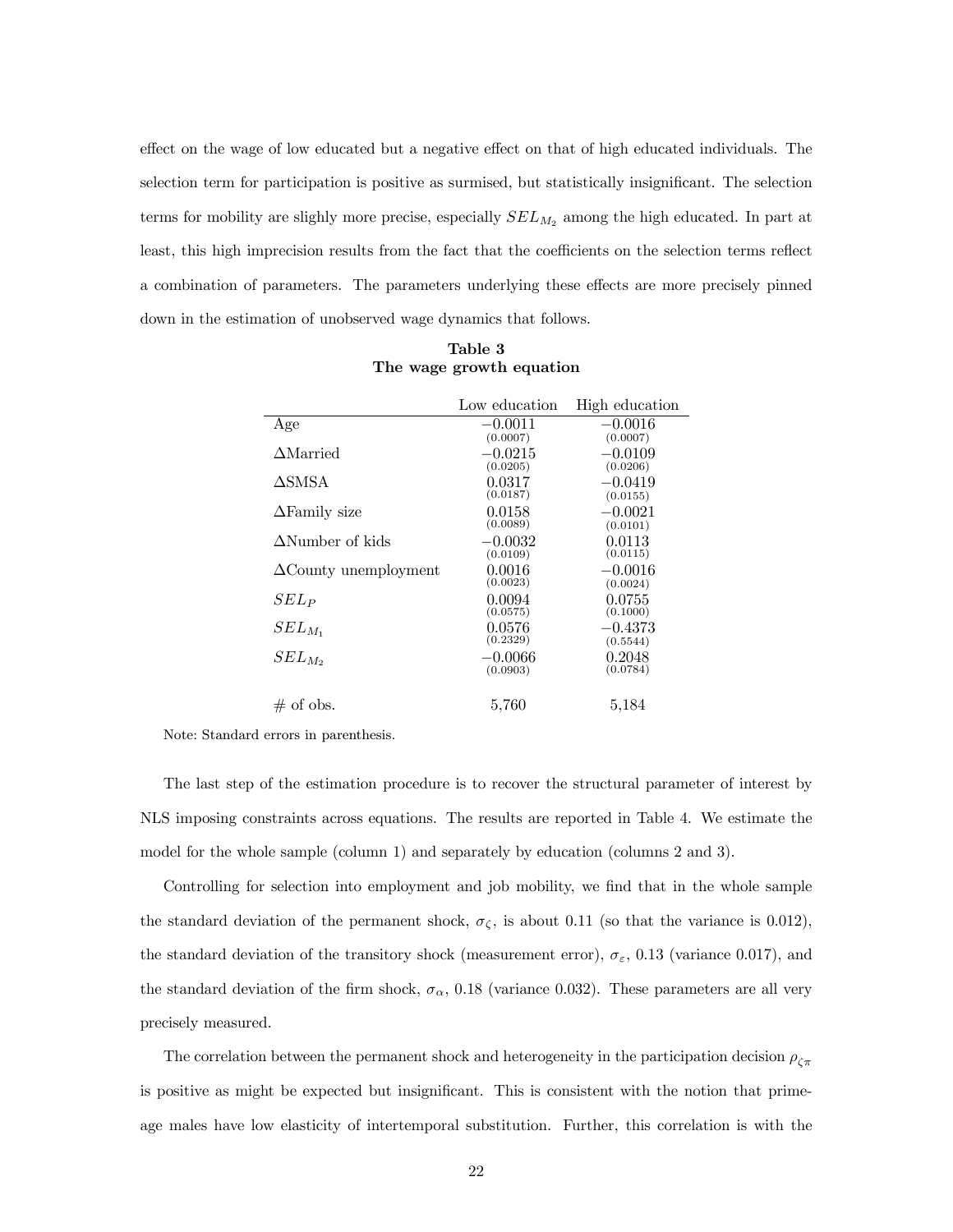permanent shock and so intertemporal substitution is offset by the wealth effect. The correlation between the permanent shock and the decision to leave the current employer  $(\rho_{\zeta\mu})$  is large, negative, and significant, suggesting that those receiving a large positive productivity shock are less likely at the margin to move.<sup>16</sup>

We find that wage growth due to firm switching  $(\xi_{it})$  is positively correlated with  $\mu_{it}$ , the heterogeneity in the decision to separate. This positive correlation is of course expected if the utility from job mobility reflects a positive mobility premium. Finally, we find a negative correlation between wage growth due to firm switching  $(\xi_{it})$  and the heterogeneity in the decision to work  $(\pi_{it})$ .

|                   | Whole                 | Low                   | High                  | Neglecting         | Neglecting            | Neglecting         |
|-------------------|-----------------------|-----------------------|-----------------------|--------------------|-----------------------|--------------------|
|                   | sample                | education             | education             | Mobility           | participation         | participation      |
|                   |                       |                       |                       |                    |                       | and mobility       |
|                   | (1)                   | $\left( 2\right)$     | $\left( 3\right)$     | $\left(4\right)$   | $\left(5\right)$      | (6)                |
| $\sigma_{\zeta}$  | 0.1115<br>(0.0098)    | 0.0883<br>(0.0145)    | 0.1255<br>(0.0116)    | 0.1624<br>(0.0096) | 0.1119<br>(0.0106)    | 0.1606<br>(0.0087) |
| $\sigma_e$        | 0.1323<br>(0.0046)    | 0.1467<br>(0.0045)    | 0.1147<br>(0.0094)    | 0.1323<br>(0.0046) | 0.1323<br>(0.0046)    | 0.1323<br>(0.0046) |
| $\sigma_a$        | 0.1762<br>(0.0062)    | 0.1785<br>(0.0095)    | 0.1662<br>(0.0117)    |                    | 0.1773<br>(0.0059)    |                    |
| $\rho_{\zeta\pi}$ | 0.1015<br>(0.2798)    | 0.3317<br>(0.2684)    | 0.2975<br>(0.3122)    | 0.3826<br>(0.2555) |                       |                    |
| $\rho_{\zeta\mu}$ | $-0.6921$<br>(0.3037) | $-0.0135$<br>(0.4863) | $-1.0932$<br>(0.3603) |                    | $-0.6620$<br>(0.2991) |                    |
| $\rho_{\xi\pi}$   | $-0.4536$<br>(0.2368) | $-0.3751$<br>(0.2632) | 0.1093<br>(0.6315)    |                    |                       |                    |
| $\rho_{\xi\mu}$   | 0.4120<br>(0.1754)    | 0.0117<br>(0.2311)    | 0.7331<br>(0.2768)    |                    | 0.3544<br>(0.1723)    |                    |

Table 4 Estimates of wage dynamics parameters

Note: Block bootstrap standard errors in parenthesis.

How do things change when we allow for parameter heterogeneity by education? Columns (2) and (3) report the results of estimating the model separately for the high-school graduates or less and the college dropout or more, respectively. Few remarks are in order. The variance of the permanent shock is higher for the more educated, the variance of the transitory shock is lower and the variance of the firm effect is similar. In particular  $\sigma_{\zeta}^2$  is 0.008 for the less educated and almost twice as much, 0.0158, for the more educated.

What happens if we ignore the endogenous mobility decision? This, implicitly, has been the assumption made in papers estimating the covariance structure of earnings (MaCurdy, 1982; Abowd and Card, 1989; Meghir and Pistaferri, 2004). In column (4) we report the results of this experiment.

<sup>&</sup>lt;sup>16</sup>The Appendix discusses a simple case in which such negative correlation may arise.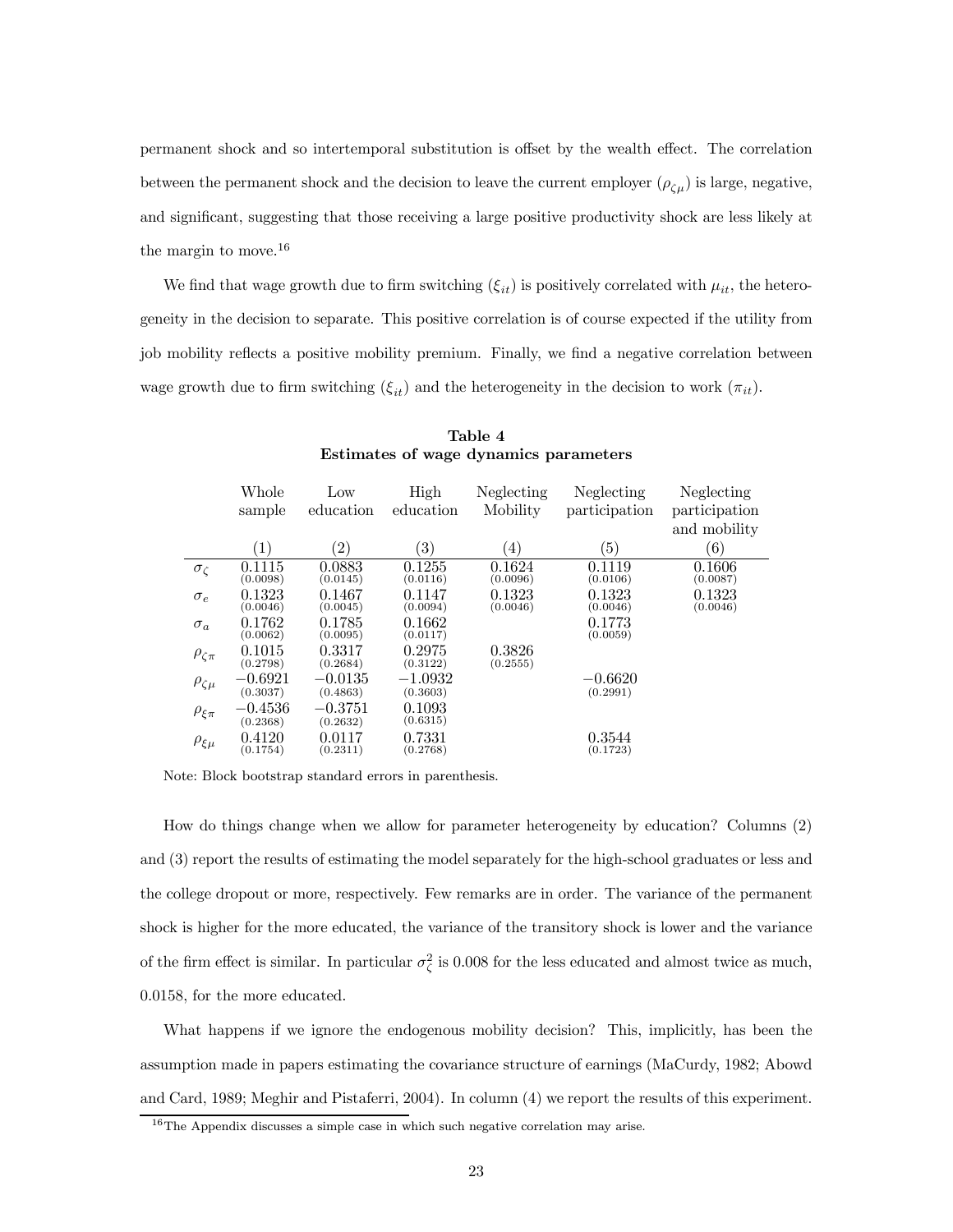They show that the wage variability that is due to workers changing firms is now entirely attributed to permanent shocks  $(\sigma_{\zeta}^2)$  more than doubles from 0.0124 to 0.0264), and the correlation between permanent shocks and heterogeneity in participation is now positive and significant, possibly because a premium for mobility is now seen as a premium for labor market participation.

In column (5) we ignore the participation decision but account for the endogenous mobility choice. Since in the full model participation does not appear to be correlated with productivity shocks, we do not expect big changes vis-a-vis the main specification, and in fact we do not find any significant change. Finally, in column (6) we shut down both mobility and participation. The results show an increase in the amount of variability due to permanent shocks.

These experiments show that a large amount of year-to-year wage variability is due to people moving to different firms and that ignoring this source of variability leads to wrong inferences regarding the extent of permanent productivity risk. As we show below, this has the main consequence of exaggerating the amount of precautionary saving individuals hold to self insure against this risk. This is because people know their firm type once they have chosen the firm they want to work for. If jobs were not subject to destruction, the amount of wage variability induced by the firm effect would not per se represent economic risk to be insured against.

### 5 Simulation

In the model we simulate, individuals have a 40 year working horizon (age 25-65) followed by a deterministic 10 year retirement spell. One period is assumed to be one quarter and so the model is solved for 160 periods when labor supply is chosen. A new job offer may be received each quarter, and similarly, the possibility of firm destruction is a quarterly event and decisions are taken each quarter. Further, each quarter individuals receive a productivity shock with probability 0.25 so productivity shocks occur on average once a year. This timing means individuals who stay with the same firm expect pay to be constant over a year. We measure unemployment durations by the number of quarters an individual is unemployed/out of the labor force.

The baseline combination of the variables determining risk corresponds to the estimates from the PSID and from calibrating unemployment durations and participation proportions for each education group. The extent of deterministic wage growth is also taken from the PSID. The values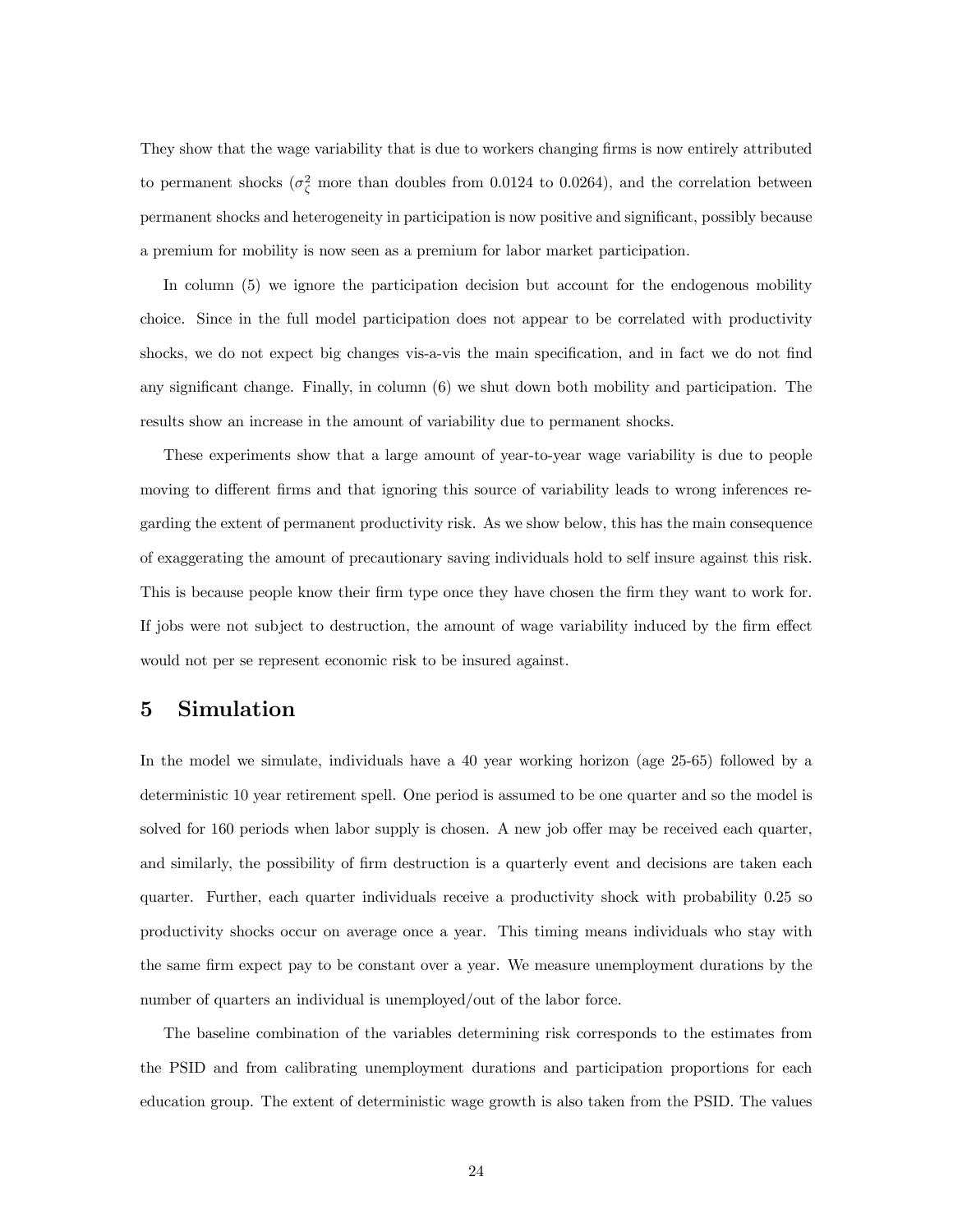

Figure 1: Consumption Functions for  $T - 1$ , conditional on Participation Status.

of the preference and risk parameters are given in Panel A and B of Table 5, respectively. The numbers in brackets show the corresponding annual values when appropriate.

For each parameter set, we first solve the model numerically by backward induction and then we simulate behavior by taking different realizations of the random variables. Individuals are exante identical (there are 10,000 of them) and in the simulation results below, we show mainly the cross-section means by age. Before turning to these simulations, it is instructive to show part of the solution for the baseline model. Figure 1 shows consumption as a function of assets in period  $T-1$  for participants and non-participants, and for different firm types, conditioning on individual productivity. The point to stress here is that consumption is not monotonic in the asset stock even when conditioning on labor market status: this is because labor market status in future periods changes as the asset stock increases. For example, the sharp declines in consumption when participating at a given firm in  $T-1$  arise at the asset stock which induces the individual not to work in period T. Figure 2 presents a comparable solution for  $T - 30$ . In this case, the sharp kinks in the consumption function have been smoothed out.

Figure 3 shows the reservation asset stock by age for different values of individual productivity, for a given firm type (the mean firm, with  $\alpha_{ij(.)} = 0$ ). If the individual has an asset stock above this reservation value then she will not participate. In this case, the reservation asset stock declines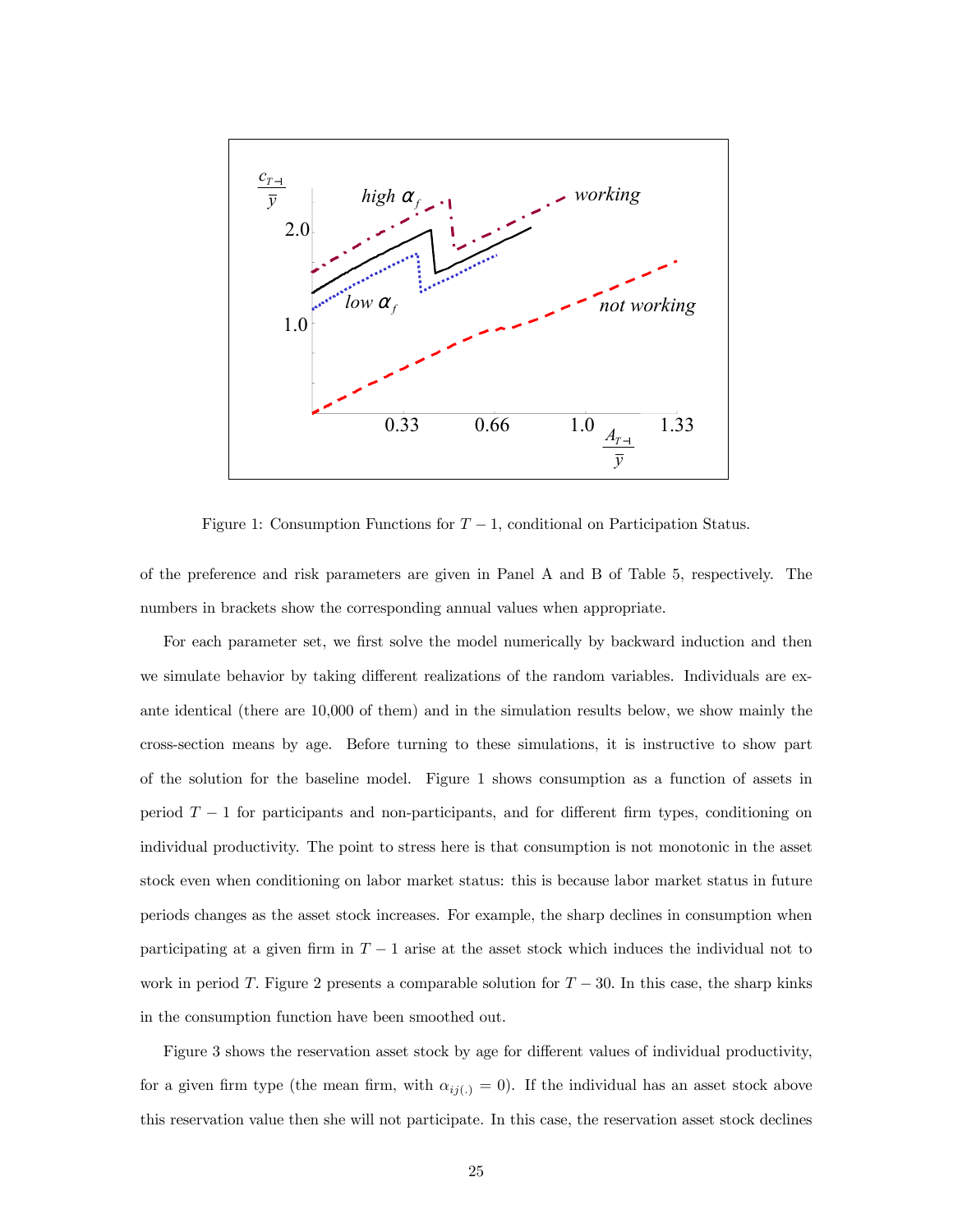

Figure 2: Consumption Functions for  $T - 30$ , conditional on Participation Status.

with age. The reason is that young people have to have a higher level of assets in order to afford unemployment spells that are inherently risky due to uncertainty about receiving wage offers and uncertainty about the firm type.

### 6 Calibration

The last step of the empirical analysis is to calibrate the model by choosing  $\lambda^e$ ,  $\lambda^n$ , and  $\delta$ , the job arrival rates for unemployed and employed individuals, and the probability of job destruction, respectively. We also need to set preference parameters and the fixed cost of work. We impose values for some parameters such as the elasticity of intertemporal substitution and the discount rate using values from elsewhere in the literature. The rest we obtain through calibration. In this section, we describe the life-cycle profiles from the data that we use in the calibration and we discuss our calibration procedure.

### 6.1 Duration and Participation Profiles

In calibrating the remaining parameters, we use life-cycle profiles of unemployment duration and participation rates. As described in the data section, the PSID asks individuals to report their employment status in each month of the previous calendar year. We use the answers to these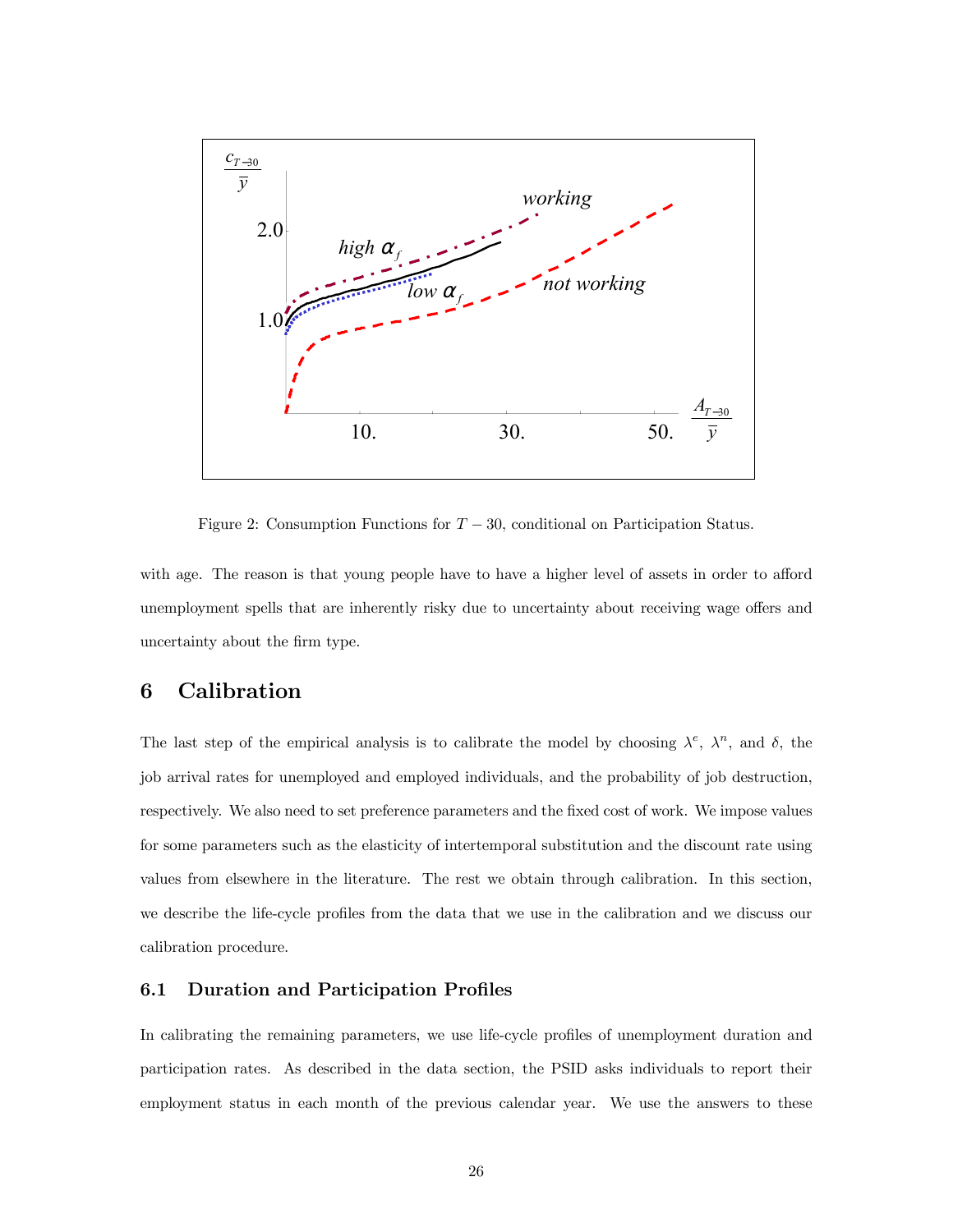

Figure 3: Reservation Asset Stock, conditional on Individual Productivity and Firm Type.

questions to construct unemployment duration and a quarterly participation indicator for each individual. We treat unemployment and out-of-labor force as the same state; this tallies with the definition of unemployment that we use in the simulations (see Flinn and Heckman, 19XX, for a criticism).

The durations are both left- and right-censored. Some spells begin before the time of the first interview, while some spells are still in progress at the time of the last interview. To avoid problems of left censoring we only use spells that begin in the sample.<sup>17</sup>

The dashed lines in figures 7 and 6 show the average unemployment duration by age of entry in the unemployed state, measured in quarters, for low and high educated individuals, respectively.<sup>18</sup> We classify anyone age less than 65 who is not working as unemployed, and anyone over 65 as retired. Durations have a maximum length determined by the number of quarters until age 65. For both education groups, durations appear increasing in age until around age 50; they decline afterwards as the length of time until 65 falls. The pattern is similar for both education groups but the less educated spend on average 1.5 more quarters unemployed than the better educated.<sup>19</sup>

<sup>&</sup>lt;sup>17</sup>In future drafts we will extend our sample to 1998 to minimize the proportion of right-censored spells.

<sup>&</sup>lt;sup>18</sup>We group unemployment spells by the age at which the spell began. Age groups span 5 years, and so the mean duration of exit for that group is averaging over all spells of unemployment for individuals who exit within that age span. Since a period in our theoretical model is a quarter of year, we used only spells of three months or longer in constructing these graphs.

<sup>&</sup>lt;sup>19</sup>In principle, we could give comparable graphs for employment durations (regardless of employer) and durations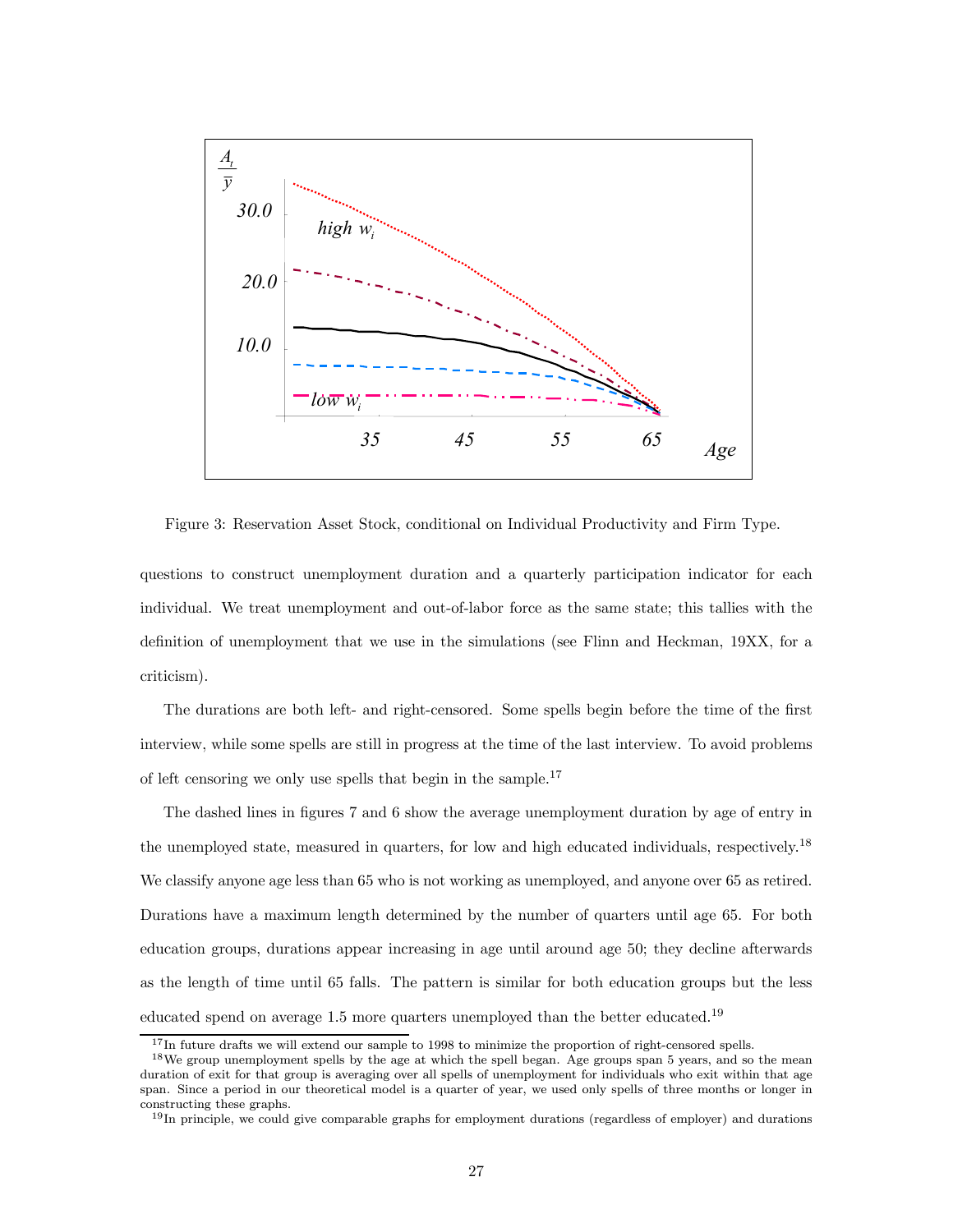Participation profiles are given by the dashed lines in figures 5 and 4 for low and high educated individuals, respectively. For both education groups, participation rates are fairly constant until age 45, followed by a sharp decline to age 65. Part of this fall reflects early retirement, rather than temporary periods out of the labor force. Since early retirement is an endogenous labor supply response, we treat this in the same way as we treat unemployment. There is a level difference between the two groups: the high educated participate more up to age 45 (participation rates around 96%, compared to 90% for the low educated), and the subsequent decline is less marked.<sup>20</sup>

#### 6.2 Calibration Procedure

We calibrate the necessary parameters by fitting profiles simulated from our model to the data on life-cycle profiles of unemployment duration and participation rates. In an earlier section we have outlined the model we simulate and we have discussed in the Appendix the way in which we solve the model numerically. Over the life cycle  $(a \text{ indexes age})$ , there are the following relationships linking the proportion of people participating and the duration of unemployment to our parameters of interest,  $\delta$  (job destruction),  $\lambda^n$  (the job offer arrival rate when unemployed), F (the fixed cost of work) and  $\eta$  (the nonseparable effect of participation on utility):

$$
P_a = [(1 - \delta_a) P_{a-1} + \lambda_a^n (1 - P_{a-1})] Pr (V_a^e > V_a^n)
$$
\n(13)

$$
D_a^n = \frac{1}{\lambda_a^n \Pr(V_a^e > V_a^n)}
$$
\n
$$
(14)
$$

where of course  $Pr(V_a^e > V_a^n)$  depends on all the parameters.

In matching profiles, we simulate life-cycle profiles for 10,000 individuals. Individuals differ ex-ante only in their education status, but ex-post they differ by the realizations of wage and employment shocks. Within each education group, we calculate average duration by age of exit and participation rates over the life-cycle by taking the mean values across these simulated individuals to give profiles comparable to the data. We summarize the profiles in the data by the average duration and the average participation rate up to age 45, and by the average duration and the

until switching to a different employer. As with unemployment spells, these durations are censored and in this case the censoring is more problematic given that the duration is long relative to the data sample length.

 $^{20}$ We compared unemployment durations and labor market participation rates in the PSID with unemployment durations and labor market participation rates in the SIPP (1993 Panel). Accounting for the different lenght of the two data sets (6 years in the PSID, 3 in the SIPP) we find similar durations and participation rates. In future drafts we plan to use the SIPP to estimate wage dynamics as well.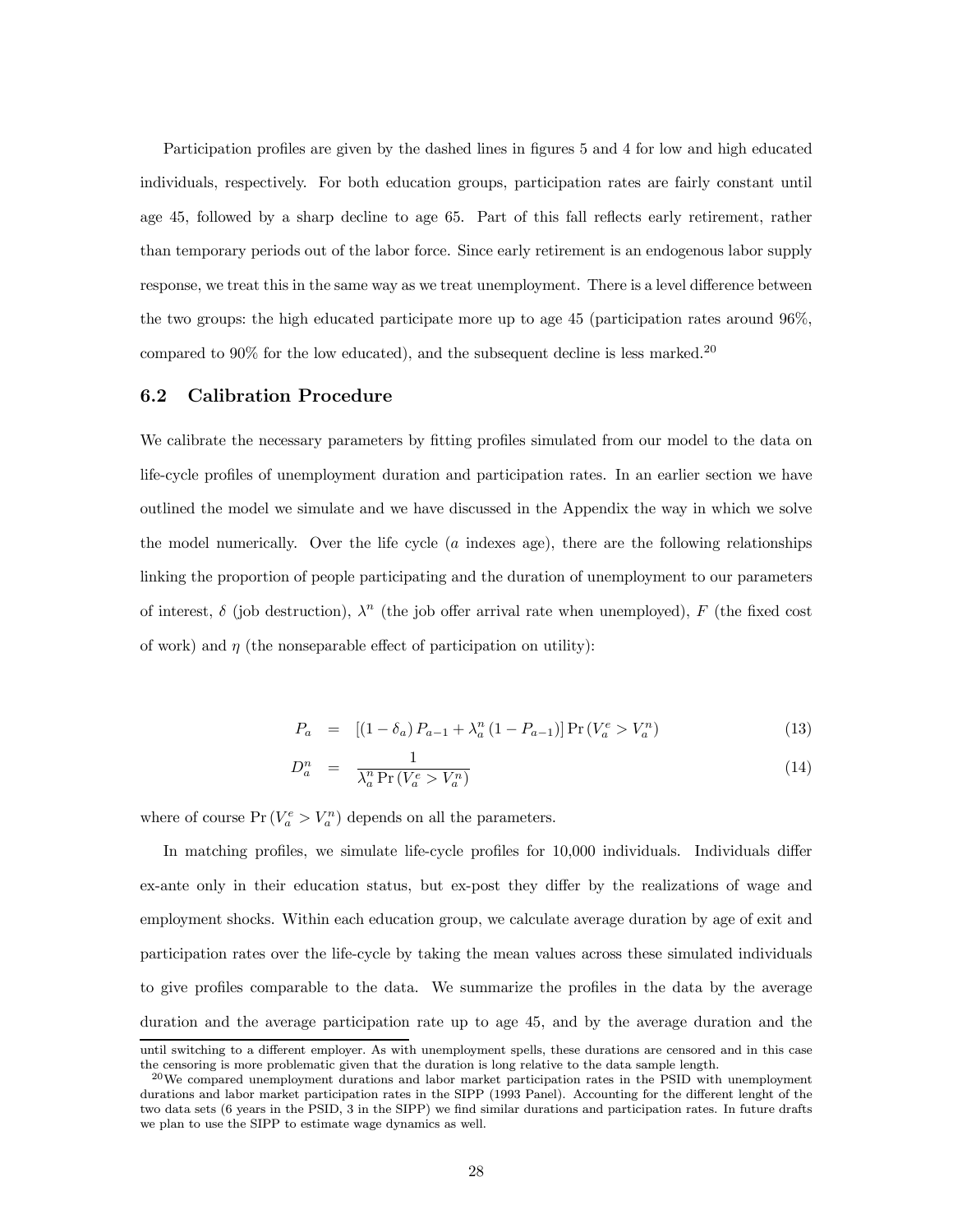

Figure 4: Participation rates of the high educated.

average participation rate from age 45 to 65. This provides us with 4 moments and we use these moments to calibrate our 4 parameters  $\delta$ ,  $\lambda^n$ , F, and  $\eta$ . In principle we could use the duration of employment at a particular firm (tenure) to calibrate the value of  $\lambda^e$ . In practice we have not constructed these data as yet, because they are notoriously affected by considerable measurement error. While it is true that the on-the-job arrival rate will affect the decision to accept a particular job offer because it determines the expected time until another offer if the first is accepted, variation in  $\lambda^e$  makes little difference to the simulated profiles. We thus assume that  $\lambda^e = \lambda^n$ .<sup>21</sup> We use a nonlinear equation solver to select the four parameters to give as close a match as possible.<sup>22</sup> More precisely, we select our 4 parameters  $\lambda^n = \lambda^e$ ,  $\delta$ ,  $\eta$ , and F as follows. First, we take initial values for the 4 parameters. Second, we simulate the model, generate participation and duration using (13) and (14), and construct averages of the simulated participation and duration data over the two "periods" 25-44 and 45-65 which can be confronted with actual averages in the data. We iterate until there is an acceptable match between simulated and actual moments.

The results of this calibration are best shown in Figures 4, 5, 6, and 7. The first two show the match between duration rates by age of exit for the high and the low educated. The second two graphs show the match between participation rates over the life-cycle. We assume  $\lambda^e, \delta, F$  and  $\eta$ 

 $^{21}$ By using data on job duration, we hope to relax this assumption.

 $^{22}$ It is worth stressing that there is interdependence between the moments: for example, longer durations will translate into lower participation rates, and participation rates when young impact on participation choices when old.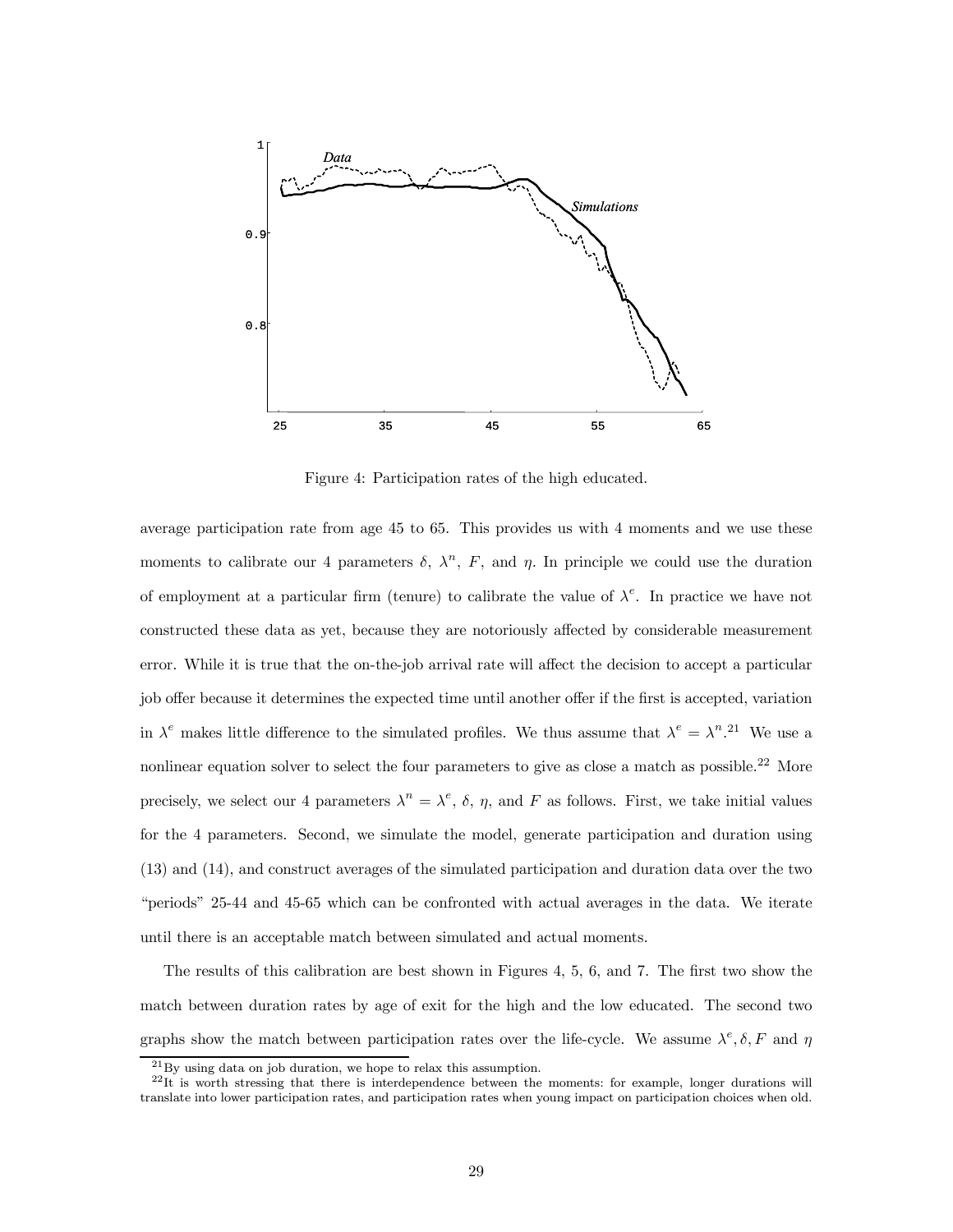

Figure 5: Participation rates of the low educated.



Figure 6: Mean duration of unemployment by age of entry, high educated.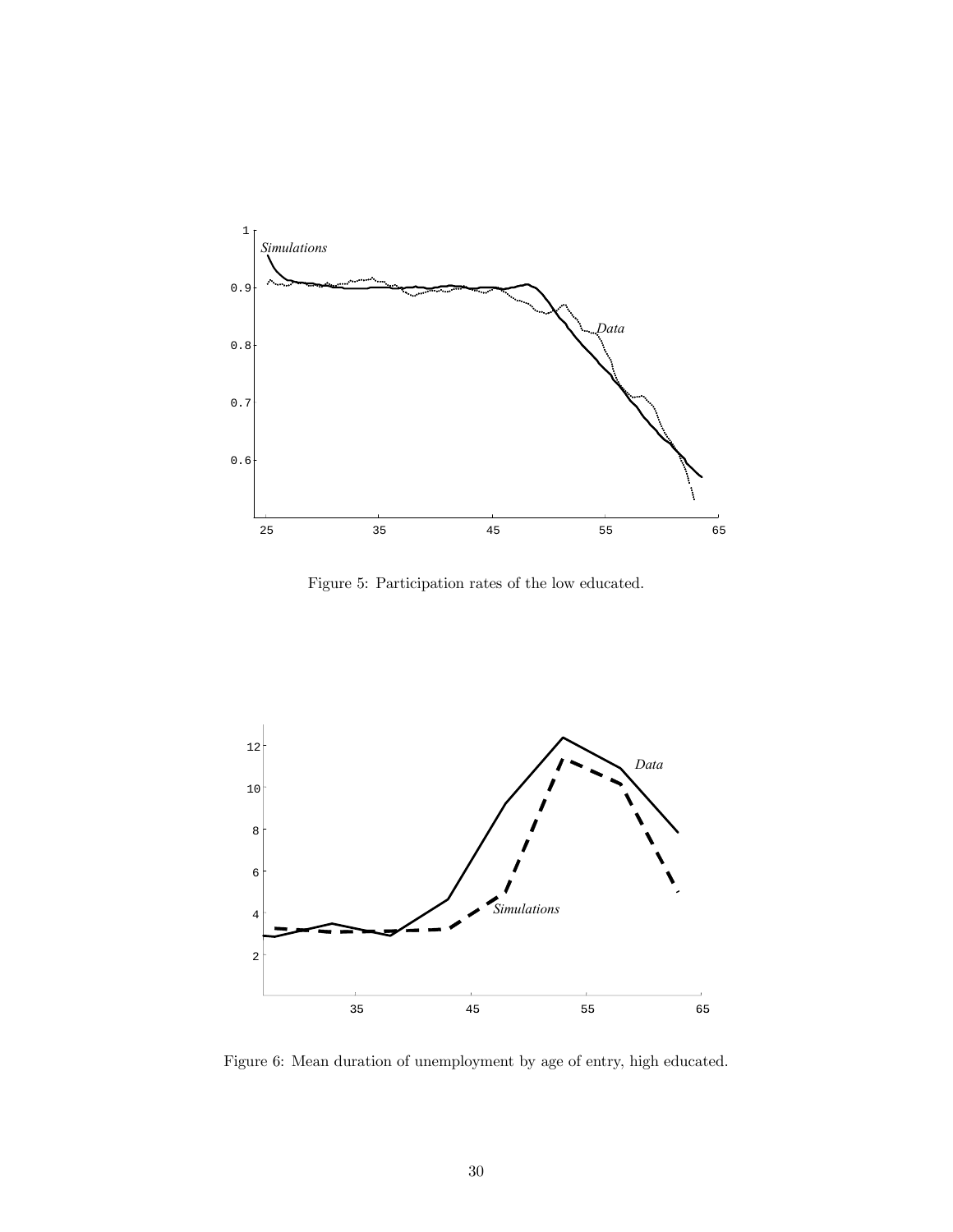

Figure 7: Mean duration of unemployment by age of entry, low educated.

are independent of age and so the age effects that we find in the simulated profiles can be explained only by endogenous saving and labor supply behavior in response to the budget constraint and the welfare benefit structure: the match in the slope of profiles over the life-cycle is not an artefact of age varying parameters. If we allowed parameters to vary with age, we could fit *any* profile.

In table 5, we present the parameter values. We distinguish between parameter values estimated directly, parameters calibrated and parameters where values are imposed.

| Panel A: Imposed parameters |                                     |                             |  |  |  |
|-----------------------------|-------------------------------------|-----------------------------|--|--|--|
|                             |                                     | 1.5                         |  |  |  |
|                             |                                     |                             |  |  |  |
| $\boldsymbol{r}$            |                                     | (0.02)<br>0.0037<br>(0.015) |  |  |  |
|                             | $T$ (Max working life, in quarters) | 160                         |  |  |  |
|                             | $R$ (Quarters of retirement)        | 40                          |  |  |  |
|                             | Panel B: Estimated parameters       |                             |  |  |  |
|                             | Low Education                       | High Education              |  |  |  |
| $\sigma_{\alpha}$           | 0.18                                | 0.17                        |  |  |  |
| $\sigma_{\ell}$             | 0.09                                | 0.13                        |  |  |  |

Table 5 Preference and risk parameter values used in simulations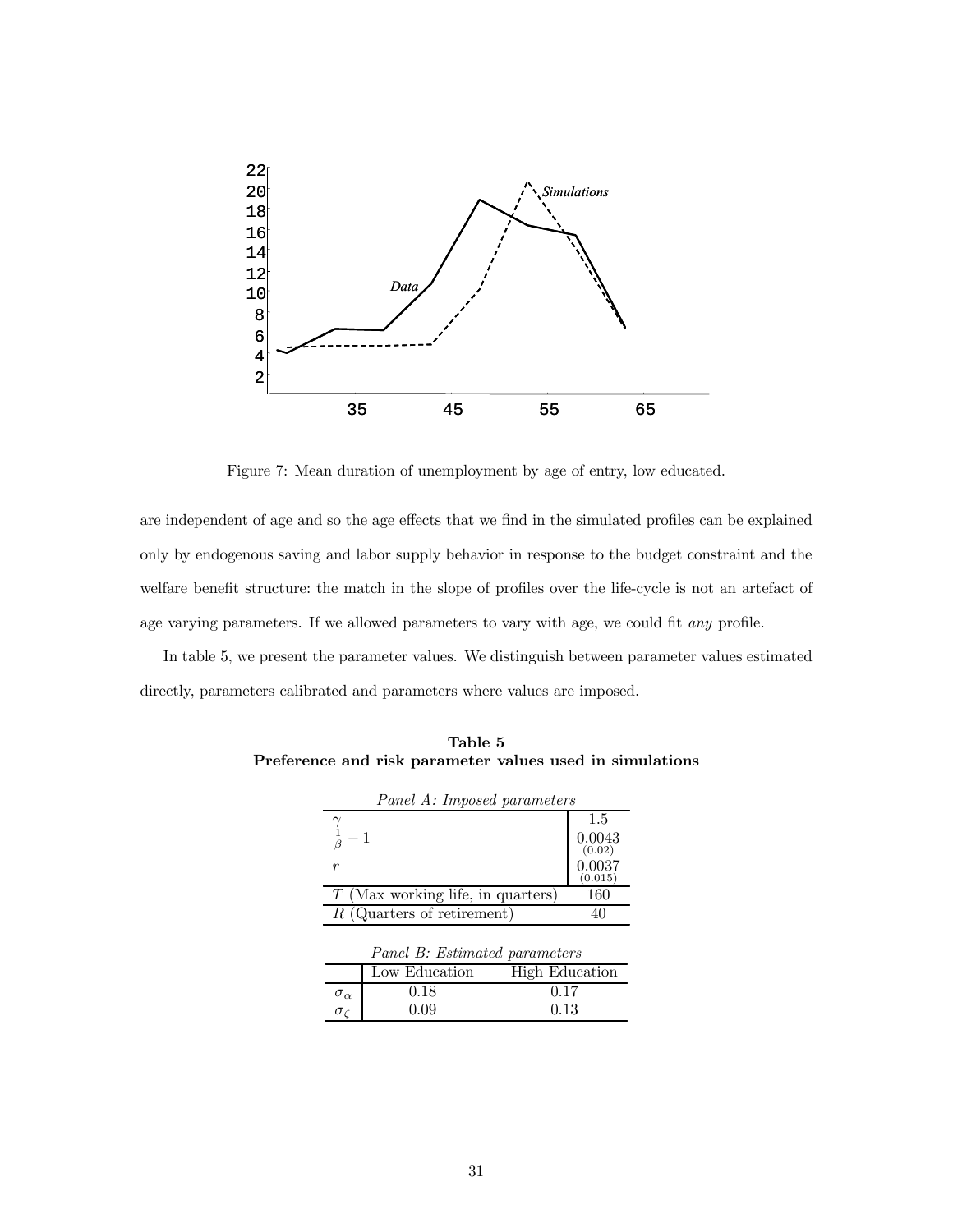| Panet C: Catiorated parameters |               |                |  |  |  |
|--------------------------------|---------------|----------------|--|--|--|
|                                | Low Education | High Education |  |  |  |
|                                | 0.023         | 0.016          |  |  |  |
| $\lambda^n$                    | 0.21          | 0.39           |  |  |  |
| $\lambda^e$                    | 0.21          | 0.39           |  |  |  |
|                                | 0.05          | 0.35           |  |  |  |
| $F_L$<br>$ y_T $               | 0.135         | 0.135          |  |  |  |

 $PQ \cap C$ 

The values of  $\delta$ ,  $\lambda^n$  and  $\lambda^e$  are given as quarterly rates.

The extent of deterministic wage growth is taken from the PSID. The extent of risk aversion is taken from estimates of the intertemporal elasticity by Attanasio and Weber (1995). We assume individuals have a 40 year working horizon (age 25-65) followed by a deterministic 10 year retirement spell. There is no exogenous funding of consumption in retirement: individuals have to save for their retirement. One period is assumed to be one quarter and so the model is solved for 160 periods when labor supply is chosen. A new job offer may be received each quarter, and similarly, the possibility of firm destruction is a quarterly event and decisions are taken each quarter. Further, each quarter individuals receive a productivity shock with probability 0.25 so productivity shocks occur on average once a year. This timing means individuals who stay with the same firm expect pay to be constant over a year. We measure unemployment durations by the number of quarters an individual is unemployed/out of the labor force. Details of the food stamp program, disability insurance and unemployment insurance are set to match actual programs as discussed in section 3 above.

### 6.3 Baseline Results

### 6.4 Welfare Cost of Risk

One of the main aims of the paper is to show the extent to which different types of risk matter for individual welfare. This is relevant particularly when evaluating policies such as unemployment insurance or earnings insurance which target part of the risk individuals face. In this model, we have exogenous, idiosyncratic shocks and so welfare will increase if insurance is provided. We also have behavioral responses to insurance built in both through changes in participation and through changes in savings. This means we can evaluate the risk sharing benefits of different sorts of insurance as well as identifying the behavioral effects induced by the insurance programs. In this section, we calculate the welfare benefit of reducing risk.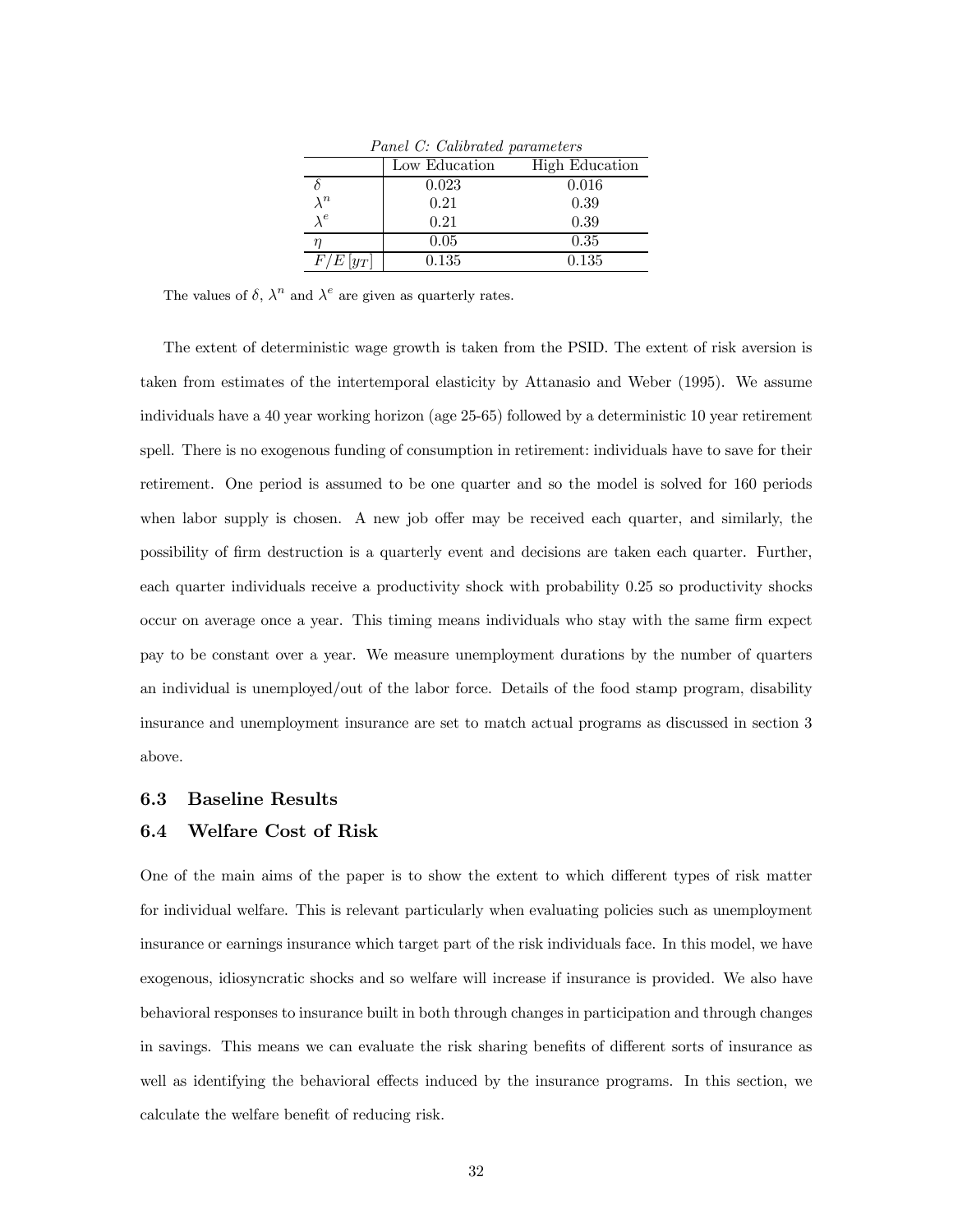When considering removal of some type of risk we calculate the proportion of the offered wage (accepted or not) that an individual would be willing to pay to avoid facing the risk.<sup>23</sup> We hence use a welfare measure similar to that proposed by Lucas (1987). A change in the risk will typically have a direct wealth effect. However in our context there is no obvious non-distortionary way of correcting for this. Thus we also document the resulting wealth effect, which can be compared with the risk premium the individual is willing to pay to avoid risk.

Another major issue is that any change in the risk properties is likely to have labor supply effects, which in practice can have an effect on the price of labor. This will lead individuals to view the changes in a different light. In other words there may be important aggregate implications leading to trade-offs when considering situations that reduce or remove idiosyncratic risk. This issue is acutely clear when we consider the removal of employment risk, since this will induce a potentially large change in labor supply as workers will be able to find appropriate job offers much faster. This may affect the price of labor. Ours is not a full equilibrium model. Characterizing the general equilibrium in an economy with permanent shocks to wages and savings as well as firm level heterogeneity has not been done as yet. In order to assess how sensitive our results are likely to be to such price changes we consider a situation in which the labor demand elasticity is infinite, implying that the labor supply changes do not have aggregate effects. This approximates the situation where idiosyncratic risk is removed for one individual alone, leaving all others unaffected.<sup>24</sup>

Table 6 shows these results. First consider the case where we remove productivity risk. High education individuals would be willing to pay 15.4% of all wage offers while the low education individuals are willing to pay only 4.85%. Storesletten et al. (2001) calculate the welfare benefit of removing variation in the extent of idiosyncratic risk over the life-cycle. Such insurance removes heteroskedasticity but the risk to permanent productivity remains. Our calculations show that it is this permanent risk to productivity which induces the greatest welfare loss. It is worth noting that part of the welfare loss arises because realizations of permanent shocks impact on retirement wealth with negative shocks reducing individuals' ability to save for retirement. A progressive social

<sup>&</sup>lt;sup>23</sup>Thus, in this calculation we assume that people pay a premium of  $\pi$  wage offered (which equals  $\max\{w_{ij(t_0)t},w_{ij(t)t}\}\$  if employed and the offered wage if unemployed). We ask people to pay a proportion of the offered wage (irrespective of whether the offer is accepted) to keep the relative price of work unchanged and avoid the distortionary effects of insurance, which would let people to reject too many offers. This is similar to standard moral hazard problem of UI (see Hansen and Imhoroglu, 1990).

 $^{24}$ In the current version this is just an approaximation since we allow a link across individuals through taxes that fund UI, food stamps and disability. These taxes are sensitive to labour supply changes.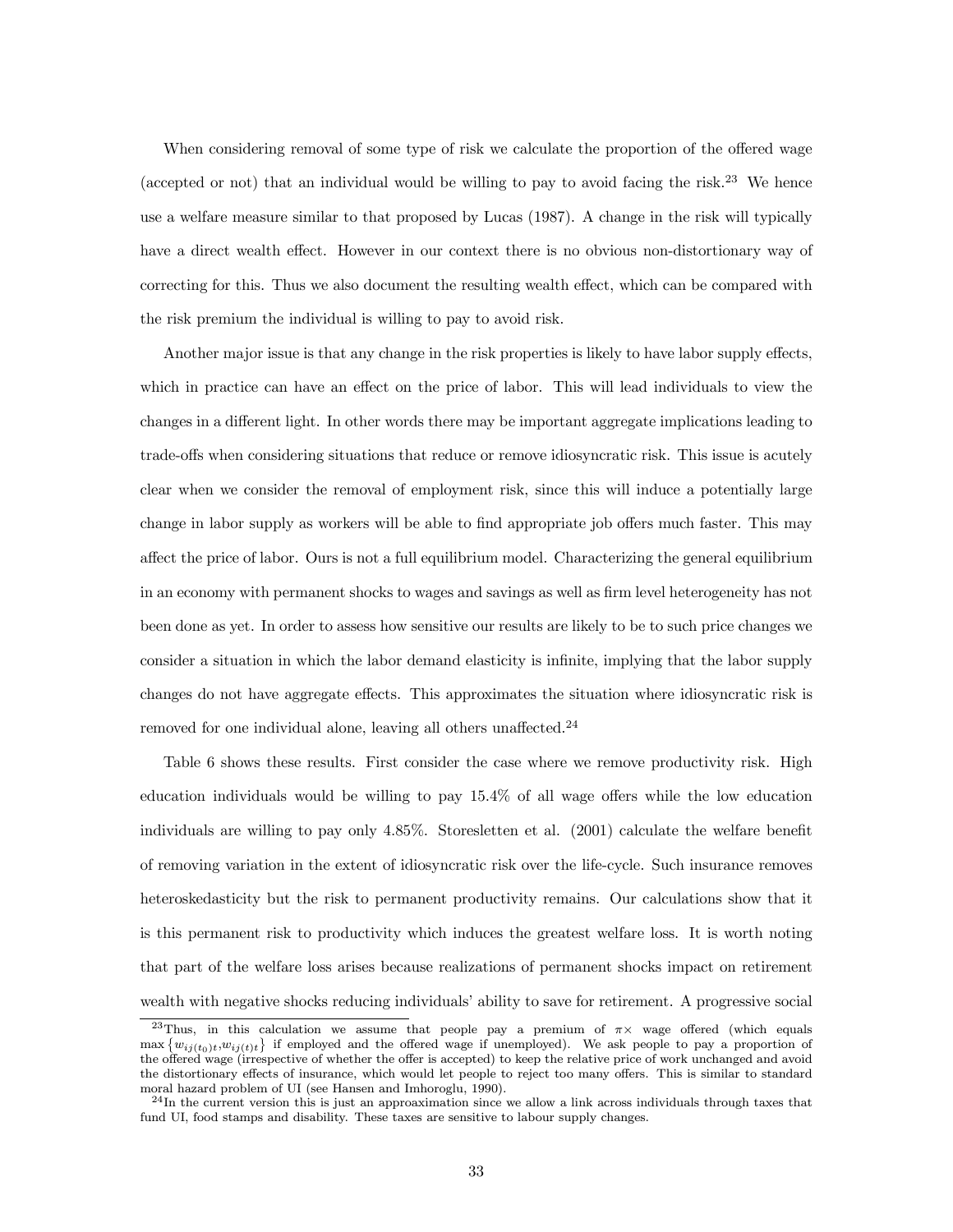security would clearly mitigate some of these costs. The second point is that insuring productivity risk has a greater welfare benefit for the high education group. This is primarily driven by the difference in the permanent variance estimated in section 4. Further, the difference in the level of income across the two education groups means that food stamps provide better insurance against bad productivity shocks for the low education group, and thus the low educated attach relatively lesser value to insurance against productivity risk than the higher educated.

We can repeat this exercise for employment risk. To do this we set the job arrival rates for both employed and unemployed to 1 but leave all other parameters unchanged. With an infinite elasticity of labor demand we find that the highly educated would only be willing to pay 3.2% of all wage offers, while the low educated would be willing to forego a substantial 6.5% of all offers. Thus the risk position is reversed for the two education groups.

Finally it is interesting to consider the role of firm level heterogeneity. In models where labor supply and mobility are ignored this heterogeneity would translate into wage risk with very large negative welfare costs. However, here such heterogeneity may have benefits for individuals since there is the chance of obtaining a better job offer, while bad offers can always be turned down. When we set the variance in firm heterogeneity to zero in addition to the arrival rates being one we find that individuals wish to be compensated for the loss of the chance to obtain a better quality job. This contrasts with the result that would be obtained if we took firm heterogeneity as a risk to which individuals cannot respond to.

| Welfare benefits                                                               |                       |        |                       |        |  |  |
|--------------------------------------------------------------------------------|-----------------------|--------|-----------------------|--------|--|--|
|                                                                                | <b>High Education</b> |        | Low Education         |        |  |  |
| Scenario                                                                       | Proportion            | Output | Proportion            | Output |  |  |
|                                                                                | of wage offer         | Change | of wage offer         | Change |  |  |
|                                                                                | <i>willing to pay</i> |        | <i>willing to pay</i> |        |  |  |
|                                                                                | $\pi$ )               |        | $\pi$                 |        |  |  |
| No unempl. frictions                                                           | 0.044                 | 0.99   | 0.073                 | 1.048  |  |  |
| $(\lambda^n=1)$                                                                |                       |        |                       |        |  |  |
| No unempl. frictions and firm het.<br>$(\lambda^n = 1, \sigma^2_{\alpha} = 0)$ | $-0.12$               | 0.86   | $-0.076$              | 0.96   |  |  |
| No frictions                                                                   | 0.031                 | 1.019  | 0.065                 | 1.121  |  |  |
| $(\lambda^n = \lambda^e = 1)$                                                  |                       |        |                       |        |  |  |
| No frictions and firm het.                                                     | $-0.125$              | 0.87   | $-0.076$              | 0.96   |  |  |
| $(\lambda^n = \lambda^e = 1, \sigma^2_{\alpha} = 0)$                           |                       |        |                       |        |  |  |
| No productivity risk                                                           | 0.154                 | 0.96   | 0.0485                | 0.92   |  |  |
| $(\sigma^2_{\epsilon}=0)$                                                      |                       |        |                       |        |  |  |

Table 6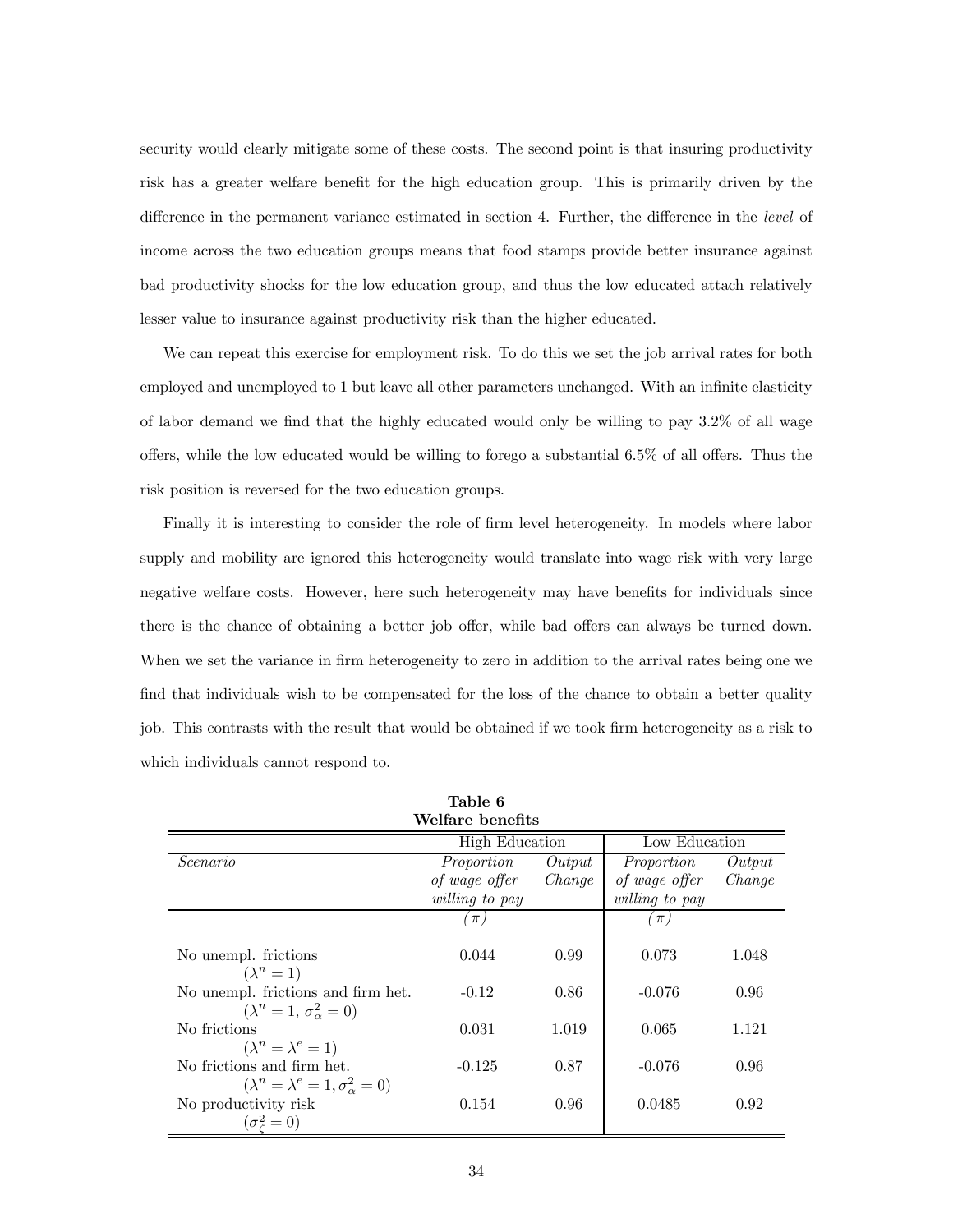Note: A positive number for the risk premium indicates the amount that the individual is willing to pay. A negative number for the risk premium indicates the individual would need compensation for moving to the new scenario from the baseline. The column with "Ouput change" shows the value of output (baseline=1) corresponding to the scenario considered.

### 6.5 Welfare Benefit of Government Insurance Policies

We can use our model to evaluate government policies such as unemployment insurance or food stamps which target part of the risk individuals face. In Table 7 we calculate the welfare loss associated with removing unemployment benefits and removing food stamps for each education group. This calculation focuses on the insurance benefit of these programs because there is no cross-group redistribution. The table shows that, first, the welfare benefit of food stamps is higher than unemployment benefit for both groups. Second, food stamps are "cheaper" in the sense that the increase in the tax rate needed to pay for the given amount of food stamps is less.<sup>25</sup> Finally, the insurance benefit of both programs are higher for the low education group. Since there is no redistributive element to the program, this difference arises because of the lower wealth of the low educated and the greater job destruction possibilities.<sup>26</sup>

However the striking feature of these results is that UI is basically worthless for all individuals; this is because of its time limited nature which prevents it from insuring against not finding a new job. Food stamps on the other hand provide a universal insurance against both productivity risk and unemployment risk and hence has a very high value, particularly for low educated individuals, despite the obvious moral hazard implications.

|                |               | <b>High Education</b> |             | Low Education  |            |
|----------------|---------------|-----------------------|-------------|----------------|------------|
| Scenario       | Parameters    | Proportion            | Change in   | Proportion     | Change in  |
|                |               | of wage offer         | $tax\ rate$ | of wage offer  | tax rate   |
|                |               | willing to pay        | $(\tau_w)$  | willing to pay | $(\tau_w)$ |
|                |               | $\pi$ .               |             | $\pi$          |            |
| No U.I.        | $B_{it}=0$    | $-0.0076$             | $-0.0061$   | $-0.0078$      | $-0.0107$  |
| No food stamps | $FS_{it} = 0$ | $-0.0711$             | $-0.0227$   | $-0.117$       | $-0.124$   |

Table 7 Welfare benefits of Government Insurance

The tax rate reported is the change in the tax rate necessary to keep net government spending constant (i.e. no change in the government deficit). A negative number means the tax rate is reduced. For the risk

<sup>&</sup>lt;sup>25</sup>In the baseline scenario we have  $\tau_w = 0$ , so the government is running a deficit that we keep constant when we remove any of the programs.

 $^{26}$ This experiment misses one important feature of the UI benefits, which is the cap on the level of benefits people may receive. A limit is instead imposed on the amount of food stamps people may receive.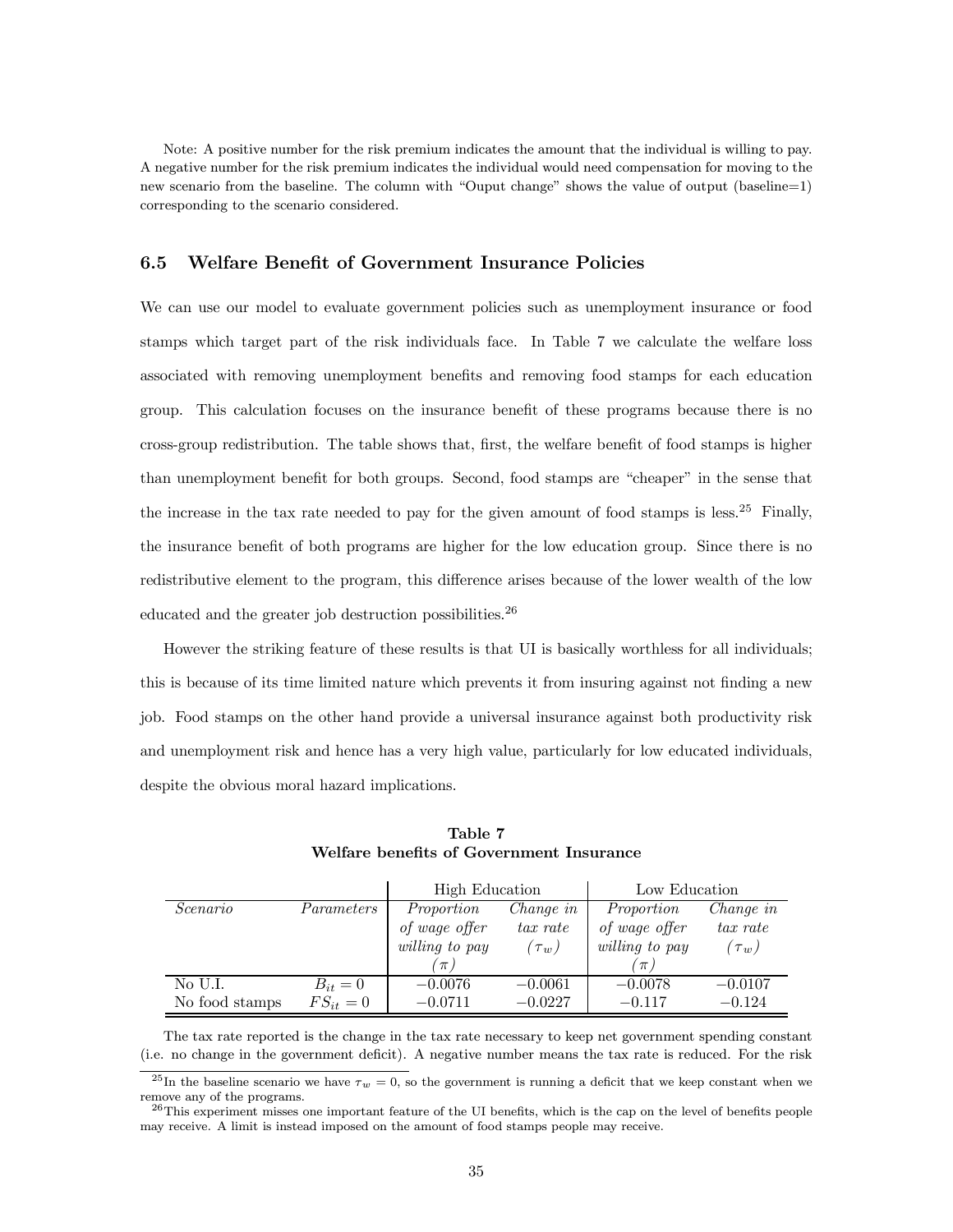premium, a positive number indicates the amount that the individual is willing to pay. A negative number for the risk premium indicates the individual would have to be compensated for moving to the new scenario from the baseline.

### 7 Conclusions

In this paper we distinguish productivity risk and employment risk as two distinct sources of uncertainty that the individual faces. To achieve this we specify an economy with search frictions and firm level heterogeneity. Thus individuals face employment risk because it may take time for a suitable job to be found once out of work, although such a job may exist. Productivity risk on the other hand is due to permanent idiosyncratic shocks to wages that we assume are uninsurable. Within this context we take the important step of allowing for endogenous mobility between firms. This turns out to be very important, since it reduces the amount of risk others have attributed to income or wages by a large amount.

We specify an intertemporal model of labor supply and savings with idiosyncratic uncertainty. We allow for the effects of food stamps, unemployment insurance and disability benefits. We obtain the parameters of the model by a mixture of estimation and calibration. We estimate the wage process using PSID data. We then, set the intertemporal elasticity of substitution parameter using estimates from other studies. Finally we use calibration to set the rest, based on matching unemployment durations and life-cycle participation profiles.

When we estimate the wage process we find that a third of what earlier studies attributed to permanent wage shocks is in fact due to endogenous mobility between firms. Indeed bad offers can always be turned down, while good ones are accepted and this does not constitute risk. We also found that a large proportion of wage dispersion can be attributed to firm level heterogeneity which is an important ingredient in defining employment risk. Finally the job arrival rate from our calibration is substantially below 1. All these ingredients imply that employment risk can be an important factor. We next go on to quantify the welfare implications of such risk.

The main findings of the paper are that productivity risk is much more important than unemployment risk, both for the low educated and the high educated workers. In addition productivity risk is about twice as costly for the high educated workers. On the other hand, employment risk is a significant factor for the low educated workers. However existing time limited UI schemes have little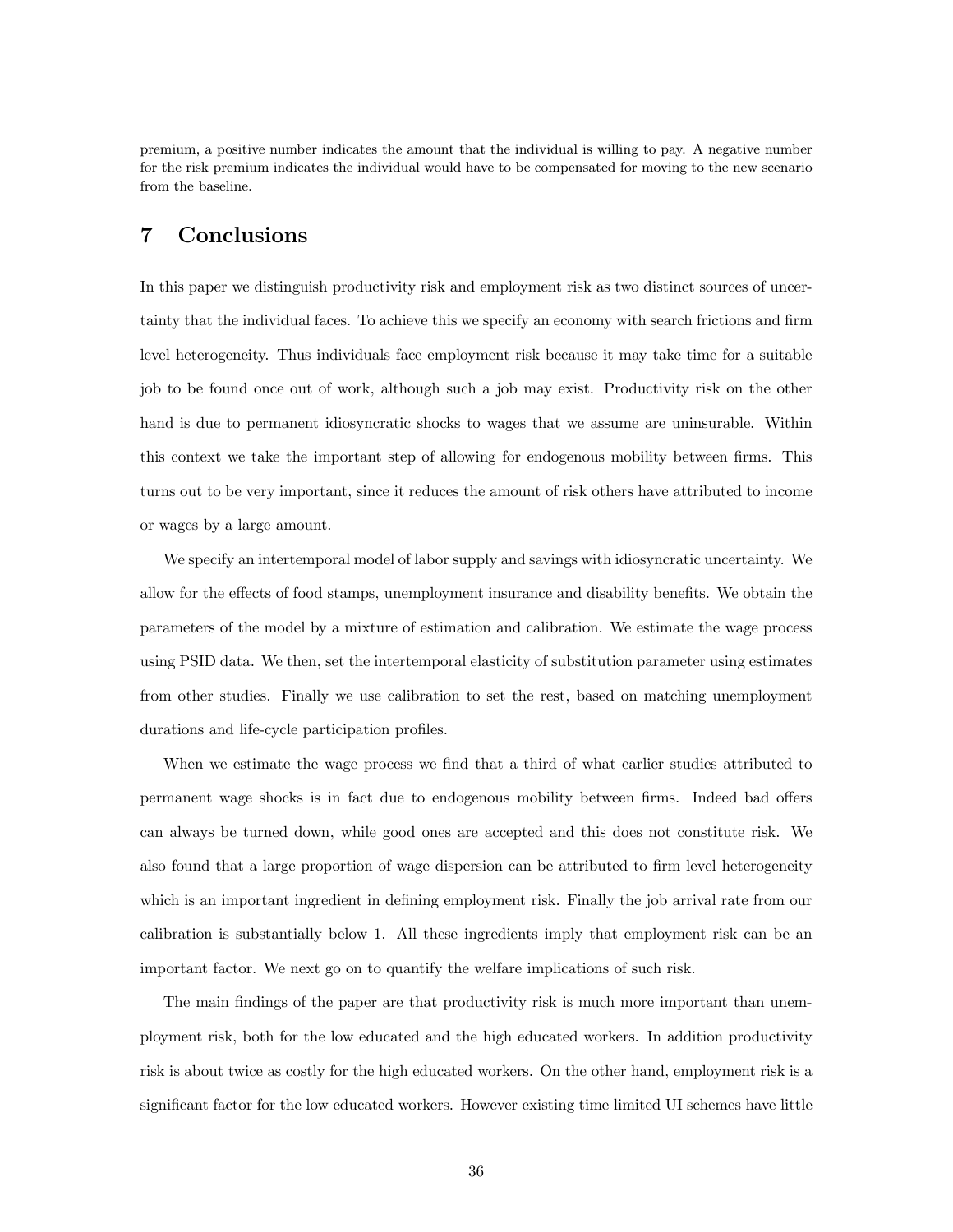or no insurance value to individuals in this economy. By far the most important insurance program is Food Stamps which are highly valued in this economy, despite the moral hazard implications. However, in this paper we have not addressed the issue of optimality of programs. We have looked at them with their current specification.

The paper ignores key aspects of general equilibrium in the type of economies we study. First, we assume that the sharing rule for the surplus between workers and firms remains constant across simulations; second we do not allow for any search externalities. The reason for these simplifications is that characterizing equilibria in such economies as ours with firm level heterogeneity and permanent shocks to wages has not yet been achieved.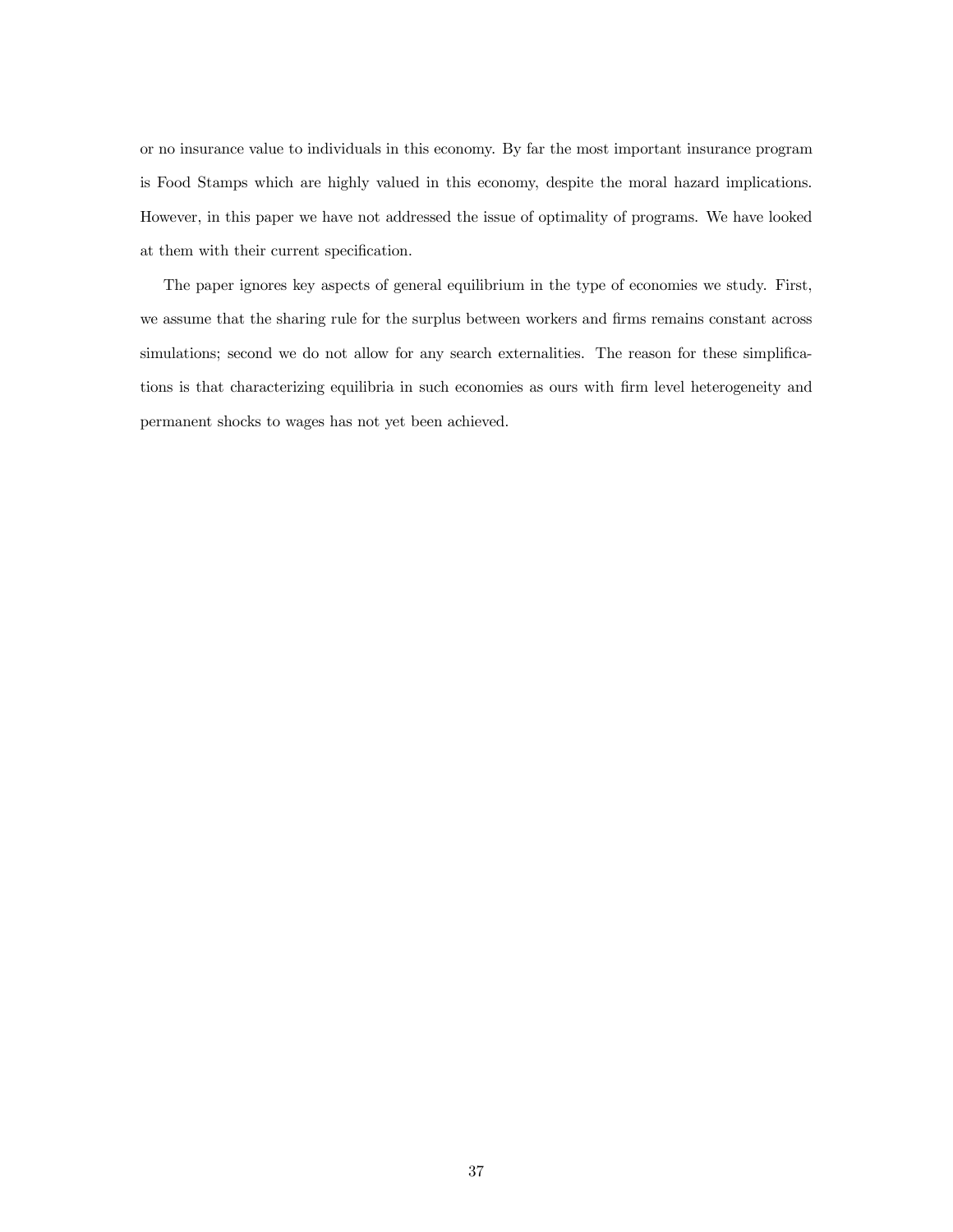# A Appendix: Moments for estimating the stochastic process of wages

The identification of the wage dynamics parameters is achieved by considering the first two moments and the first order autocovariance of unexplained wage growth for workers and distinguishing between movers and stayers. All the conditional moments in what follows leave the conditioning on labor market participants over the relevant time horizon implicit.

Recall that unobserved wage growth is defined  $as^{27}$ 

 $g_{it} = \Delta \ln w_{it} - \Delta x'_{it} \beta = \zeta_{it} + \Delta e_{it} + \xi_{it} M_{it}$ 

For the individuals who do not separate from their employer:

$$
E(g_{it}|M_{it}=0) = \sigma_{\zeta}\rho_{\zeta\pi}\lambda_{\pi} - \sigma_{\zeta}\rho_{\zeta\mu}\lambda_{\mu_0}
$$
\n(15)

where  $\lambda_{\mu_0} = \frac{\phi(k'_{it}\theta)}{1-\Phi(k',\theta)}$  $\frac{\varphi(w_{it})}{1-\Phi(k'_{it}\theta)}$ . There is a simple interpretation of the two terms on the right hand side of (15). The first term is the average wage growth of labor market participants, the second is the average wage growth of stayers. Suppose that people who receive positive permanent shocks are also more likely to participate  $(\rho_{\zeta\pi} > 0)$ . Then  $\sigma_{\zeta}\rho_{\zeta\pi}\lambda_{\pi} > 0$  reflects the fact that labor market participants have above average wage growth (because they are more likely to have received positive productivity shock). As for the second term, mobility means either that an individual moves directly to a new firm or that an individual has experienced a period of unemployment but is now reemployed at a new firm. Suppose for instance that movers are characterized by low realizations of  $\zeta_{it}$ , i.e.,  $\rho_{\zeta\mu}$  < 0. If this is the case, however, the second term on the right hand side of (15),  $-\sigma_{\zeta}\rho_{\zeta\pi}\lambda_{\pi} > 0$ , and the stayers  $(M_{it} = 0)$  are those who have received good realizations of the permanent shocks and therefore exhibit above average wage growth.  $^{28}$ 

$$
w_{it} = u_{it} + \alpha_{ij(t_0)t}
$$

where as before

<sup>&</sup>lt;sup>27</sup>In reality, we observe only a consistent estimate of  $g_{it}$ ,  $\hat{g}_{it} = \Delta \ln w_{it} - \Delta x'_{it} \hat{\beta}$  (as long as  $\hat{\beta}$  is consistent). Using  $\hat{g}_{it}$  in the place of  $g_{it}$  is a valid operation as long as the fourth moments exist and are constant across individuals. See MaCurdy (1982, 2004).

 $^{28}$ What may give this negative correlation? Consider the following extension of model (1), omitting for simplicity observable characteristics and measurement error: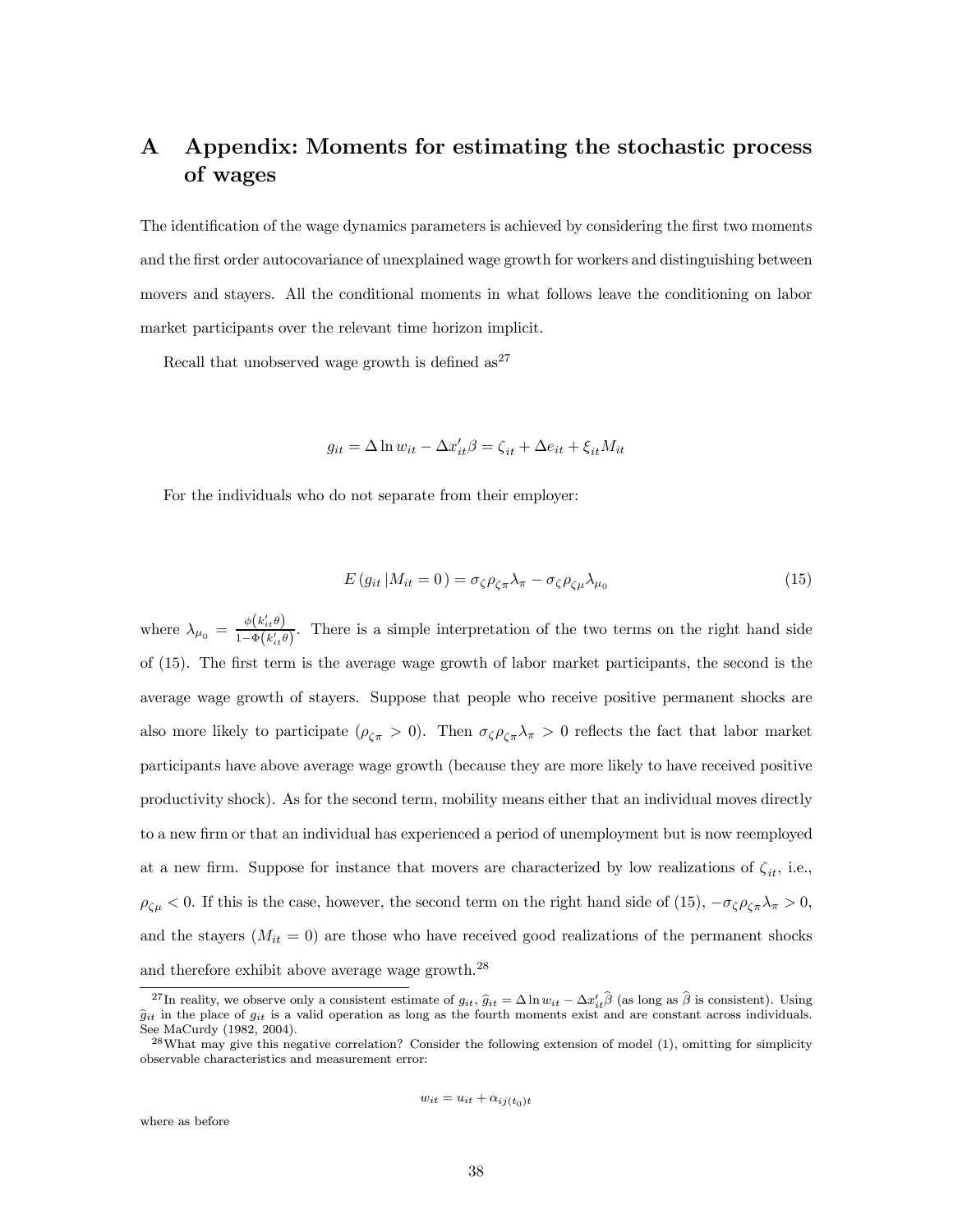For movers:

$$
E(g_{it}|M_{it}=1) = \sigma_{\zeta}\rho_{\zeta\pi}\lambda_{\pi} + \sigma_{\zeta}\rho_{\zeta\mu}\lambda_{\mu_{1}} + \sigma_{\xi}\rho_{\xi\pi}\lambda_{\pi} + \sigma_{\xi}\rho_{\xi\mu}\lambda_{\mu_{1}} \tag{16}
$$

with  $\lambda_{\mu_1} = \frac{\phi(k'_{it}\theta)}{\Phi(k'\theta)}$  $\frac{\varphi(w_{it})}{\Phi(k'_{it}\theta)}$ . Interpretation of the various terms in (16) follows the same lines. The moments (15) and (16) have a regression representation:

$$
g_{it} = E(g_{it} | M_{it} = 0) (1 - M_{it}) + E(g_{it} | M_{it} = 1) M_{it} + e_{it}^{g}
$$

This is a regression of  $g_{it}$  onto the Mills' ratios and the interaction of the Mills' ratios with the mobility indicators.  $e_{it}^g$  represents sampling variability in  $g_{it}$  (with the property that  $E(e_{it}^g|M_{it}) = 0$ ) The parameters of the model are clearly not identified from this alone.

Consider then the second moment. For workers who do not move, the correct expressions is:

$$
E(g_{it}^2|M_{it}=0) = \sigma_\zeta^2 \left(1 - \rho_{\zeta\pi}^2 z_{it}'\gamma \lambda_\pi + \rho_{\zeta\mu}^2 k_{it}'\theta \lambda_{\mu_0} - 2\rho_{\zeta\pi}\rho_{\zeta\mu} \lambda_\pi \lambda_{\mu_0}\right) + 2\sigma_e^2 \tag{17}
$$

and

 $u_{it} = u_{it-1} + \zeta_{it}$ 

is unobserved general productivity (portable across firms), and

$$
\alpha_{ij(t_0)t} = \alpha_{ij(t_0)t-1} + \omega_{ij(t_0)t} = \alpha_{ij(t_0)t_0} + \sum_{s=t_0+1}^t \omega_{ij(t_0)s}
$$

The firm time-invariant effect is  $\alpha_{ij(t_0)t_0}$ , the initial match productivity at the start of the relationship, while  $\sum_{s=t_0+1}^{t} \omega_{ij(t_0)s}$  augments or diminishes the value of the initial match due to random shocks.<br>In this extended model, a worker switches at time t to a new firm if what he gets there,  $u_{it} + \alpha_{ij(t)t}$  exceeds what

he would get at the current firm,  $u_{it} + \alpha_{ij(t_0)t_0} + \sum_{s=t_0+1}^{t} \omega_{ij(t_0)s}$ , net of some moving costs, i.e., if  $k'_{it}\theta + \mu_{it} \ge 0$ and

$$
\mu_{it} = \xi_{it} - \sum_{s=t_0+1}^t \omega_{ij(t_0)s} + \varepsilon_{it}
$$

and  $\varepsilon_{it}$  are unobserved moving costs. The wage growth equation can now be written as:

$$
g_{it} = (\zeta_{it} + \omega_{ij(t_0)t}) + \left(\xi_{it} - \sum_{s=t_0+1}^t \omega_{ij(t_0)s}\right)M_{it}
$$

which has the same form of (12). Note that the covariance between the first term in parenthesis on the RHS and  $\mu_{it}$ is  $-E\left(\omega_{ij(t_0)t}^2\right)$  < 0, and therefore  $\rho_{\zeta\mu}$  < 0. This argument is heuristic because we cannot separately identify  $\zeta_{it}$ and  $\omega_{ij(t_0)t}$ . Considering the implications of this alternative model is left for future drafts.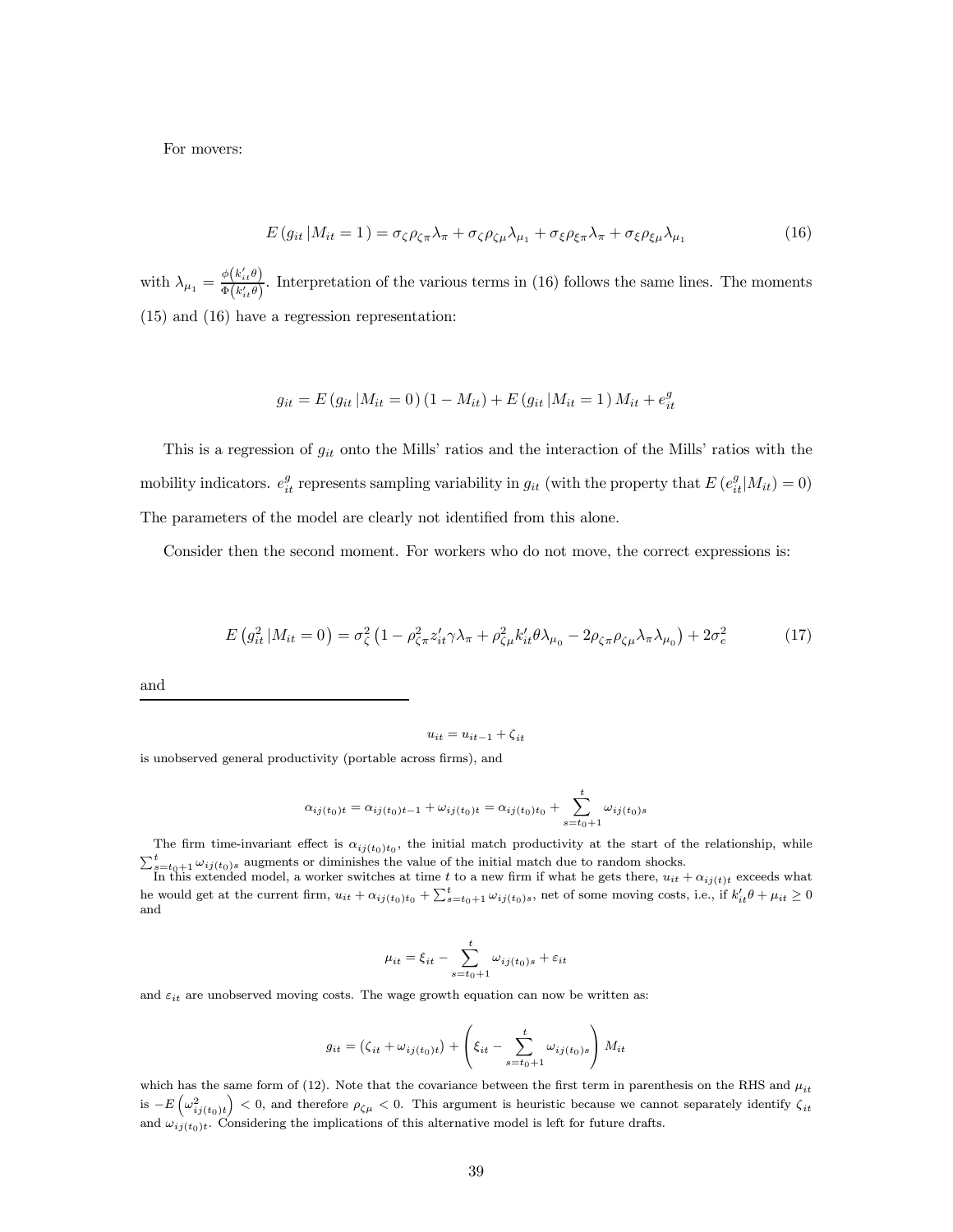$$
E(g_{it}^2|M_{it}=1) = \sigma_{\zeta}^2 \left(1 - \rho_{\zeta\pi}^2 z_{it}' \gamma \lambda_{\pi} - \rho_{\zeta\mu}^2 k_{it}' \theta \lambda_{\mu_1} + 2\rho_{\zeta\mu} \rho_{\zeta\pi} \lambda_{\mu_1} \lambda_{\pi}\right) + 2\sigma_e^2
$$

$$
+ \sigma_{\xi}^2 \left(1 - \rho_{\xi\pi}^2 z_{it}' \gamma \lambda_{\pi} - \rho_{\xi\mu}^2 k_{it}' \theta \lambda_{\mu_1} + 2\rho_{\xi\mu} \rho_{\xi\pi} \lambda_{\mu_1} \lambda_{\pi}\right)
$$
(18)

The regression representation in this case is:

$$
g_{it}^{2} = E\left(g_{it}^{2} | M_{it} = 0\right) \left(1 - M_{it}\right) + E\left(g_{it}^{2} | M_{it} = 1\right) M_{it} + e_{it}^{g^{2}}
$$

Finally, we consider the first order autocovariance  $E(g_{it}g_{it-1} |.)$ . At least in principle, we could use information on those who work for three periods in a row and classify them on the basis of their mobility decisions. In practice, there are too few observations in the relevant categories to be able to get structural identification in this case. We thus consider only the restrictions on the unconditional autocovariance, namely that

$$
g_{it}g_{it-1} = -\sigma_e^2 + e_{it}^{gg-1}
$$
 (19)

The three moment conditions:

$$
E(e_{it}^{g}) = 0
$$

$$
E(e_{it}^{g^{2}}) = 0
$$

$$
E(e_{it}^{gg_{-1}}) = 0
$$

are used to identify the parameters of interest. We apply a NLS procedure that imposes restrictions across the various equations.

# B Appendix: Solution method

There are five state variables in this problem: age, the asset stock, the individuals own productivity, employment status, and firm type. We discretize the individuals own productivity and the range of firm types, leaving the asset stock as the only continuous state variable. The conditional value functions are increasing in assets  $A_t$  but they are not necessarily concave, despite being conditional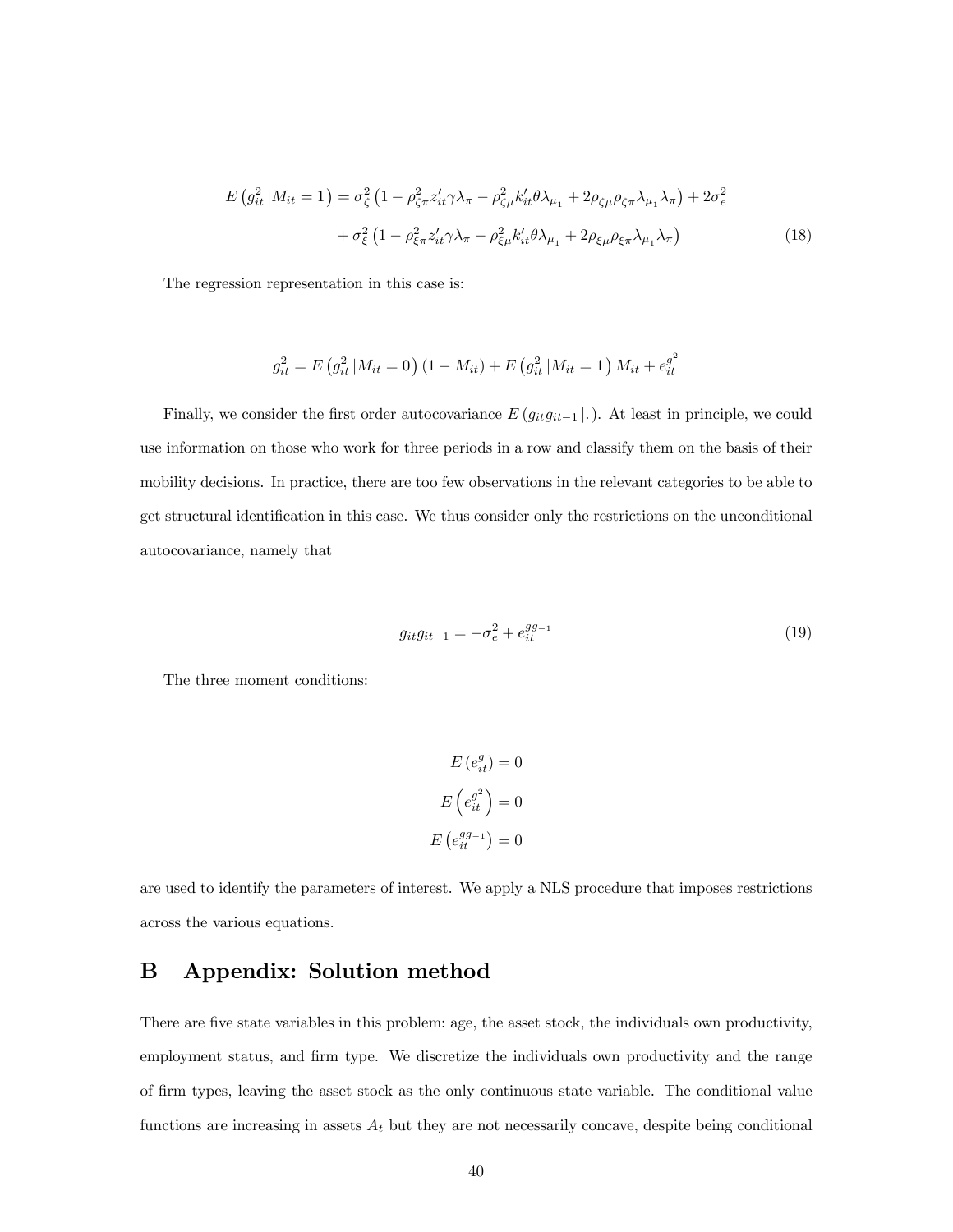on labor market status in t. The non-concavity arises because of changes in labor market status in future periods: the slope of the value function is given by the marginal utility of consumption, but this is not monotonic in the asset stock because consumption can decline as assets increase and labor market status changes. This problem is also discussed in Lentz and Tranaes (2001). By contrast, in Danforth (1979d) employment is an absorbing state and so the conditional value function will be concave. Under certainty, the number of kinks in the conditional value function is given by the number of periods of life remaining. If there is enough uncertainty, then changes in work status in the future may be smoothed out: whether or not an individual will work in  $t + 1$  at a given  $A_t$ depends on the realization of wages in  $t+1$ . Using uncertainty to avoid non-concavities is analogous to the use of lotteries elsewhere in the literature.

In the value functions (8) and (3.5), the choice of participation status in  $t + 1$  is determined by the maximum of the conditional value functions in  $t + 1$ . In our solution, we impose and check restrictions on this participation choice. In particular, we use the restriction that the participation decision switches only once as assets increase, conditional on productivity and the firm type. When this restriction holds, it allows us to interpolate behavior across the asset grid without losing our ability to determine participation status. We therefore define a reservation asset stock,  $R_t^{u,f}$  to separate the value function and the choice of consumption made when participating from the value function and choice of consumption made when not participating. We define  $R_t^{u,f}$  implicitly through

$$
V_t^e\left(R_t^{u,f}, u_t, d_t = 1, a_f\right) = V_t^n\left(R_t^{u,f}, u_t, d_t = 0\right)
$$
\n(20)

Solving for the reservation asset stock serves two purposes: one, it makes it easier in the solution to allow for the fixed cost in the budget constraint (rather than having an unconditional policy function with a discontinuity); two, it provides an additional check on our numerical solution: the reservation asset stock should be increasing in the wage rate and increasing in the firm productivity. A sufficient condition for this to be unique is that the conditional value functions be concave. This is not true in general, as discussed above, but uniqueness can be achieved by having enough uncertainty to make the conditional value functions concave. Even when the conditional value functions are not concave, however, we can have a unique reservation asset stock, particularly if individuals are impatient enough: impatience means that individuals prefer periods of non-participation to be earlier in the life-cycle and so avoids the indifference about the timing of leisure which generates the non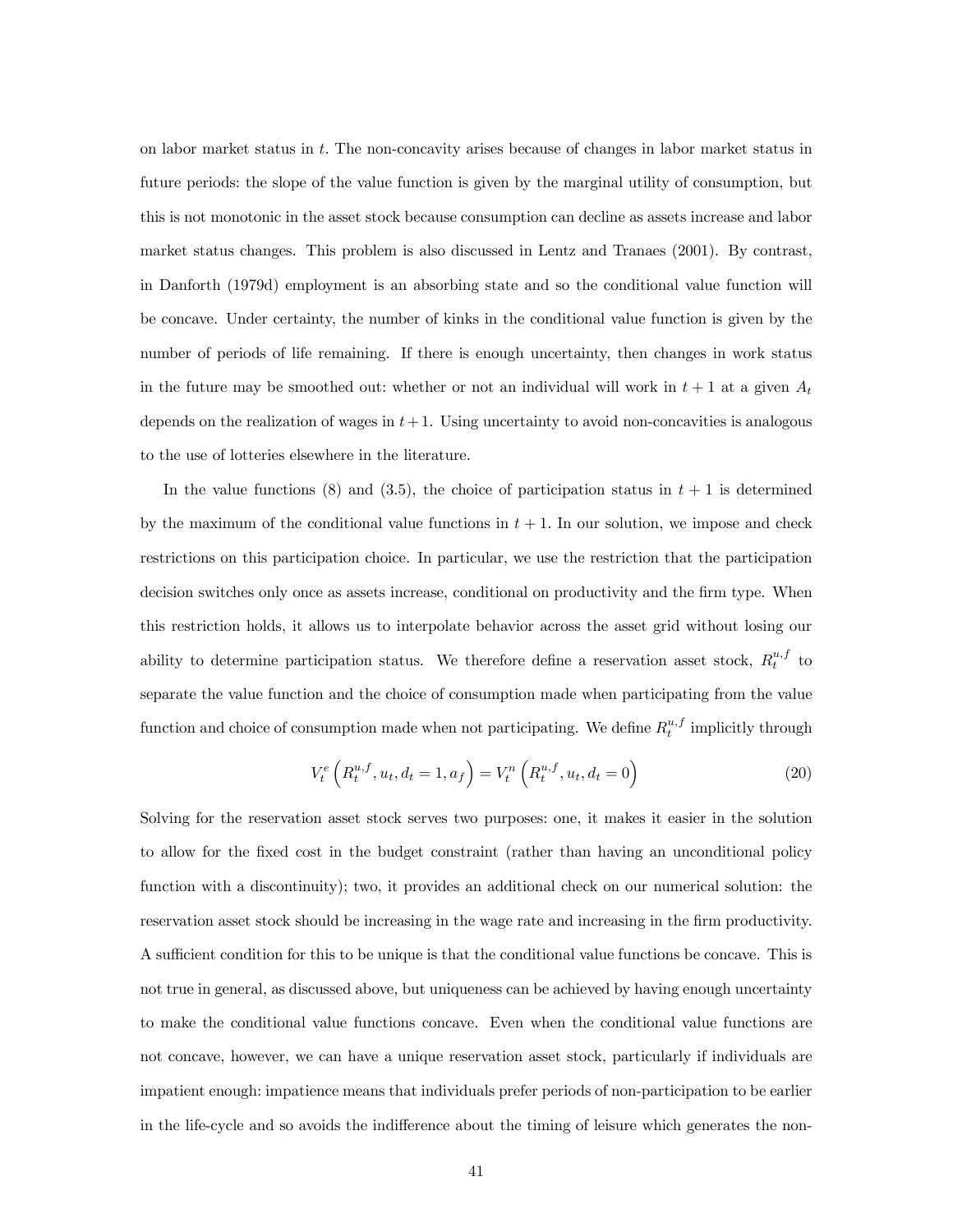uniqueness.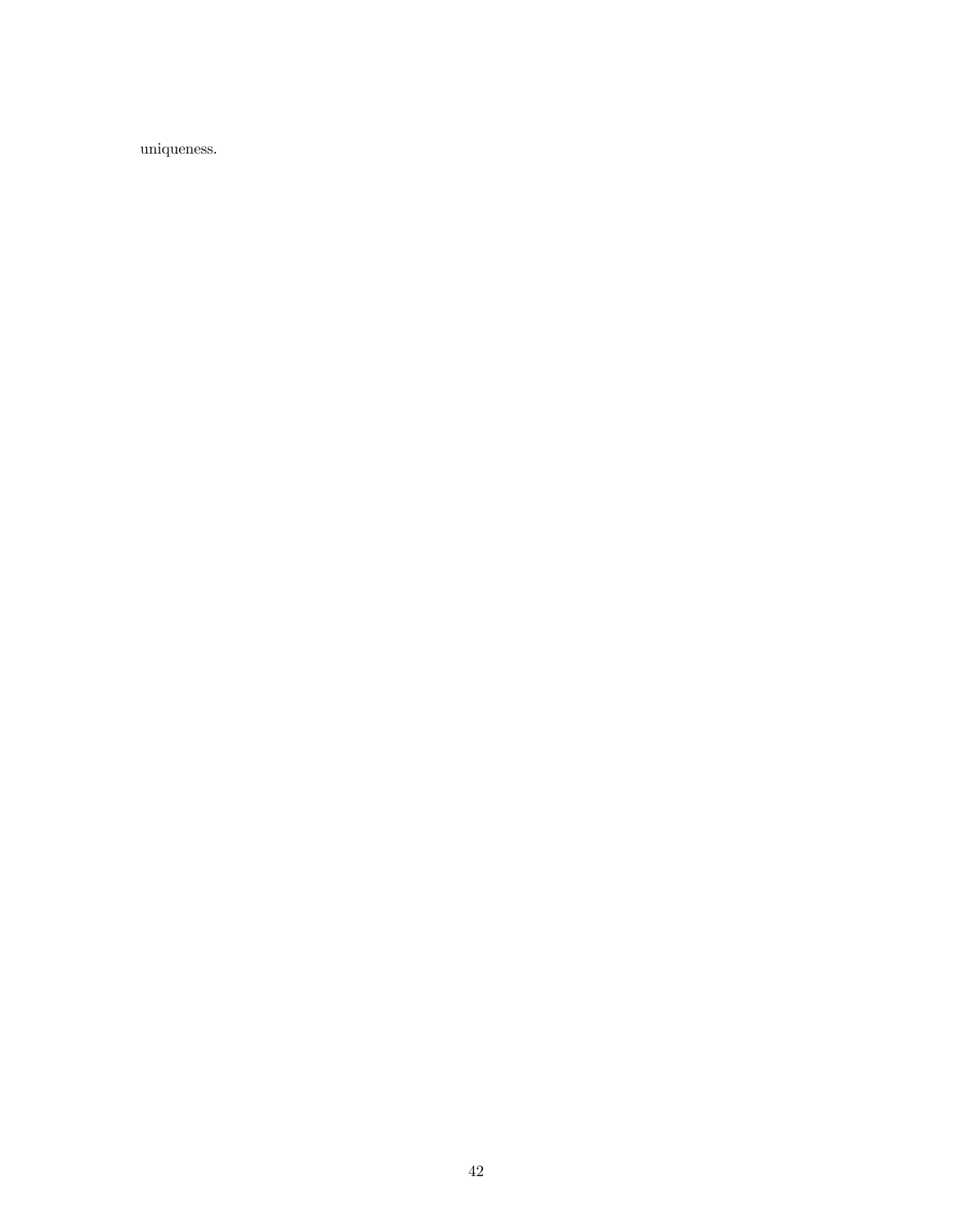## References

- [1] Abowd, J. and D. Card (1989) "On the covariance structure of earnings and hours changes" Econometrica 57:411-445
- [2] Abowd, J.M., Kramarz, F. and D.N. Margolis (1999) "High Wage Workers and High Wage Firms" Econometrica. 67(2): 251-333
- [3] Atkeson, A. and R.E. Lucas (1992) "On efficient distribution with private information" Review of Economic Studies, 59: 427-453
- [4] Attanasio, O. and Davis, S. (1996) "Relative wage movements and the distribution of consumption" Journal of Political Economy 104: 1227-1262
- [5] Blundell, R., Magnac, T., and C. Meghir (1997) "Savings and Labor-Market Transitions" Journal of Business and Economic Statistics 15(2): 153-64.
- [6] Borjas, G.J. and S. Rosen (1980) "Income prospects and job mobility of younger men," in R. Ehrenberg (ed.), Research in Labor Markets, Vol.3. Greenwich, CT: JAI Press, 159-18I.
- [7] Browning, M. and Tom Crosley (2001)The Life-Cycle model of Consumption and Savings, mimeo
- [8] Browning, M. and Tom Crosley (2001) "Unemployment Benefit Levels and Consumption Changes" Journal of Public Economics, 80:(1):1-23
- [9] Danforth, J. P. (1979) "On the Role of Consumption and Decreasing Absolute Risk Aversion in the Theory of Job Search" in: Studies in the Economics of Search, ed. by S. A. Lippman, and J. J. McCall, pp. 109-131. North-Holland, New York.
- [10] Deaton, A. (1991) "Saving and liquidity constraints" Econometrica 59(5): 1121-1142
- [11] Hansen, G. and A. Imrohoroglu (1992) "The role of unemployment insurance in an economy with moral hazard and liquidity constraints" *Journal of Political Economy* 100: 118-142
- [12] Heckman, J.J. (1974) "Life-cycle consumption and labor supply: an explanation of the relationship between income and consumption over the life-cycle" American Economic Review 64:2, 188-194